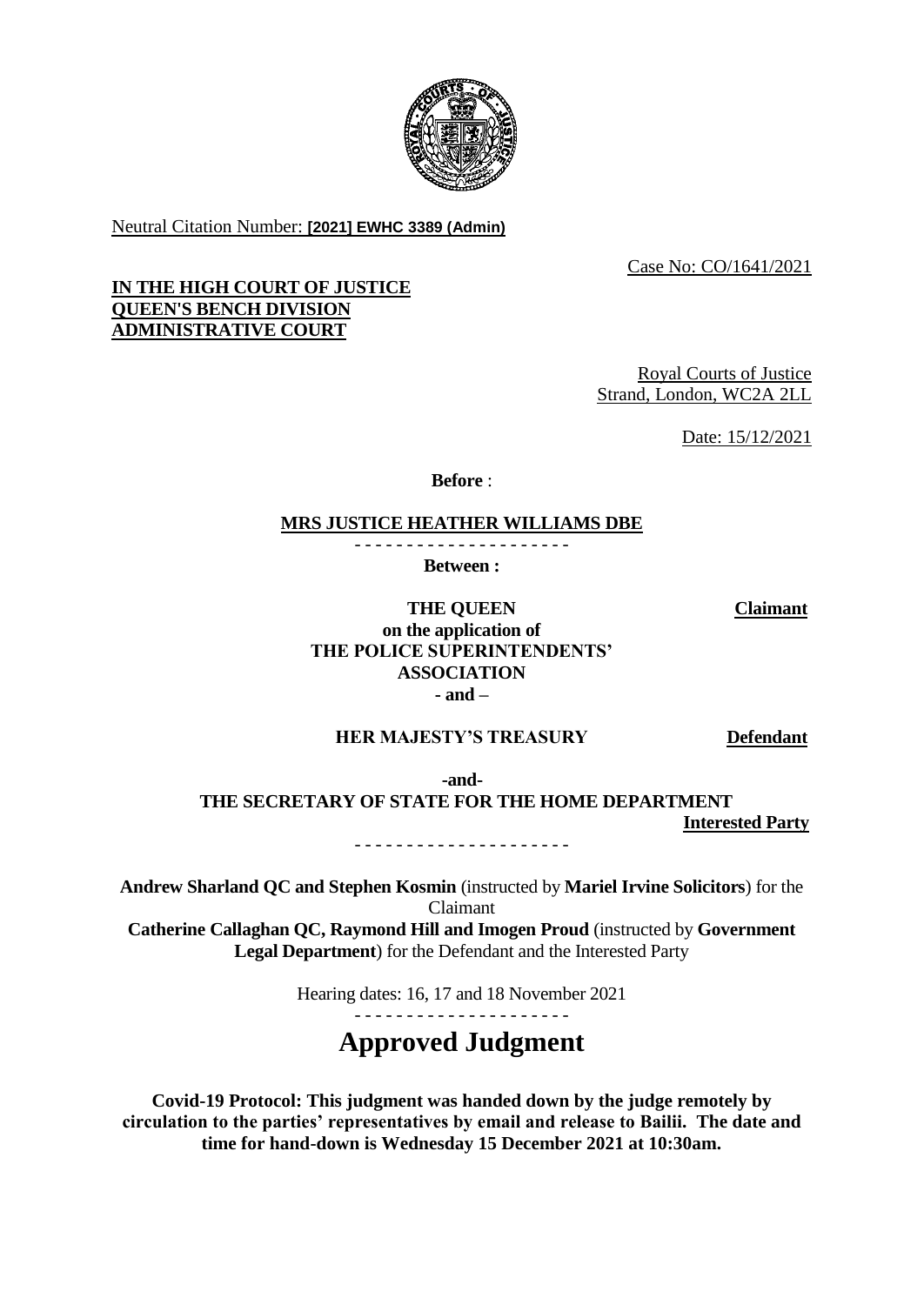# **Mrs Justice Heather Williams:**

# **CONTENTS**

| <b>Heading</b>                                    | <b>Paragraphs</b> |
|---------------------------------------------------|-------------------|
| <b>Introduction</b>                               | $1 - 6$           |
|                                                   |                   |
| <b>Procedural history and rulings</b>             | $7 - 30$          |
| New argument: DEI Committee the decision-maker    | $16 - 24$         |
| The Defendant's additional documentation          | $25 - 30$         |
|                                                   |                   |
| <b>The material circumstances</b>                 | $31 - 108$        |
| The pension schemes and pre-consultation position | $31 - 43$         |
| The McCloud litigation                            | $44 - 45$         |
| The consultation and decision-making process      | $46 - 104$        |
| The January 2020 Ministerial Submission           | $46 - 51$         |
| The April 2020 Ministerial Submission             | $52 - 56$         |
| June 2020 events                                  | $57 - 63$         |
| The consultation                                  | $64 - 72$         |
| EIA1                                              | $73 - 75$         |
| Responses to the consultation                     | $76 - 81$         |
| The December 2020 Ministerial Submission          | $82 - 86$         |
| 21 and 25 January 2021 emails                     | $87 - 88$         |
| The consultation response                         | $91 - 99$         |
| EIA <sub>2</sub>                                  | $100 - 104$       |
| <b>The Bill</b>                                   | $105 - 107$       |
| EIA3                                              | 108               |
|                                                   | $109 - 120$       |
| <b>Impact of the closure decision</b>             |                   |
| <b>Applicable legal principles</b>                | $121 - 156$       |
| <b>Knowledge of the decision-making Minister</b>  | 121               |
| <b>Consultation</b>                               | $122 - 130$       |
| <b>Public sector equality duty</b>                | $131 - 138$       |
| <b>Substantive legitimate expectation</b>         | $139 - 144$       |
| <b>Material error of fact</b>                     | 145               |
| <b>Section 31(2A) SCA 1981</b>                    | $146 - 149$       |
| <b>Parliamentary privilege</b>                    | $150 - 156$       |
|                                                   |                   |
| <b>Conclusions</b>                                | $157 - 215$       |
| <b>Ground 1: unlawful consultation</b>            | $157 - 166$       |
| Gunning $(1)$                                     | $157 - 160$       |
| Gunning (2)                                       | 161               |
| Gunning $(4)$                                     | $162 - 166$       |
|                                                   |                   |
| <b>Ground 2: breach of the PSED</b>               | $167 - 177$       |
| Material considered by the CST                    | $168 - 171$       |
| Adequacy of EIA1 and EIA2                         | 172 - 177         |
|                                                   |                   |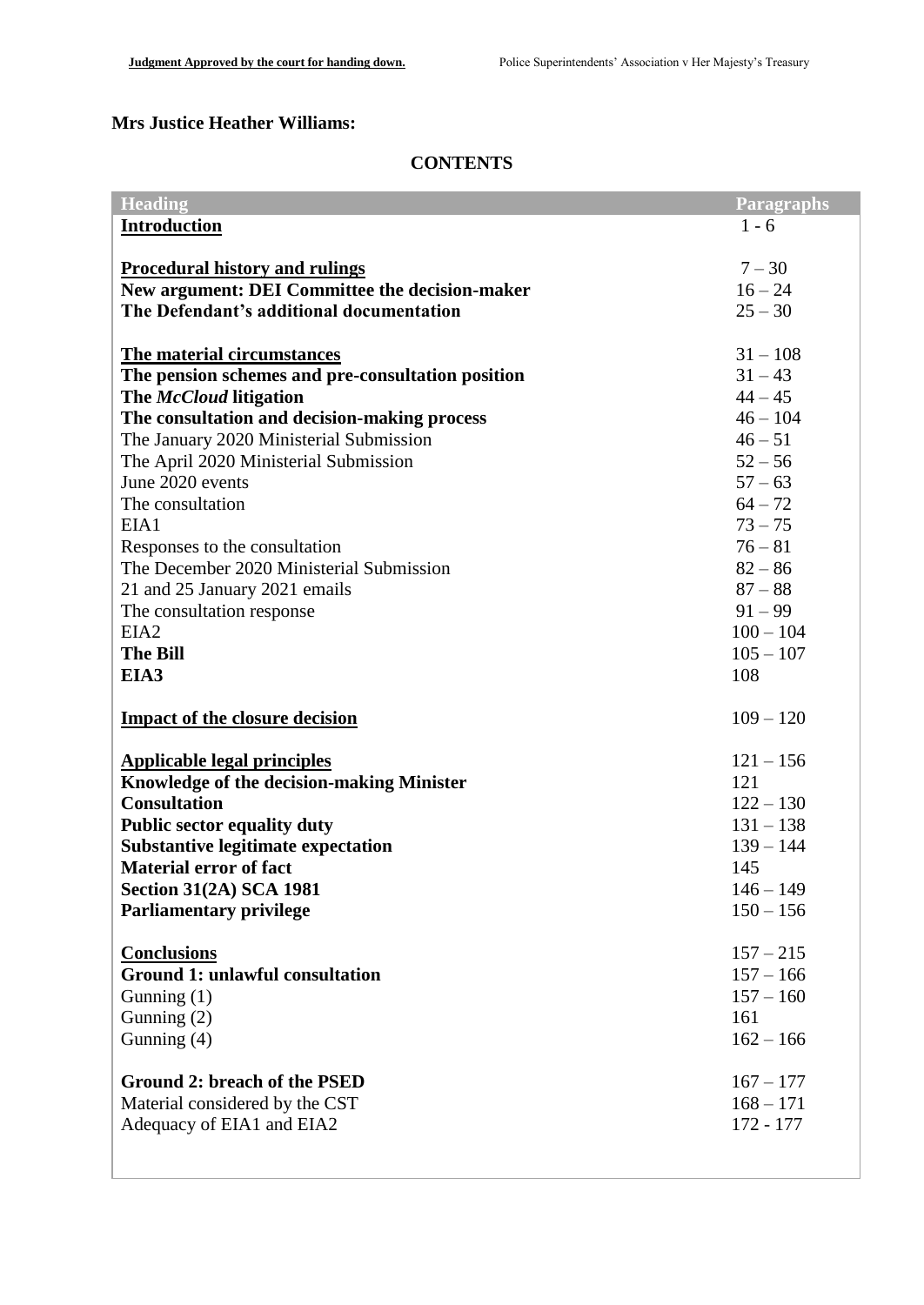| Ground 3: breach of substantive legitimate expectation<br>Size of the class<br>Legitimacy of the representations<br>Proportionality of departing from the expectation | $178 - 191$<br>$179 - 191$<br>$186 - 188$<br>$189 - 191$ |
|-----------------------------------------------------------------------------------------------------------------------------------------------------------------------|----------------------------------------------------------|
| Ground 4: error of fact                                                                                                                                               | $192 - 197$                                              |
| <b>Summary of conclusions on Grounds 1 - 4</b>                                                                                                                        | 198                                                      |
| <b>Relief</b><br>Section $31(2A)$ SCA 1981<br>Parliamentary privilege                                                                                                 | $199 - 215$<br>$199 - 206$<br>$207 - 215$                |
| <b>Outcome</b>                                                                                                                                                        | $216 - 217$                                              |

# **Introduction**

- 1. In these proceedings the Police Superintendents' Association ("**PSA**") challenges the legality of the consultation on "*Public service pension schemes: changes to the transitional arrangements to the 2015 schemes*" ("**the consultation**") and the decision announced on 4 February 2021 to close legacy public service pension schemes, including the police schemes, and move all active members to reformed pension schemes from 1 April 2022 ("**the closure decision**"). As I will come on to address in more detail, the relevant decision-maker was the Chief Secretary to the Treasury ("**CST**"). The Interested Party supports the Defendant's responses in these proceedings and has not advanced separate submissions.
- 2. The PSA is concerned about the impact of the closure decision on officers in the Police Pension Scheme 1987 ("**the 1987 Scheme**") and the New Police Pension Scheme 2006 ("**the 2006 Scheme**"), both of which would be closed from 1 April 2022, with active members transferred to the reformed police scheme established by the Police Pension Regulations 2015 SI 2015/445 ("**the 2015 Regulations"** and **"the 2015 Scheme**"). Under transitional arrangements contained in Schedule 4 of the 2015 Regulations, certain members of the 1987 Scheme and the 2006 Scheme (collectively, "**the police legacy schemes**") were able to remain in those schemes for what was then an unlimited period. The PSA rely on representations made that members with this transitional protection ("**TP**") could remain in their police legacy schemes until they retired, even if this was after 1 April 2022 ("**the representations to police**"). In the Detailed Grounds of Resistance ("**DGR**"), the Defendant accepted that these representations were made.
- 3. Permission to apply for judicial review was granted on the papers by Cheema-Grubb J. on 9 August 2021. At that stage five grounds of challenge were relied upon. In summary, the four grounds now pursued are that: the consultation undertaken was unlawful ("**Ground 1**"); there was a failure to comply with the public sector equality duty contained in s.149, Equality Act 2010 ("**PSED**") ("**Ground 2**"); the representations to police gave rise to a substantive legitimate expectation that has been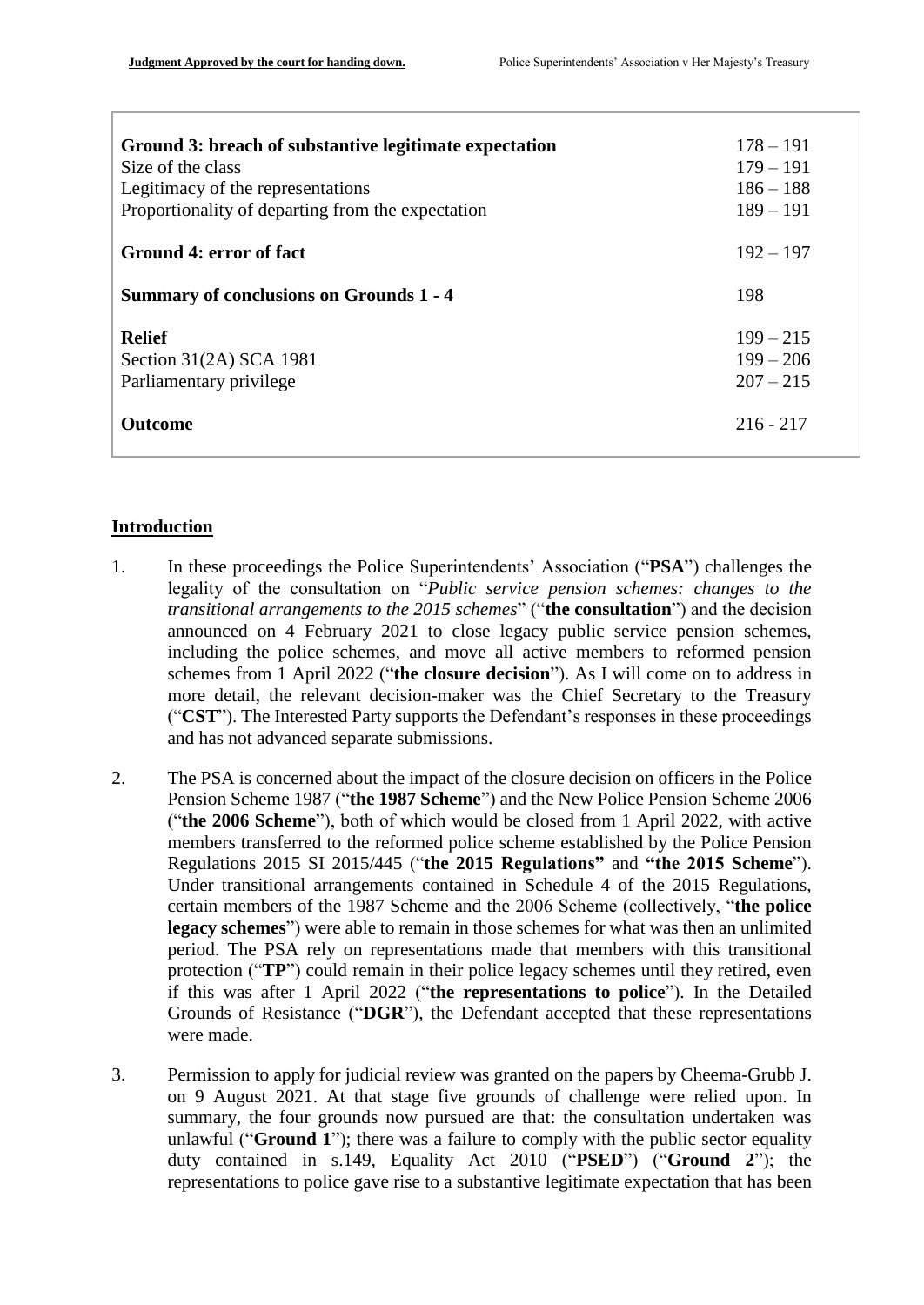unlawfully breached by the closure decision ("**Ground 3**"); and the closure decision was flawed by material error of fact, in that it was premised on the basis that all members of the public service pension schemes who had received TP would have reached their Normal Pension Age in their respective legacy schemes by 1 April 2022 ("**Ground 4**"). The Claimant no longer relies upon the fifth ground, namely that there was a failure to take into account the substantive legitimate expectation. By way of relief, the Claimant seeks an order quashing the consultation and the consultation response and/or declarations that the consultation was unlawful and that the decision to close the police legacy schemes from 1 April 2022 was unlawful.

- 4. The Defendant takes issue with each of the grounds and asserts that in any event the court should refuse to grant relief, by reason of s.31(2A), Senior Courts Act 1981 ("**SCA 1981**") and/or infringement of Parliamentary privilege. The latter contention arises from the fact that closure of the public service pension legacy schemes is being implemented by Clause 76 of the Public Service Pensions and Judicial Offices Bill ("the Bill") that is currently proceeding through Parliament<sup>1</sup>. It is common ground that these proceedings will be academic if they are not determined before the enactment of this provision. For the avoidance of doubt, the Defendant accepts that following the grant of permission, the claim is justiciable and that the court should determine the Claimant's grounds of challenge.
- 5. The bundles of documents before the court comprised nearly 1,600 pages. The Claimant relies upon three witness statements from Chief Superintendent Daniel Murphy, the National Secretary of the PSA, made on 11 May 2021 ("**Murphy 1**"), 13 October 2021 ("**Murphy 2**") and 15 November 2021 ("**Murphy 3**"); and a statement from Superintendent Emma Richards made on 11 May 2021 ("**Richards 1**"). The Defendant relies upon three witness statements from Eleanor Tack, the Deputy Director, Workforce Pay and Pensions in HM Treasury ("**HMT**"), made on 1 October 2021 ("**Tack 1**"), 1 November 2021 ("**Tack 2**") and 5 November 2021 ("**Tack 3**").
- 6. It is apparent from the parties' respective submissions that the substantive issues for the court's determination are as follows:

Ground 1: unlawful consultation:

- i) was the consultation undertaken at a time when the relevant proposal was still at a formative stage;
- ii) was adequate information provided to consultees to enable them to properly respond to the consultation exercise;
- iii) did the decision-maker give conscientious consideration to the consultees' responses;

Ground 2: breach of PSED:

iv) was there a breach of the PSED in relation to the closure decision;

<sup>1</sup> <sup>1</sup> Clause references are to the Bill as introduced on 19 July 2021.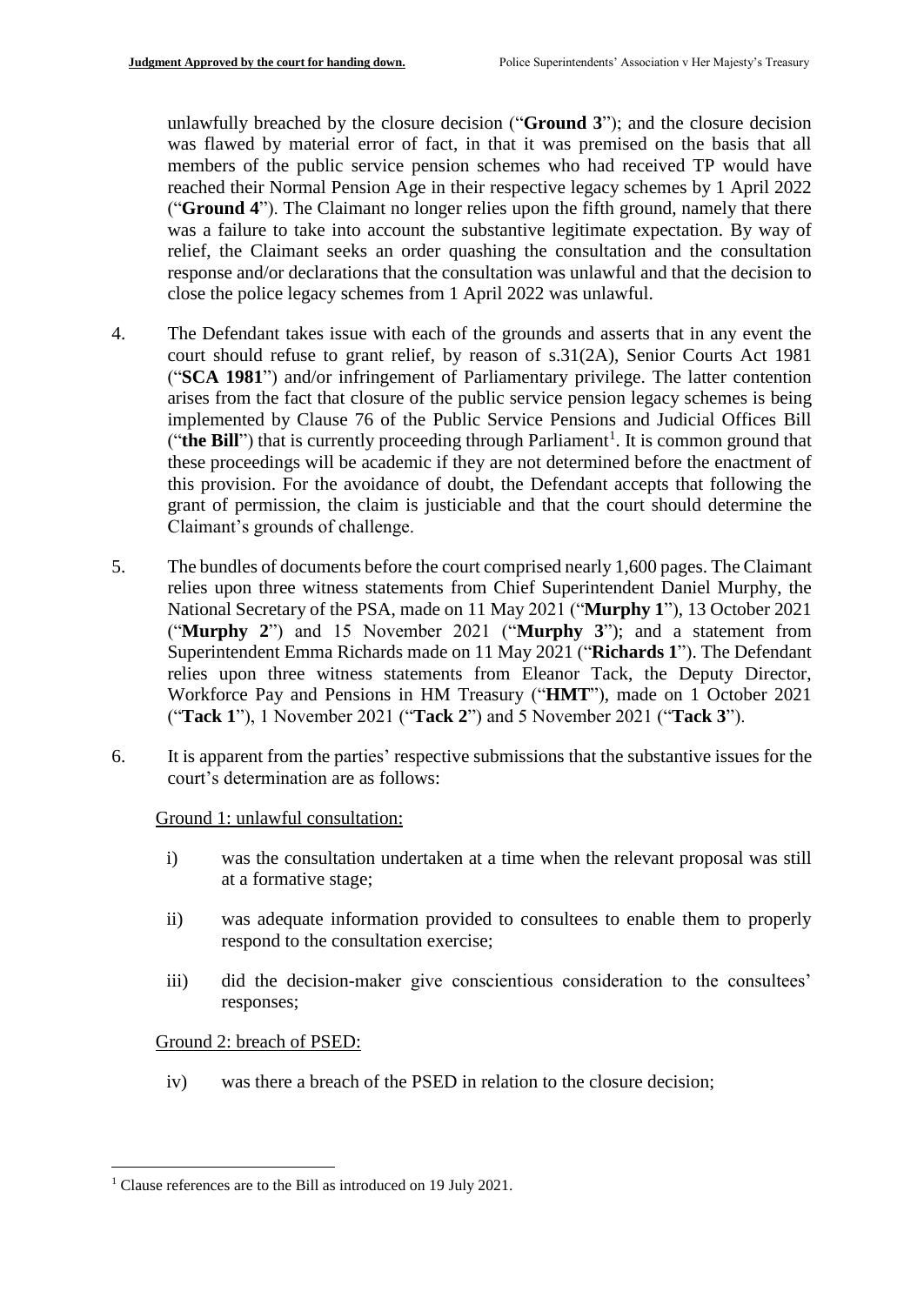#### Ground 3: breach of substantive legitimate expectation:

- v) did the representations to the police give rise to an enforceable legitimate expectation;
- vi) if so, was the Defendant entitled to depart from it in making the closure decision;

#### Ground 4: error of fact:

- vii) in making the closure decision did the Defendant wrongly believe that all members of the affected public service pension schemes who had received TP would have reached their Normal Pension Age in their respective legacy schemes by 1 April 2022;
- viii) if so, was this a material error<sup>2</sup>;

#### Relief:

if one or more of the Grounds succeeds:

- ix) should the court refuse relief pursuant to s.31(2A) SCA 1981 on the basis that it is highly likely that the outcome for the Claimant would not have been substantially different if the conduct complained of had not occurred;
- x) would granting the relief sought impermissibly interfere with Parliamentary privilege; and
- xi) if the grant of relief is not otherwise precluded, what relief, if any, should the court grant in its discretion?

## **Procedural history and rulings**

1

- 7. The proceedings were filed on 4 May 2021. When permission was granted the Claimant's request for expedition was refused and directions were made for the Defendant to file its DGR and any written evidence relied on within 35 days of service of the Order. By Order of 13 September 2021, the timetable was extended by Swift J, permitting the Defendant to file its DGR and evidence by 1 October 2021, with any application by the Claimant to rely on evidence in reply to be filed by 13 October 2021. It was accepted that the substantive hearing should take place this term (given the proceedings would become academic after the Bill was enacted) and a hearing in the week commencing 15 November 2021 was directed. Directions were also given for the Claimant's Skeleton to be filed and served by 1 November 2021 and the Defendant's by 8 November 2021. The DGR and Tack 1 plus exhibits were filed in accordance with this timetable.
- 8. After considering the Defendant's disclosure, the Claimant's solicitors wrote to the Government Legal Department ("**GLD**") saying: "*We had previously understood that the individual who took the decision subject to challenge was the Chancellor of the Exchequer however, in light of the recent disclosure, it appears that the decision maker*

<sup>&</sup>lt;sup>2</sup> When addressing this issue, I include consideration of the Claimant's preliminary objection to the Defendant's ability to rely on this point.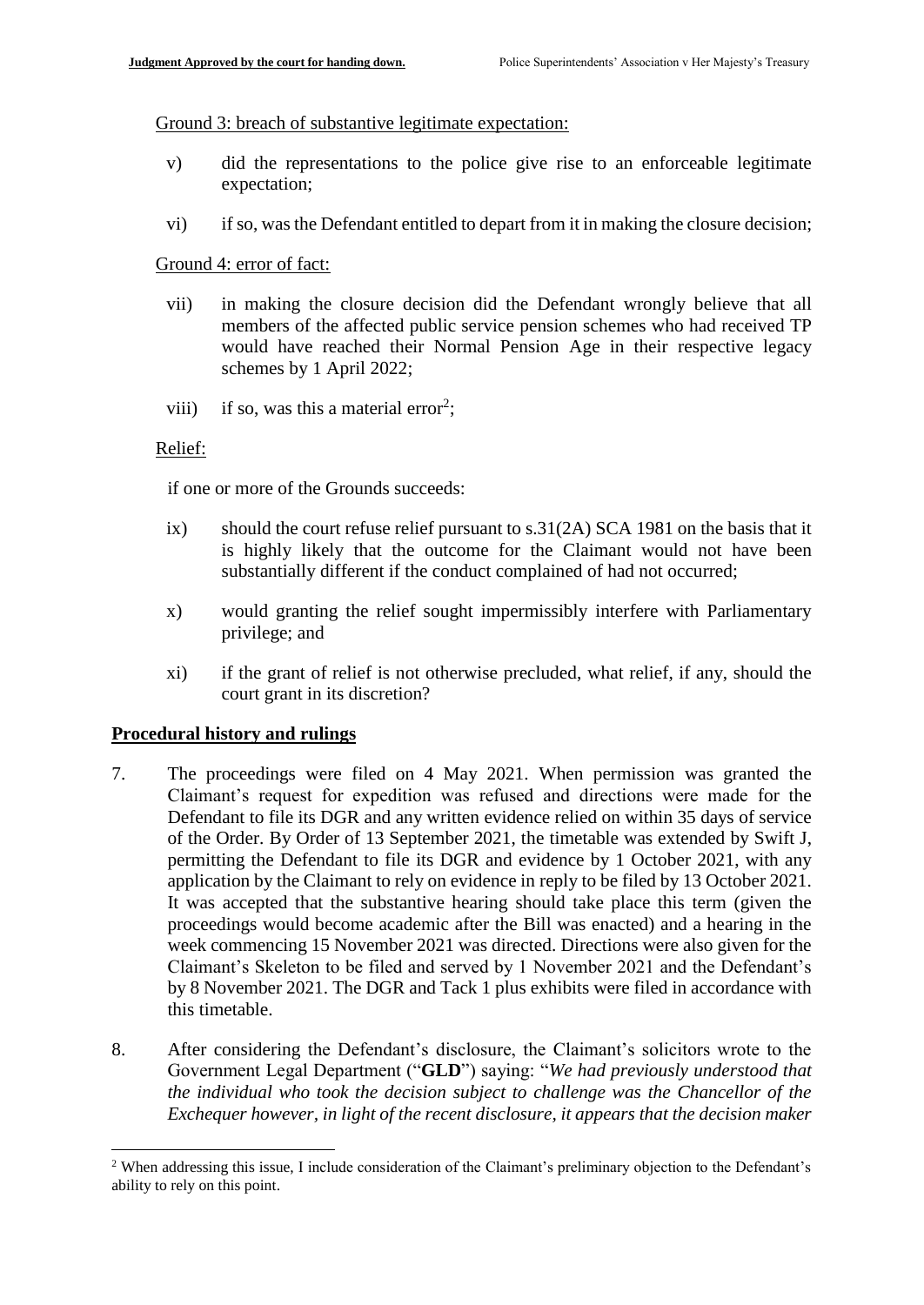*was actually the First Secretary to the Treasury (see, inter alia the Submissions to Ministers of 28 January 2020 and 17 April 2020). Please confirm that is the case*." The GLD replied on 13 October 2021: "*The Chief Secretary to the Treasury (CST) is the Minister leading on public service pensions. The consultation, including the response, was by collective agreement and write-around<sup>3</sup> across government, as set out in*" Tack 1.

- 9. The Claimant filed Murphy 2 in accordance with Swift J's directions and filed its Skeleton on 1 November 2021. Reference was made therein to the recent correspondence concerning the identity of the decision-maker. The Claimant also emphasised that the Defendant had not provided any Ministerial Submissions that postdated the consultation document, nor any other record of the decision-maker taking the closure decision after the consultation.
- 10. On 1 November 2021 the Defendant applied to rely on Tack 2 and its supporting exhibits. Amongst other matters, Tack 2 responded to material in Murphy 2 relating to the impact of the closure decision. However, it also referred to and exhibited documentation relating to the decision-making under challenge, including a Ministerial Submission dated 10 December 2020, an email chain between HMT officials in December 2020, the CST's letter to the Prime Minister of 16 December 2020 and a letter dated 13 January 2021 from the Cabinet Secretariat to the CST.
- 11. On 5 November 2021 the Defendant applied to rely on Tack 3. This statement addressed the question of who was the decision-maker, saying (para 7): "…*the CST is the key decision-maker in relation to the public service pensions and it is the CST who decides on policy proposals. This includes the decision under challenge*." Reference was also made to the collective agreement process by "*write-round*". Para 14 onwards of the statement dealt with the CST's consideration of the consultees' responses and in particular made detailed reference to the 10 December 2020 Ministerial Submission and related documents and email chains. Further material on the extent of the adverse impact of the closure decision was also provided.
- 12. The Claimant objected to the applications relating to Tack 2 and Tack 3, pointing out that they had been served significantly outside of Swift J's timetable. It was submitted that the exhibited documentation should have been disclosed earlier; that the failure to do was a breach of the duty of candour; and that the Claimant was prejudiced given the limited time before the hearing and the fact it had already served its Skeleton.
- 13. I considered the applications relating to Tack 2 and Tack 3 on the papers. By this time, the Defendant's Skeleton, dated 8 November 2021 had been filed. As I observed in my Order made on 10 November 2021, the late filing of the Defendant's additional evidence was "*highly unsatisfactory*". I rejected the assertion that it had been necessitated by the Claimant raising new grounds, since the legitimacy of the closure decision and its relationship to the consultation process had been in issue from the outset. It was clear to me that the documentation relating to the decision-making process should have been disclosed earlier in accordance with Swift J's directions. Nonetheless, I gave the Defendant permission to rely on Tack 2 and Tack 3, observing in para 3 of my Reasons that given the nature of the Claimant's grounds of challenge, "*it is in the interests of justice for the Court to have as comprehensive a picture as is reasonably*

1

<sup>&</sup>lt;sup>3</sup> This was a typographical error for "write-round".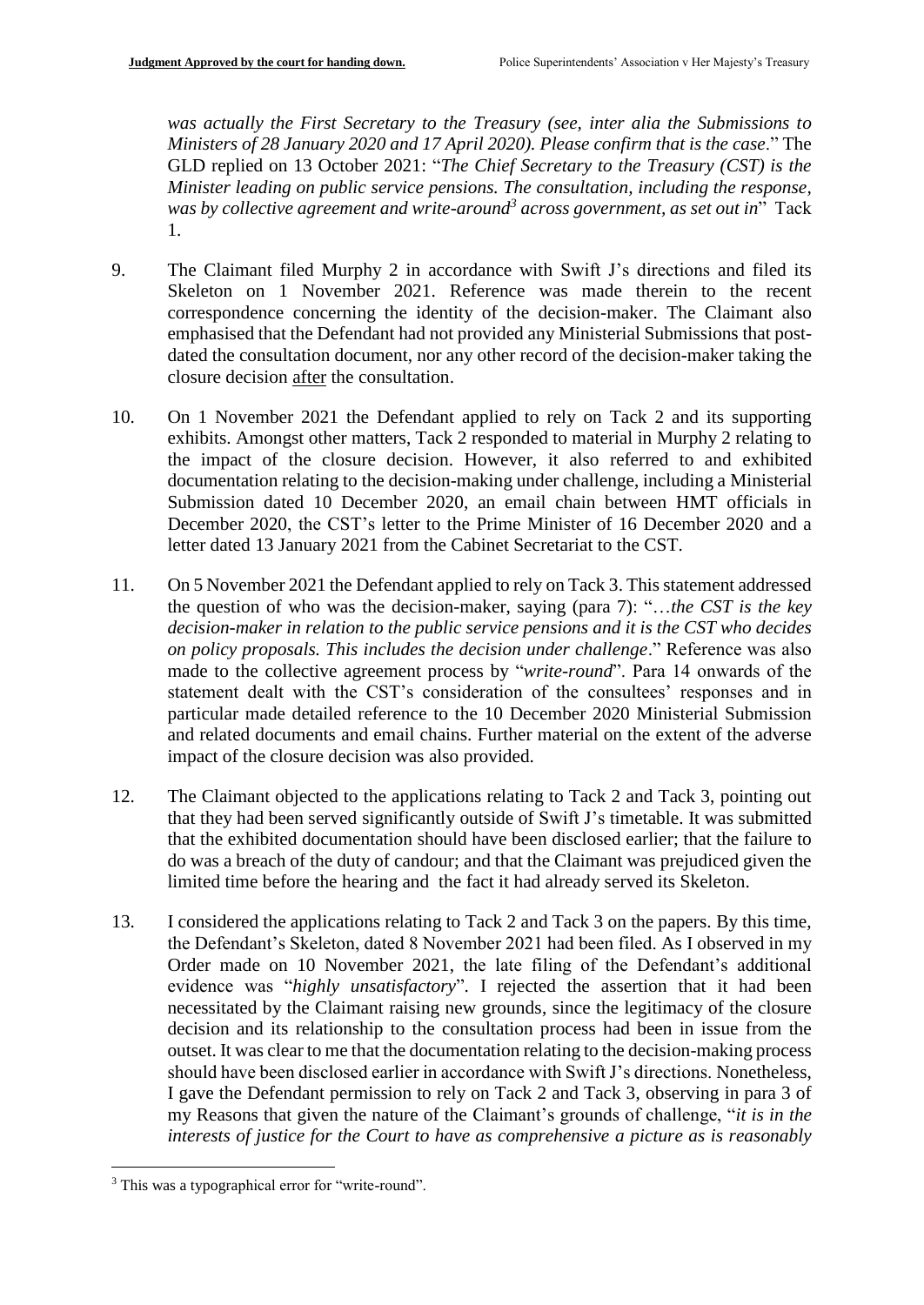*possible of the decision-making process that was undertaken. The Defendant's additional evidence bears directly on these matters*." However, in granting permission I was concerned to ensure that the Claimant was not unfairly prejudiced. I therefore gave permission for the Claimant to rely on evidence in response to Tack 2 and Tack 3 and/or a supplementary Skeleton, if filed by noon on 15 November 2021 (the day before the hearing). As I observed at para 4 of my Reasons, in the circumstances the Defendant could have no grounds for complaint about the relatively short time it would have to consider these materials. Nonetheless, I did stress that any supplementary material served by the Claimant "*must be confined to responding to*" Tack 2 and Tack 3.

- 14. Murphy 3 was filed and served in accordance with my Order. The Claimant also filed and served a Supplementary Skeleton within the stipulated timescale. Much of it responded to the Defendant's additional evidence, as my Order had permitted. However, the Claimant also contended (at paras 39 and 43) that the decision-maker was actually the Domestic and Economic Implementation Committee ("**the DEI Committee**"), rather than the CST, who, it was said, had only made a provisional decision. In turn, this was said to support the Grounds, for example, as the Defendant could not show that conscientious consideration of the consultation responses had been undertaken by the DEI Committee, as there was no documentary evidence indicating it had been supplied with the relevant material (para 46). Footnote 14 accepted: "*this argument was not advanced in either the statement of facts and grounds or skeleton argument*".
- 15. At the outset of the hearing before me on the morning of 16 November 2021, the Defendant objected to the Claimant raising the argument that the decision-maker was the DEI Committee at this stage, contending that permission would be required to advance this, which I should refuse. The Defendant also applied to rely on some additional documentation, which the Claimant opposed. I then heard submissions on these matters. The parties agreed with my proposal that I would give oral rulings with summary reasons at that stage, with a fuller account to be given in this judgment (including the procedural history I have just recited), in order to avoid further delay or disruption to the progress of the hearing. The hearing had been listed for two days. In the event, addressing these matters took up the first two hours of the hearing. I therefore extended the hearing for a further half-day to enable sufficient time for oral submissions on the substantive matters. I will now address the rulings that I gave. For the avoidance of doubt, the time for any application for permission to appeal these rulings will run from the date when this judgment is handed-down.

#### **New argument: DEI Committee the decision-maker**

- 16. I refused to permit the Claimant to advance a case based on the proposition that the relevant decision-maker was the DEI Committee, ruling that the hearing would proceed on the basis that the CST was the relevant decision-maker. My reasons are set out in the paragraphs that follow.
- 17. I bore in mind the "*highly unsatisfactory*" position I had identified in my earlier Order in relation to Tack 2 and Tack 3, in particular the Defendant's delay in disclosing documentation relating to what would be expected to be a key period in the decisionmaking process and, in turn, the difficulties this had caused for the Claimant.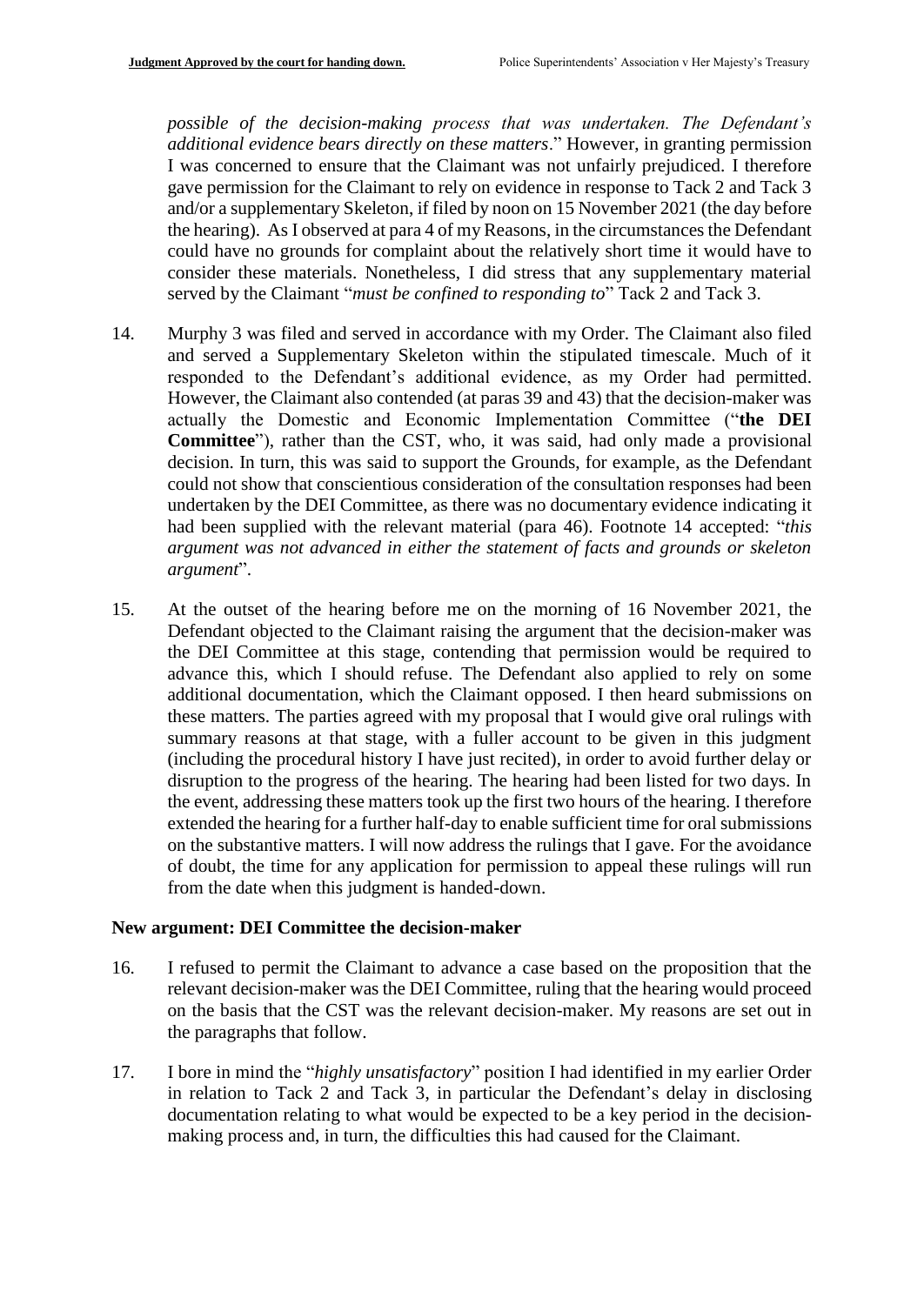- 18. However, the permission I had granted in the 10 November Order to file a Supplementary Skeleton so close to the hearing date was explicitly confined to responding to Tack 2 and Tack 3 and was aimed at rectifying the consequential prejudice to the Claimant occasioned by the late service of that material. Importantly, the new argument which the Claimant now sought to advance did not arise from Tack 2 and/or Tack 3.
- 19. The proposition that decisions were made by the CST and were then subject to collective agreement was contained within Tack 1, see in particular paras 109 and 114 and references to the Ministerial Submissions exhibited to it. Mr Sharland QC pointed out that Tack 1 did not deal in detail with the post-consultation decision-making, nor exhibit documents from that period (as opposed to CST's decisions regarding the launch of the consultation). However, in so far as that gave rise to any uncertainty over whether the same decision-making structure applied, this was put beyond doubt by the GLD's letter of 13 October 2021 that I have already described. Although Mr Sharland suggested that there was still some ambiguity, the Claimant's solicitors did not write again seeking any further clarification, despite corresponding on various other issues. The 13 October letter from GLD was over a fortnight before the Claimant's Skeleton was due.
- 20. Nonetheless, the proposition that the decision was made by collective agreement and was unlawful because the Defendant had provided insufficient evidence to show that the consultation responses and/or the Equality Impact Assessments were considered by the collective decision-maker, was not put forward in the Claimant's Skeleton of 1 November 2021. For the reasons I have just identified, if the Claimant wished to rely on this contention, it could have been advanced at that juncture. This position was not negated by the fact that additional material that potentially bore on this point was served subsequently (in particular the 13 January 2021 letter from the Economic and Domestic Affairs Cabinet Secretariat exhibited to Tack 2). Further, in so far as significance was placed upon them for these purposes, the Cabinet Manual and Ministerial Code exhibited to Tack 3 were publicly available documents.
- 21. Additionally, it was very late in the day to raise a new argument that had not been pleaded. The Supplementary Skeleton was filed and served less than 24 hours before the start of the hearing. If permission had been granted to advance this contention, the hearing timetable would have been significantly disrupted, in circumstances where it was not possible to simply adjourn the hearing, given the considerations that had prompted this early listing. The new argument had not been formulated in proposed amended Grounds. The scope of the parties' submissions and the material relied on meant that, even with the existing arguments and the Court's pre-reading, it would be tight to complete the hearing within the available time. The Defendant had indicated it would want to respond to the new argument in writing if the Claimant was permitted to advance it; and in these circumstances it would also want to apply to rely on further documentation.
- 22. The Defendant would be prejudiced if permission was given, in light of the very short notice. Although Ms Callaghan QC indicated she was in a position to "*make a stab*" at dealing with it, if the Court did grant permission, she indicated she had not had sufficient time to prepare a detailed response, in circumstances where the contention raised complex constitutional issues as to the respective responsibilities of ministers and Cabinet in terms of collective decision-making and who was to be regarded in law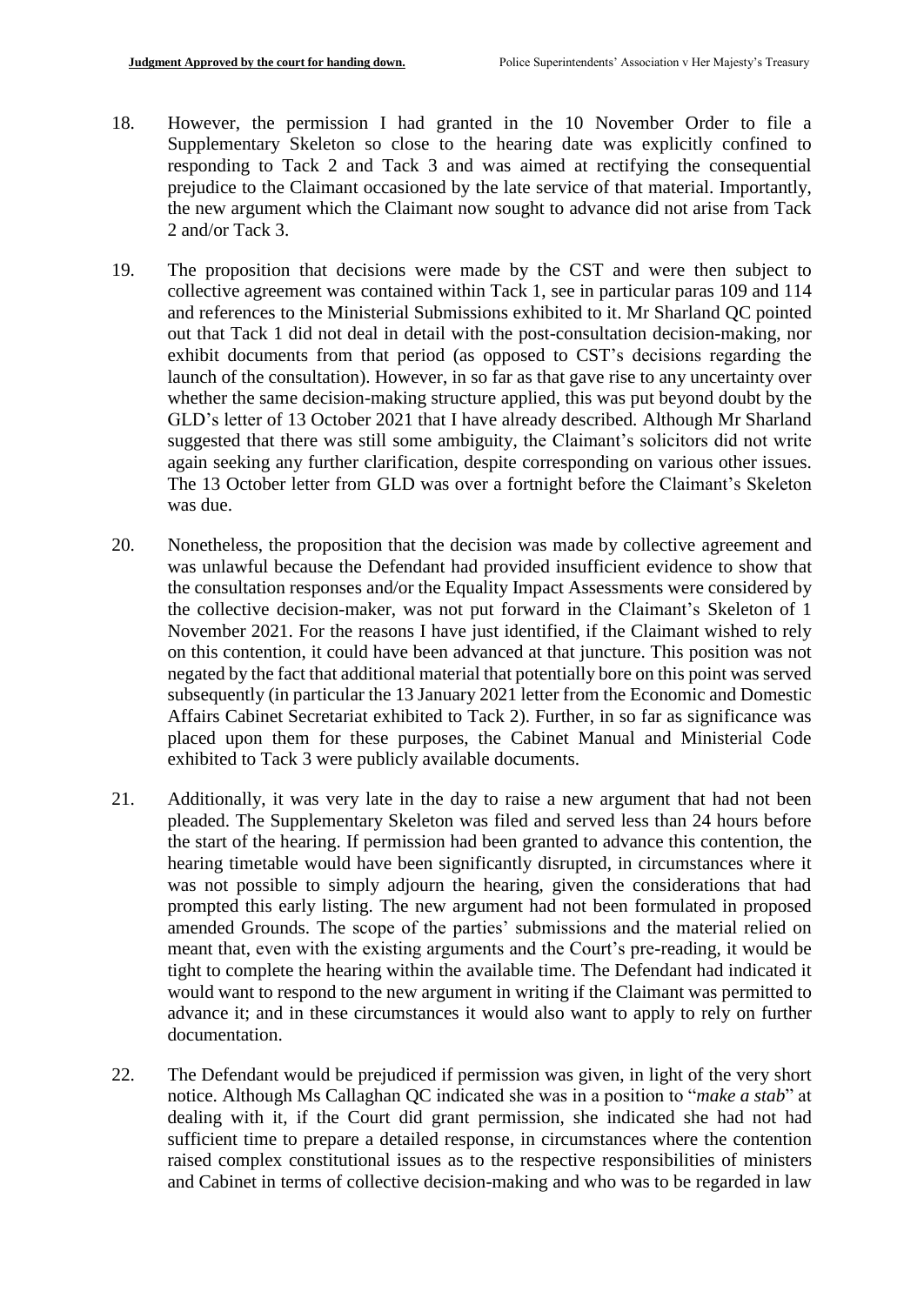as the decision-maker and for what purposes. I accepted this. The prejudice was selfevident.

- 23. Although it was desirable for the court to have the full legal and evidential picture and the Defendant had been remiss in respect of the Tack 2 and Tack 3 material, when I made the 10 November 2021 Order, I was able to make directions mitigating the consequential prejudice to the Claimant. At this very late stage it was not possible to mitigate the prejudice to the Defendant if I permitted the argument to be advanced.
- 24. At the start of the afternoon, Mr Sharland asked me to clarify whether my ruling meant that he was precluded from relying on certain material in the document bundles. I confirmed that he was not restricted in the material he referred to, provided it was not used to advance a submission that the decision-maker was other than CST.

# **The Defendant's additional documentation**

- 25. The additional material which the Defendant sought to rely upon was as follows: (i) a Ministerial Submission to the CST dated 10 November 2020 and a related email dated 3 December 2020 referring to the Minister's decision; and (ii) documents that were attached to an email dated 21 January 2021 seeking the CST's final clearance to publish the consultation response and related documentation. The email itself had been exhibited to Tack 3. I refused the Defendant's application. My reasons are set out below. I firstly identify the reasons that applied to both sets of documents.
- 26. Disclosure of these documents was made at an extremely late stage. They were provided to the Claimant's legal team just before the start of the hearing that morning. Mr Sharland was due to make his substantive submissions that day and would inevitably be prejudiced by this late documentation, that he would not have the chance to consider properly. Whilst it was desirable for the Court to have as full an evidential picture as possible, the prejudice that would arise could not be effectively addressed in the circumstances.
- 27. I accepted that the November 2020 Ministerial Submission did not necessarily fall within the scope of material that should have been disclosed in accordance with the Defendant's duty of candour, as it did not concern future pension provision (the subject of the closure decision) but related to a recommendation that the CST accept the deferred choice underpin<sup>4</sup> ("DCU"), as the best method of addressing the retrospective period from April 2015 to 31 March 2021. The Defendant wanted to rely on this document and the related email as part of its response to the Claimant's contention (advanced in the Supplementary Skeleton) that the December 2020 Ministerial Submission showed that the closure decision had already been made before the CST had been furnished with the consultation responses. Ms Callaghan accepted that the new documents did not address this point directly, but she suggested that they may explain what officials had in mind when referring to policy decisions that had already been taken in that Ministerial Submission.
- 28. However, even if the lack of earlier disclosure involved no breach of the duty of candour, the perceived need to produce these documents at this very late stage arose because of the Supplementary Skeleton served the previous day, which, in turn, arose

<sup>1</sup> <sup>4</sup> One of two options that consultees were invited to consider.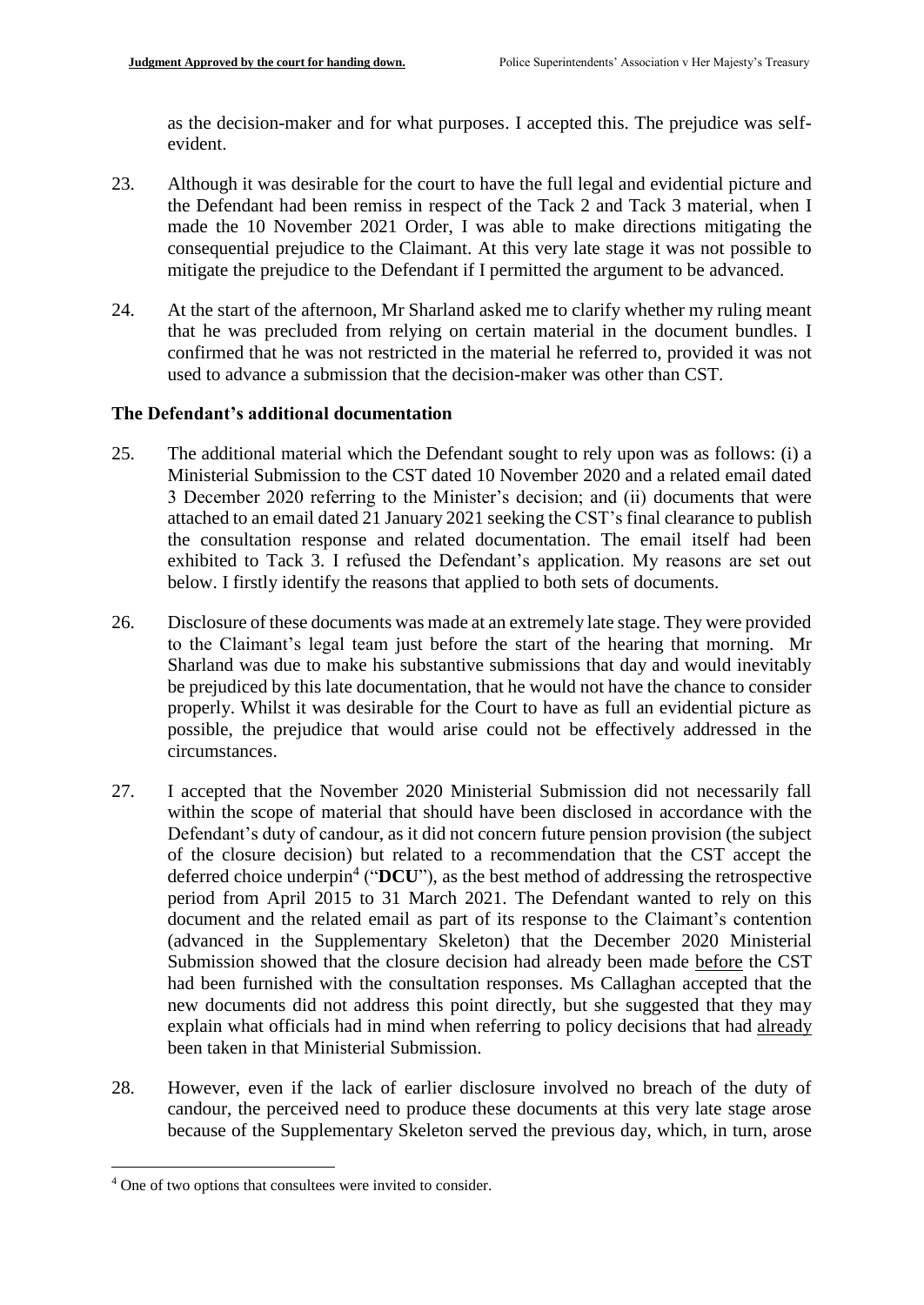solely because of the Defendant's late provision of Tack 2 and Tack 3. If the Defendant had undertaken timely compliance with Swift J.'s directions, this position would not have arisen. The difficulty the Defendant was now in (in so far as it was a difficulty) was entirely of its own making.

- 29. Furthermore, the new documents were, at best, of marginal relevance given that there was no explicit indication in the December 2020 Ministerial Submission that adoption of the DCU was the earlier decision referred to.
- 30. As regards the attachments to the 21 January 2021 email, Ms Callaghan accepted that it "*would have been preferable*" for them to have been exhibited to Tack 3, along with the email itself. This was something of an understatement. On the face of it, the documents bore directly on the decision-making process concerning the consultation and the closure decision. In my view, the Defendant's duty of candour required that they should have been disclosed in accordance with Swift J.'s timetable. Ms Callaghan explained that she wished to rely on the documents as supporting the proposition that a final decision had yet to be made in light of the reference to "final clearance" being sought from the CST. Given the Defendant's history of non-compliance and of late disclosure (which I have already summarised) and the prejudice to the Claimant if the documents were admitted, the interests of justice indicated that the application should be refused.

## **The material circumstances**

## **The pension schemes and the pre-consultation position**

- 31. In June 2010 the government established the Independent Public Service Pensions Commission, chaired by Lord Hutton, to undertake a fundamental structural review of public service pension provision. The Commission published its final report ("**the Hutton report**") in March 2011. It recommended replacing existing final salary pension schemes with career average revalued earnings schemes ("**CARE schemes**") and moving existing members of the current public service pension schemes into the new schemes in respect of future accruals, whilst protecting accrued pension rights up to the date of reform. The Hutton report did not recommend TP. The Government accepted the recommendations of the Hutton Report, but decided to implement TP.
- 32. The main public service pension schemes that the UK Government is responsible for in addition to those relating to police officers, include the Civil Service Pension Scheme for England, Wales, Scotland, and home civil servants in Northern Ireland; the Teachers' Pension Schemes in England and Wales; the National Health Service Pension Schemes in England and Wales; the UK Armed Forces Pension Schemes; and the Firefighters Pension Schemes in England. The specifics of implementation was addressed by the various Government Departments responsible for the workforce in question, including the Home Office in relation to the police and firefighters.
- 33. The public service pension schemes other than the 1987 Scheme had a Normal Pension Age ("**NPA**"), that is the minimum age at which the scheme member can retire voluntarily and take their pension without reduction for early payment. In relation to these schemes, it was agreed that members who were within 10 years of their scheme's NPA on 1 April 2012, would be exempt from the reforms and allowed to stay in their existing schemes. This meant that by 1 April 2022 all of these members would have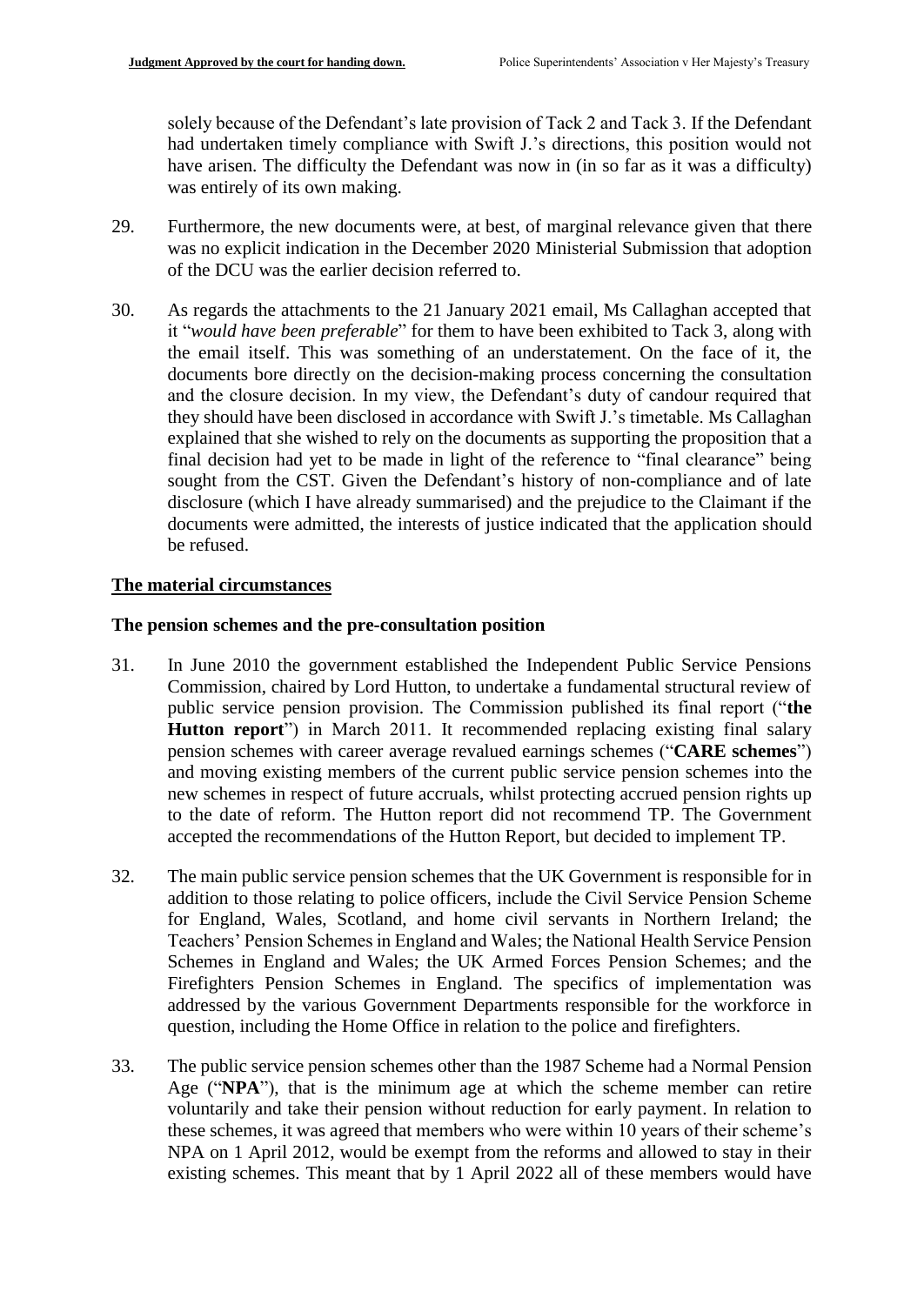been able to retire and take an unreduced, immediate pension (albeit some of them may have chosen to remain in employment to maximise the full pension benefits that they could realise). There was also a form of tapered protection for members between 10 and 13.5 / 14 years of NPA as of 31 March 2012. Those who were not eligible for TP or tapered protection were to be transferred to the new schemes.

- 34. The 1987 Scheme contained in the Police Pension Regulations 1987 (SI 1987/257) ("**the 1987 Regulations**") provides benefits to members who joined the police before 1 April 2006. There is no NPA. Unreduced, immediate benefits are payable on members reaching their voluntary retirement age ("VRA") where one exists<sup>5</sup>; or on reaching both 25 years' service and an age in excess of 50 years; or on reaching 30 years of service at any age. The 1987 Scheme is a final salary scheme. Pensions are calculated as  $1/60<sup>th</sup>$  of the final salary for every year of pensionable service up to 20 years, plus double accrual at  $1/30<sup>th</sup>$  of the final salary for every year of pensionable service thereafter, up to a maximum of 30 years' service. The entitlement to retire on immediate, unreduced pension after 30 calendar years' service applies to both part-time and full-time officers.
- 35. The 2006 Scheme contained in the Police Pension Regulations 2006 (SI 2006/3415) ("**the 2006 Regulations"**) provides benefits to members joining the service between 1 April 2006 and 1 April 2015. This scheme has an NPA of 55. It is also a final salary scheme. Pensions are calculated as  $1/70<sup>th</sup>$  of the final salary for every year of pensionable service up to a limit of 35/70ths. The accrual rate is therefore less generous than the 1987 Scheme; the maximum pension under the 1987 Scheme is 2/3rds of final average pensionable pay (typically attained after 30 years' service), whereas the maximum pension under the 2006 Scheme is half of final average pensionable pay, typically attained after 35 years' service.
- 36. It is worth emphasising at this stage that the point at which a member can retire with unreduced immediate pension is not necessarily the same as the date at which they have earned maximum pension entitlement, as explained in paras 12-14, Tack 1. I will return to this topic. Amongst other instances the latter situation could arise where the scheme member has worked part-time.
- 37. As the 1987 Scheme did not have an NPA, it was decided that TP would be designed to provide roughly equivalent protection by ensuring that a large cohort of officers who were within 10 years of retirement would be protected. In September 2012 the Home Office published the "*Police Pension Scheme: Reform Design Framework*" ("**the RDF**") setting out the government's final position on the main elements of the new police pension scheme to be introduced from April 2015. In relation to TP, it stated:

"a. all active 2006 scheme members who, as of 1 April 2012, have 10 years or less to their current Normal Pension Age (i.e. age 55) will see no change in when they can retire, nor any decrease in the amount of pension they receive at their current Normal Pension Age. This protection will be achieved by the member remaining in their current scheme until they retire.

1

<sup>5</sup> For officers not part of the Metropolitan Police Service ("**MPS**"), the VRA is 55 for those at the rank of constable or sergeant and 60 for those at the rank of superintendent or inspector. There is no VRA for higher ranked officers. In the MPS, the VRA is 55 for more ranks pursuant to Regulation A4 of the 1987 Regulations.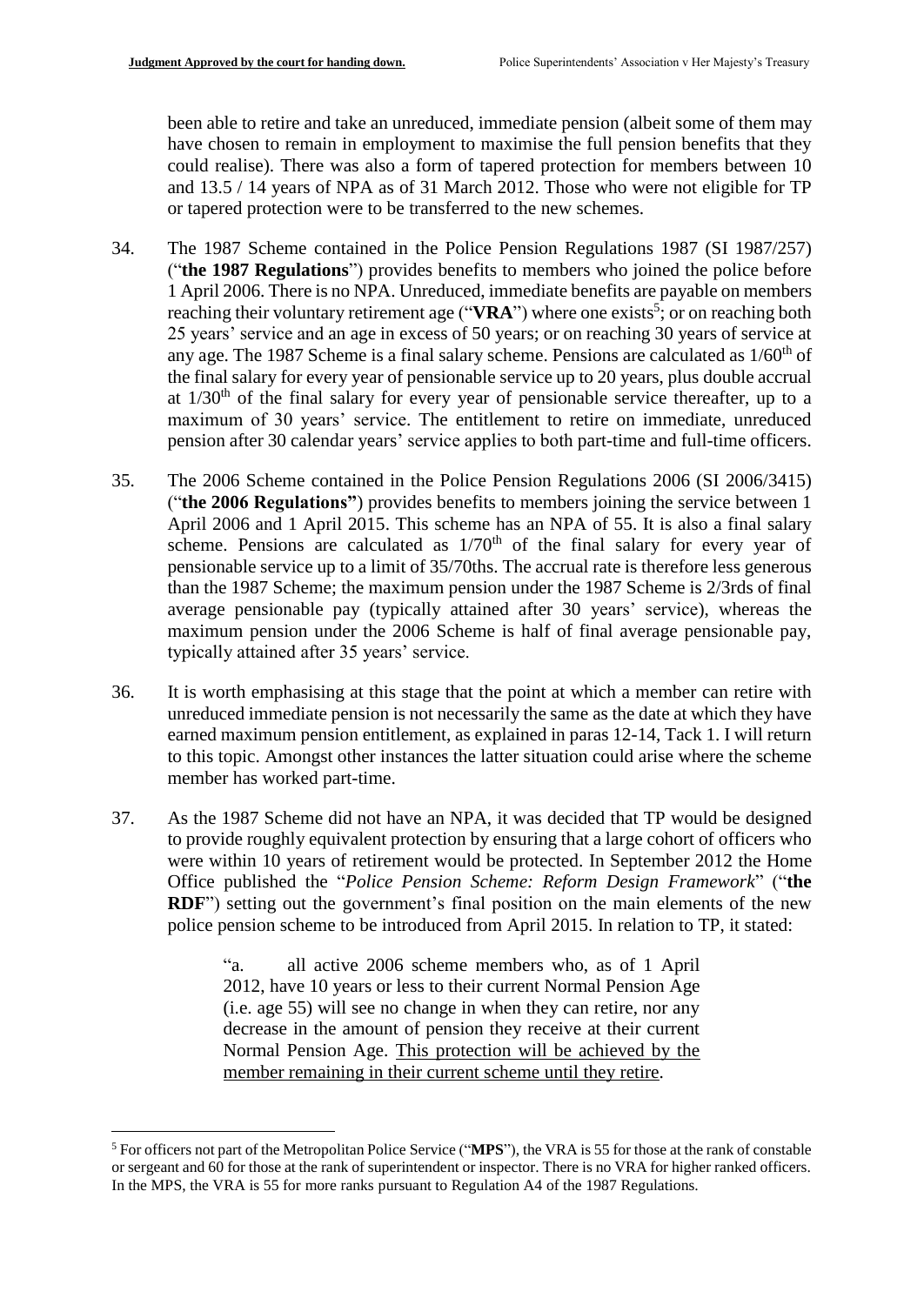b. all active 1987 scheme members who, as of 1 April 2012, have 10 years or less to age 55 or have 10 years or less to age 48 and are 10 years or less from a maximum unreduced pension, will see no change in when they can retire, nor any decrease in the amount of pension they receive at their current Normal Pension Age<sup>6</sup>. This protection will be achieved by the member remaining in their current scheme until they retire." (Emphasis added)

38. Para 7.4 of the *Home Office Circular 014/2013*, published on 19 November 2013 said of the police legacy schemes:

> "Those with transitional protection will remain in their scheme even if they stay in their role after 31 March 2022. They will not be forced to leave the scheme they are members of; but neither will they have the option of moving to the 2015 scheme." (Emphasis added)

- 39. The Defendant accepts that the statements I have underlined amounted to clear representations that members who had the benefit of TP would be able to remain in their legacy schemes until they retired. I will address the statements made in respect of the other public service pension schemes when I consider Ground 3.
- 40. The TP afforded to members of the 1987 Scheme was not exactly equivalent to the TP afforded to those in the other public sector schemes. As the RDF indicated, those qualifying for TP included those who had 10 years or less to age 55. However, not all officers in this category would reach a point that enabled them to access unreduced, immediate pension within 10 years, specifically if the individual had joined the police at a relatively late age and so would not yet have built up the requisite years in service (and did not have the benefit of a VRA of 55).
- 41. The pension reforms were implemented by the Public Service Pensions Act 2013 ("**PSPA 2013**"), which came into force in April 2015. It made provision for the establishment of the reformed schemes and the closure of the legacy schemes. Section 18(1) stated that: "*No benefits are to be provided under an existing scheme to or in respect of a person in relation to the person's service after the closing date*". The closing date for all the main legacy schemes (other than the local government scheme for England and Wales) was 31 March 2015. Section 18(5)–(7) set out the power to enact TP as an exception to the closure of the legacy schemes for persons who were members of an existing scheme, providing that it could "*in particular, be framed by reference to the satisfaction of a specified condition (for example, the attainment of normal pension age under the existing scheme or another specified age) before a specified date*".
- 42. The 2015 Regulations made pursuant to PSPA 2013 established the reformed police pension scheme, which came into force on 1 April 2015. The 2015 Scheme provides for payments of an unreduced, immediate pension from age 60. Benefits under this scheme are calculated by reference to the average salary that the member earned

1

<sup>&</sup>lt;sup>6</sup> I agree with Ms Callaghan's suggestion that as the 1987 Scheme had no NPA, the reference to an NPA in this context was a shorthand for the date at which an officer could retire and receive an unreduced, immediate pension.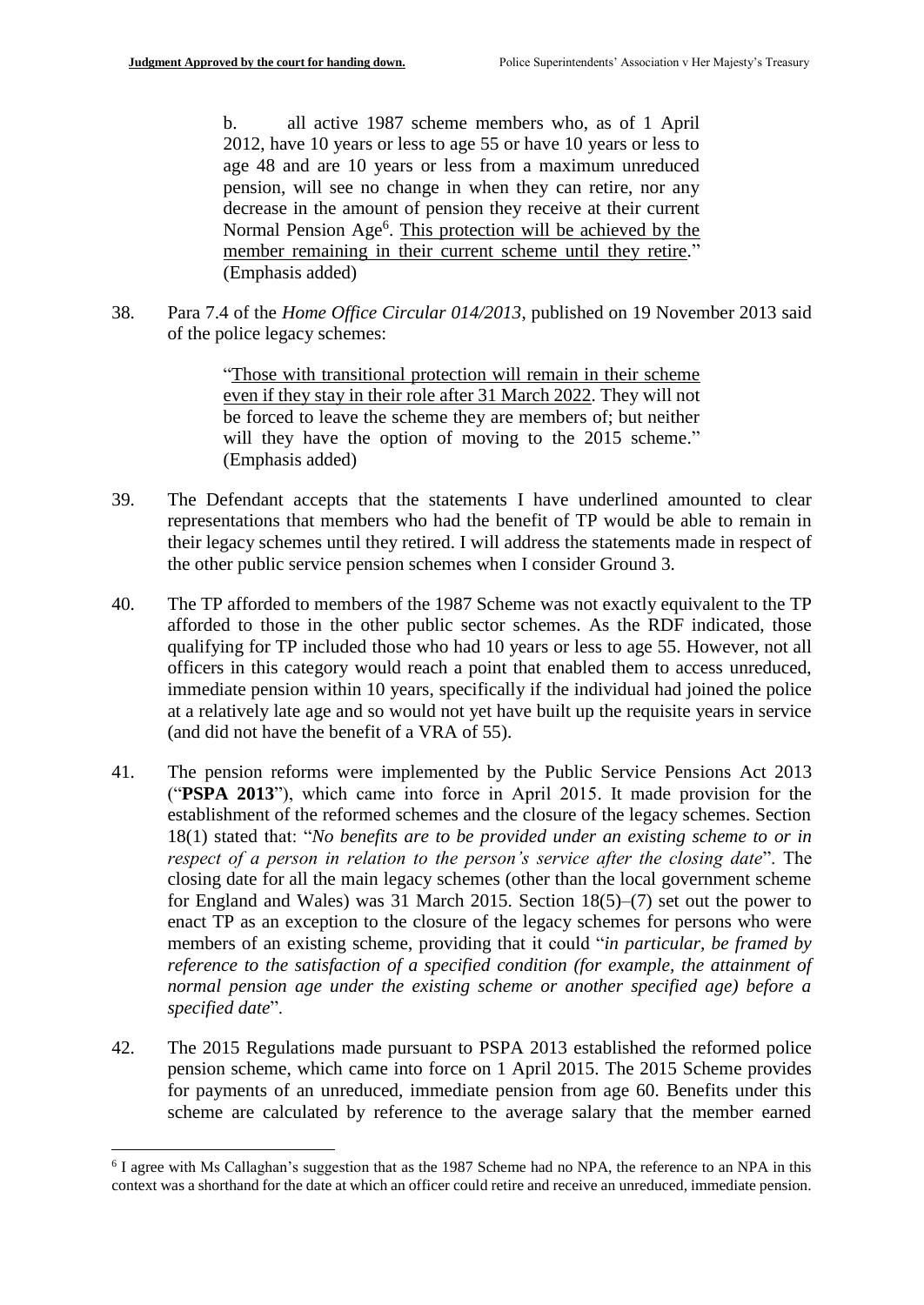throughout their time in the scheme, increased by reference to a prescribed formula. Pensions are calculated as 1/55.3 of average salary for each year of pensionable service within the scheme. The majority of active members of the legacy schemes did not qualify for TP and were transferred to the 2015 Scheme. I will refer to members who did not qualify for TP as "**unprotected members**" and those who qualified for full TP (as opposed to the tapered form) as "**protected members**".

43. The TP for police officers, contained in Schedule 4 to the 2015 Regulations, reflected the arrangements set out in the RDF, which I have described. The transitional provisions were not time limited; there was no date by which those who qualified for TP would be required to move to the reformed schemes.

# **The** *McCloud* **litigation**

- 44. The trigger for the consultation was the Court of Appeal's judgment in *Lord Chancellor v McCloud* [2018] EWCA Civ 2844, [2019] ICR 1489 ("*McCloud*"), handed down in December 2018. A large number of public service employees (including firefighters, police officers and judges) who did not benefit from the TP arrangements brought Employment Tribunal proceedings alleging that those provisions amounted to unlawful direct age discrimination in treating older scheme members more favourably than younger members. Claims for equal pay and sex and race discrimination were also made. The government accepted that transitional arrangements were *prima facie* discriminatory on grounds of age but contended that they were a proportionate means of achieving the legitimate aim of protecting those closest to retirement from the financial effects of the pension reforms. The Court of Appeal rejected that contention. In short, this was because the perceived need to do so was unsupported by any evidence, in circumstances where younger members of the schemes stood to lose the most financially as a result of the 2015 reforms: see in particular, paras 89, 92 and 157-164 in the court's judgment (Longmore LJ, Sir Colin Rimer, Sir Patrick Elias). It followed from this conclusion that there was no objective justification defence to any of the claims. The court's judgment related only to the TP arrangements and did not affect the validity of the reformed schemes themselves introduced by the PSPA 2013 and the related regulations.
- 45. On 27 June 2019 the Supreme Court refused permission to appeal. The government accepted that the *McCloud* judgment had implications for all the schemes established under the PSPA 2013. It confirmed that it would address the difference in treatment across all of the schemes, for all members with relevant service and not just for those who had lodged discrimination claims.

## **The consultation and the decision-making process**

## The January 2020 Ministerial Submission

46. In January 2020 the CST was the Rt Hon. Rishi Sunak MP. On 28 January he was provided with a submission prepared by officials in HMT's Workforce Pay and Pensions team entitled "*Public Service Pension Reform*". It is agreed that knowledge acquired by Mr Sunak cannot be attributed to his successor. However, the document provides some context in terms of subsequent events.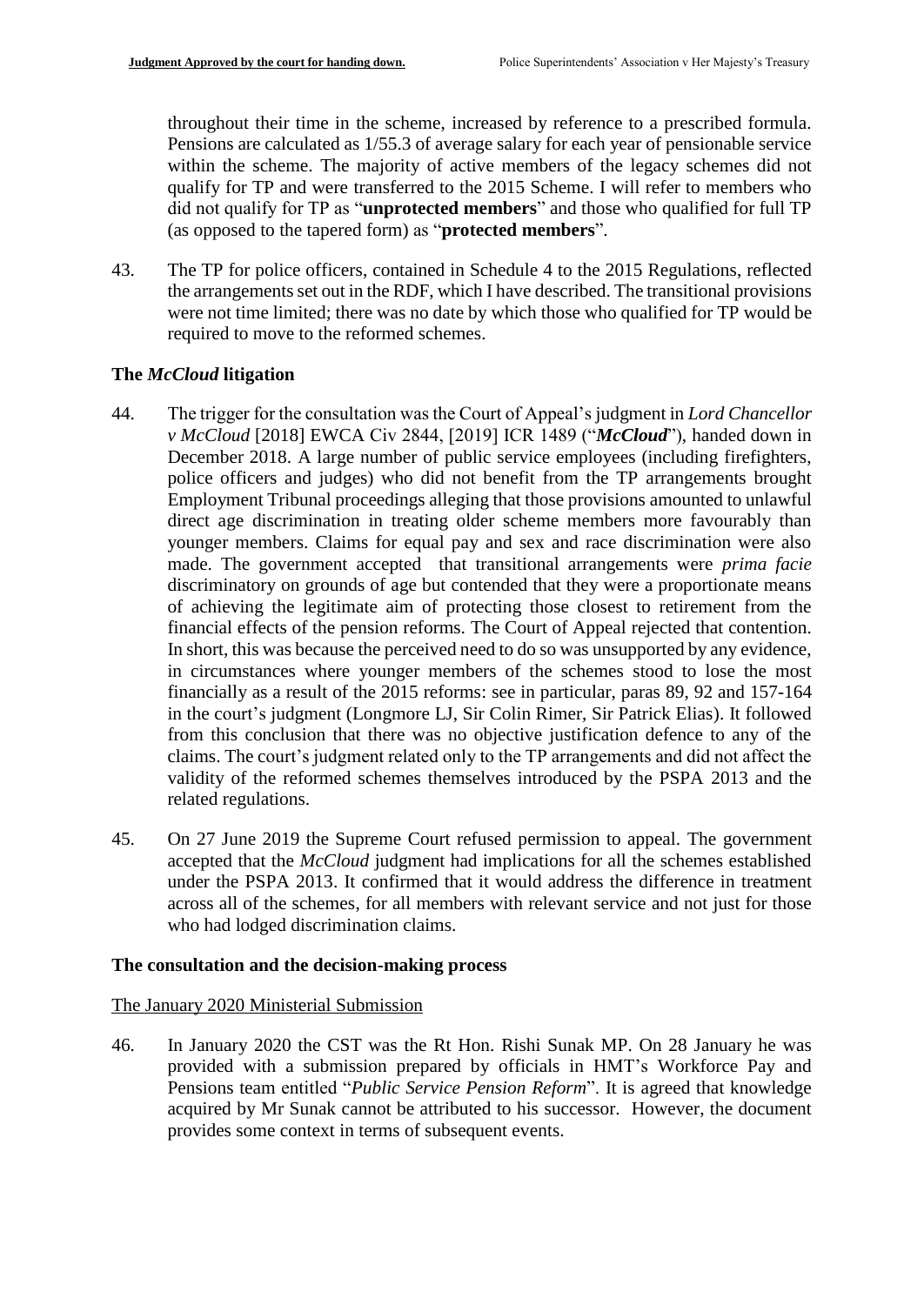- 47. The front page summary indicated: "*As a result of the McCloud judgment and to avoid future discrimination challenges we need to equalise future treatment in public service pension schemes. This provides an opportunity for further reform*." The submission recommended that the CST "*equalise future treatment by moving all members into 2015 schemes from a future date*". The document said that officials intended to announce policy in the "*McCloud consultation*" in Spring 2020. It explained there was a need to address discrimination occurring from 2015 (when TP had come into effect), as well as equalising treatment from a future date. I will refer to the plan to address past and ongoing discrimination as "**the retrospective remedy**" and the period under consideration as "**the remedy period**". I will refer to the plan for the future as "**the prospective policy**".
- 48. This submission was focused on the prospective policy. Five options were identified for the Minister (para 4 and following). In brief summary, they were: to allow the retrospective remedy to continue; to place all members into the old legacy schemes; to place all members into the reformed schemes introduced in 2015; to place all members into the 2015 schemes and reduce its generosity; or to move all members into brand new schemes. The document recommended the third option, namely placing all members into the 2015 schemes. Broadly, two supporting reasons were identified, fiscal considerations and fairness.
- 49. The submission noted that the trade unions would be opposed to ending TP early for those working beyond their NPA, but that these members would generally have final salary rights in respect of their accrued legacy scheme pensions (para 14). It also observed that using primary rather than secondary legislation was highly desirable as members with TP "*could argue they have a legitimate expectation that they would remain protected (i.e. in their final salary scheme) until retirement*" (para 15). Officials indicated that if the Minister agreed with the recommendation, it was proposed to announce plans relating to both the retrospective remedy and the prospective policy in parallel "*as part of a wider consultation on the McCloud remedy*" (para 18).
- 50. The same paragraph observed that the new equalised treatment could be introduced from 2022 at the earliest. "*At this point, the cohort of members still under the original transitional protection would be limited to those working beyond their Normal Pension Age*". Annex A included a worked example of a member working beyond their NPA. However, the statement I have just quoted was not accurate in terms of the remaining members of the 1987 Scheme; as I have explained, there was no NPA, and some officers would not have reached the point at which they could obtain an unreduced, immediate pension by 2022 (paras 37 & 40, above). In oral submissions Ms Callaghan accepted that the statement was incorrect in this respect. However, she submitted that this was not significant for reasons I will address when I consider the Grounds.
- 51. A short email sent between HMT officials on 10 February 2020 said that CST "*agreed with your recommendation to move all members into the 2015 schemes*". Mr Sharland submitted this indicated that the closure decision had to all intents and purposes already been made at this stage before the consultation was even formulated or begun, given the absence of any explicit qualification. I reject that proposition. I accept that this text was simply a shorthand reference to the Minister's agreement to the course proposed in the January Ministerial Submission, which entailed a preferred policy (of ending TP and moving all to the 2015 schemes) but a consultation on the plans. The context was a brief email between officials familiar with the proposals.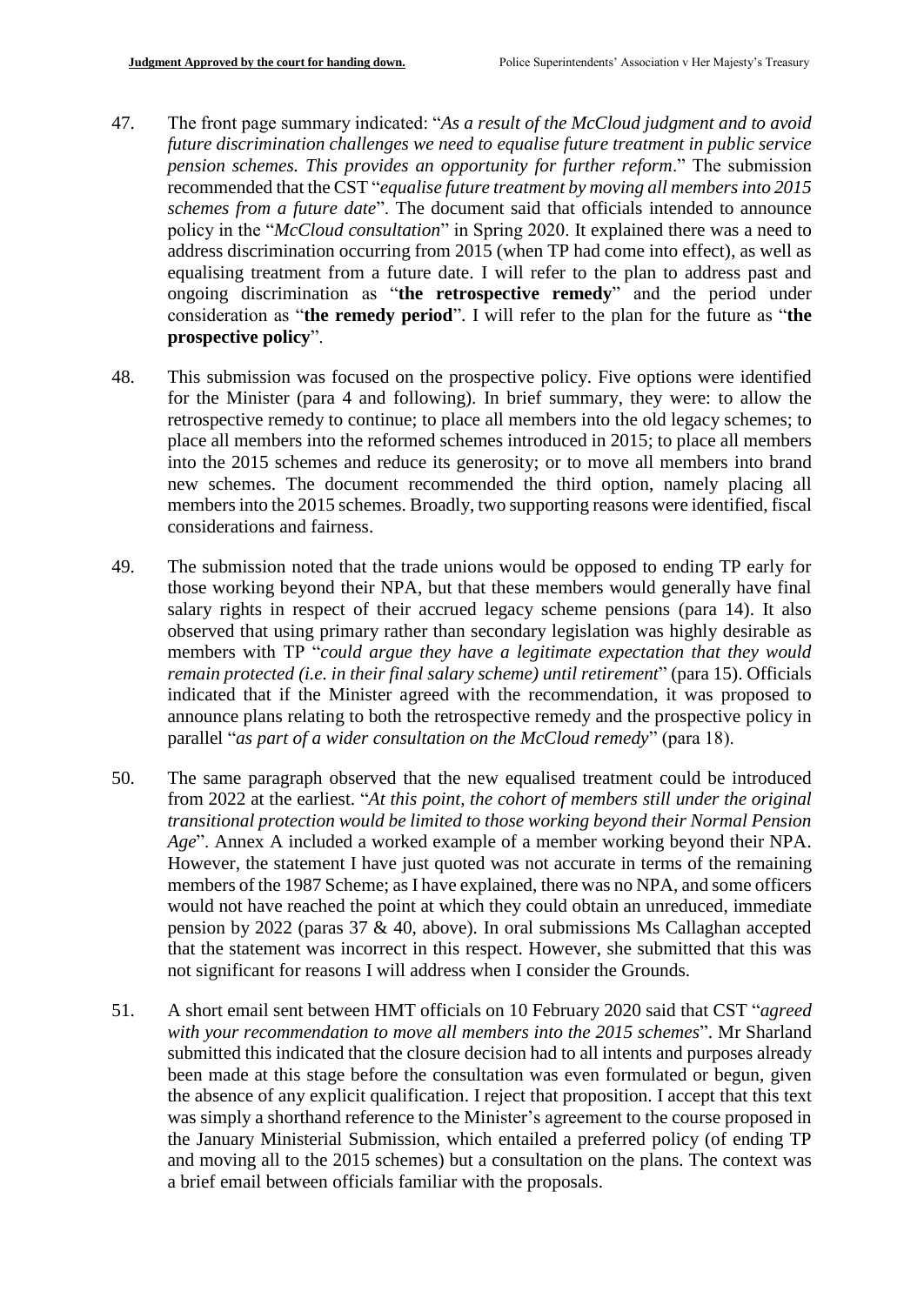#### The April 2020 Ministerial Submission

- 52. On 2 April 2020 there was a meeting of the Public Pensions Steering Group ("**PPSG**") within HMT. By this time the CST was the Rt. Hon Stephen Barclay MP. The PowerPoint slides for the meeting included that: "*Advice was put to the new CST asking whether he agrees with the decision taken by the former CST (ie to end the remedy period as soon as possible by placing all members in 2015 schemes)*". It was noted that CST had "*come back with some questions which were due to be addressed in the teachin*". This underscores that matters remained under consideration at this juncture.
- 53. A further meeting of the PPSG took place on 29 April 2020. The PowerPoint slides said that at a meeting with the CST on 23 April "*he accepted our recommendations to: end the remedy period and equalise future treatment by placing all members in 2015 schemes*…" (bolded emphasis in the original). I accept that this was also a shorthand reference between officials to the Minister's agreement to the proposed course; the very next slide referred to the public consultation that would be "*outlining two of our main policies for dealing with the McCloud judgment*" namely the retrospective remedy and the prospective policy. A subsequent slide headed "*Approach to Consultation – Presentational Risks*" noted that "*Members across all schemes could complain about the small section of originally TP'd membership who have their protection removed before they retire*". Accordingly, this was an issue that officials at least were aware of, and it was not confined to the police legacy schemes.
- 54. The CST was provided with a Ministerial Submission dated 17 April 2020 headed "*Public Service Pension Reform*". It appears from the dates that he would have had an opportunity to consider this document before the 23 April 2020 meeting I referred to. The front page summary said: "*On 10 February 2020, the previous CST agreed to equalise future public service pension treatment by moving all members into 2015 Hutton schemes from a future date (option C below)*". The stated recommendation was for the Minister to "*confirm this position*". The section on "timing" said: "*We intend to set out this position in the 'McCloud consultation' in late spring / summer 2020*" (page 1). The five options identified in the January 2020 document were set out again, along with some information about costings. The previous CST's decision was referred to (para 7), with the indication that officials still believed the option of placing all members in 2015 schemes was the correct way to address the removal of the discrimination identified in *McCloud*, noting that it would end the £4 billion per annum remedy costs, and provide members with clarity. Para 14 stated in bold: "*We therefore recommend that you confirm the decision to move all members to the 2015 schemes and confirm this position in the consultation*".
- 55. These materials indicate that in April 2020 the CST agreed with his officials' recommendation, and the previous CST's view, that moving all members to the 2015 schemes was the preferable option and the one that would be put forward in the forthcoming consultation. It is clear that it was the strong preference in terms of policy options, but I do not consider that the documents indicate that the CST had made a final decision that it would be adopted at this stage.
- 56. The April 2020 Ministerial Submission did not refer to the position of members with TP working beyond their NPAs. Nor did it include any specific reference to the position of those in the 1987 Scheme.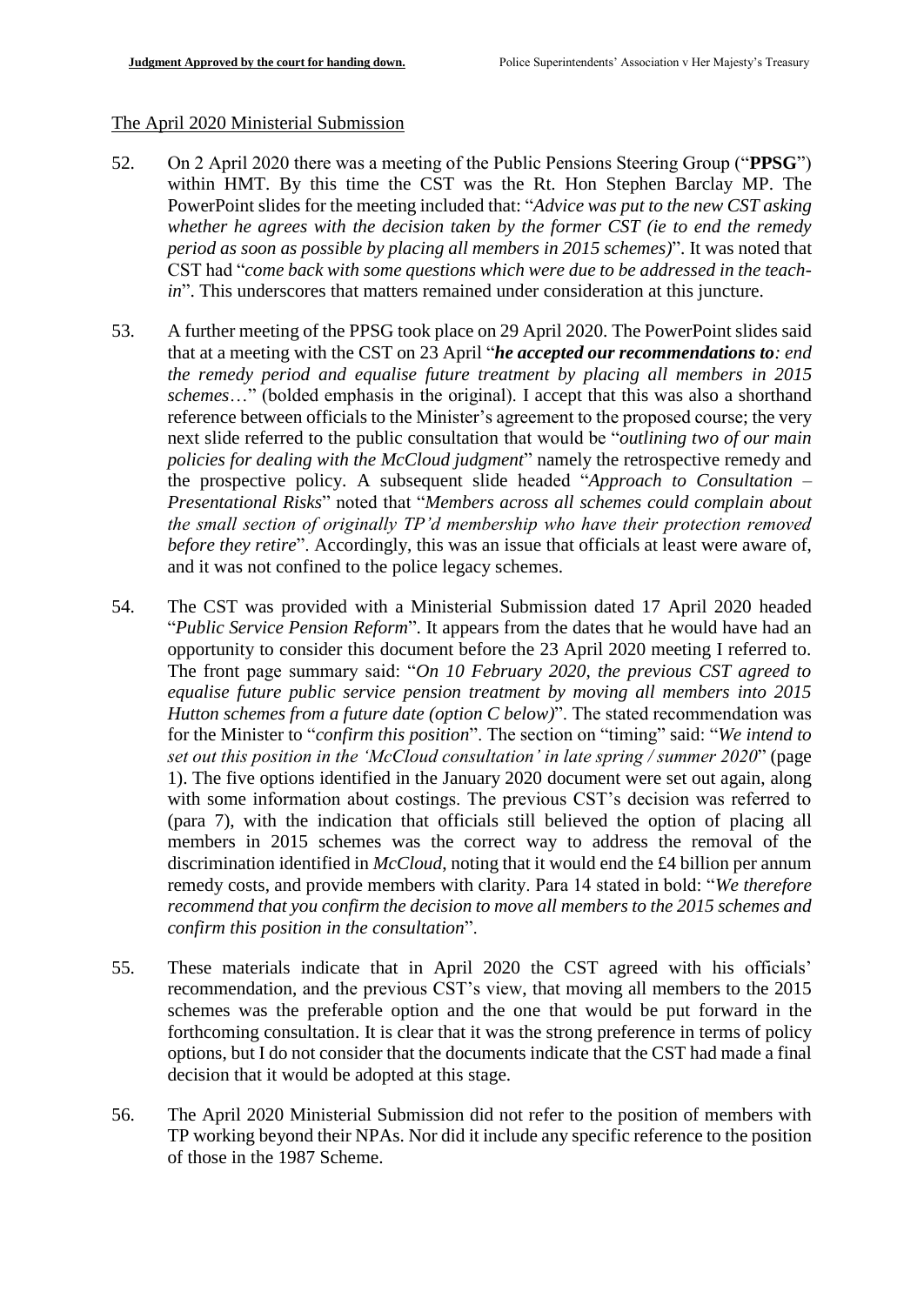#### June 2020 events

- 57. On 16 June 2020 the CST wrote to the Prime Minister and the Leader of the House of Commons indicating that he was seeking clearance from the Domestic Affairs and the Union Committee ("**DAU**") "*to commence a public consultation on proposals to end the discrimination in public service pension schemes identified by the Court of Appeal in 2018*". He referred to the need for primary legislation to end the discrimination and he sought clearance for a commitment to implement legislation by April 2022. The response has not been made available, but the parties agree it should be inferred that clearance was forthcoming given the launch of the consultation shortly afterwards.
- 58. Under the sub-heading "*Public consultation for discrimination remedy and future pension provision*", the CST referred to the ongoing costs of remedying the discrimination identified in *McCloud*, saying: "*Resolving this is a priority for me; the costs increase in billions each year. I therefore intend to close this remedy period in April 2022…Given the costs involved it is important to target the earliest possible date*" (para 3). The Minister then explained that in terms of the remedy period, the consultation would identify two options for removing the discrimination. Both options entailed giving qualifying members a choice over whether they wished to have accrued benefits from their legacy scheme or from their reformed scheme for these years. The first option involved an immediate choice being made and the second option was the DCU, meaning that the choice would be deferred until the benefits became payable (para 4). The Minister said he did not intend to express a preference between these options (para 5). He went on to say that he intended to launch the consultation in July 2020 (para 8).
- 59. The Claimant places particular emphasis upon text that appeared under a new subheading "*Pensions policy post 2022*" in para 10. It said: "*The proposals above will ensure that discrimination is removed and will address the court's judgment but keeping the legacy schemes is not a sustainable solution for the longer-term. I propose to confirm that all active pension scheme members who are not in reformed schemes will move or return to 2015 reformed schemes from April 2022*" (emphasis added). The Minister went on to say that these schemes represented generous pension provision and were based on the Hutton report's recommendations.
- 60. The sentence beginning "*I propose to confirm*…" is capable of being read either as the Minister indicating that he proposes to confirm that this will be the policy adopted, come what may with the consultation; or that he proposes to confirm that closure of the legacy schemes will be the preferred policy identified in the consultation. The former is a more natural reading that would explain the reference to his future actions, whereas the Minister had already confirmed to his officials the policy that should be set out in the consultation. However, this text must be viewed in the context of my assessment of what the Minister had decided (and had not decided) in April 2020 and in the context of the contents of the consultation document that followed. I return to this topic when I set out my conclusions on Ground 1.
- 61. On 23 June 2020 Home Office officials prepared a Ministerial Submission for the Home Secretary, consequent upon HMT's write round on the proposed changes to public service pension schemes and the intention to launch the consultation. Officials recommended that she wrote to the CST "*outlining reservations regarding both legitimate expectations*" and the projected timeline. As regards the former, the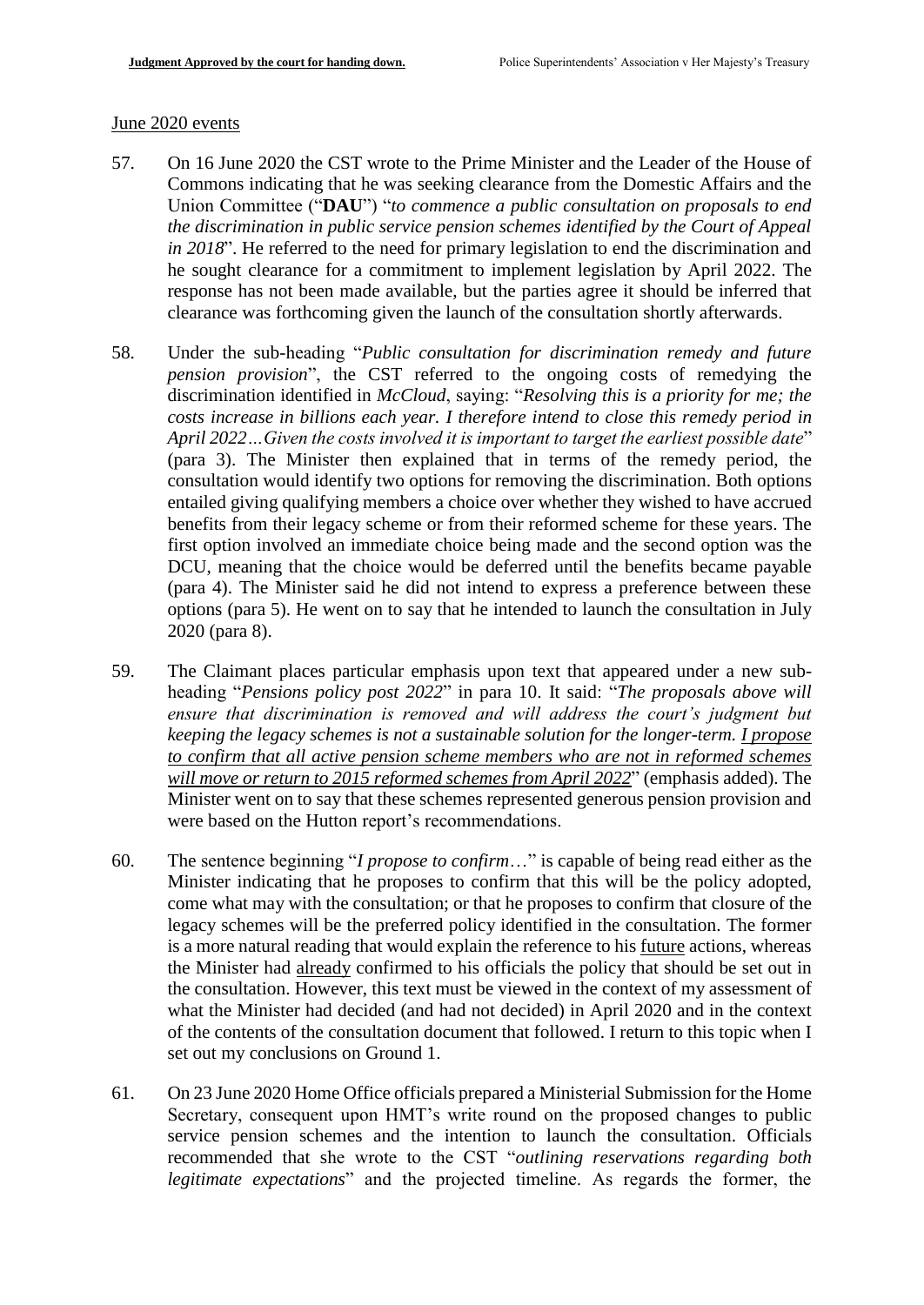document said that officials had identified a risk of challenge in relation to legitimate expectation created by the terms of the 'Heads of Agreement' letter ("**HOA**") for the firefighters and also for the police pension schemes (para 5). HOA was then used as a shorthand in the remainder of the paragraph, but the authors were clearly referring to the position of police officers as well. The text continued: "*Officials have flagged to HMT that under the terms of this agreement, members who were originally afforded full transitional protection would be allowed to remain in their legacy pension scheme until their retirement, even if that was beyond April 2022. The current proposals do not reflect the HOA*".

62. The Home Secretary clearly agreed with the recommendation as she wrote to the CST on 30 June 2020 (again, referring to the HOA as a shorthand for representations made to both firefighters and police). The letter said:

> "…I wanted to draw your attention to the fact that the consultation document may prompt disquiet in respect of its treatment of the transitional protection in respect of the police and firefighters' pension schemes. In short, the relevant Heads of Agreement contain an unequivocal statement that a certain cohort will receive transitional protection in a particular form. The consultation document moves away from that undertaking, which we consider creates risks as to legitimate expectation...  $[redated]^{7}...$  We must ensure that a robust justification is set out for any derogation from the undertakings in the Heads of Agreement, and we propose that this is kept under review as proposals develop."

63. Accordingly, the representations to police that the Claimant relies upon as founding the legitimate expectation were raised in terms with the CST, in relation to firefighters as well as police.

# The consultation

1

- 64. On 7 July 2020 officials emailed the following for the CST's attention: the intended final version of the consultation document ("*this includes minor changes since the previous version we shared*"); a proposed Written Ministerial Statement ("**WMS**"); and the Equality Impact Assessment due to be published with the consultation "*(subject to minor drafting changes & proofreading)*". A reply sent on the Minister's behalf on 9 July 2020 indicated: "*CST's happy with everything set out and agrees to all recs*"; that he had "*Noted all impacts and content to proceed*" in relation to equalities; and that he was happy to sign the foreword to the consultation and to put his name to the WMS. Tack 3, para 12 and the 7 July 2020 email indicate that a Ministerial Submission was also provided. The Claimant submits that inferences should be drawn from its nondisclosure. I return to this when I consider Ground 1.
- 65. The consultation was presented to Parliament by the CST. The Minister signed the foreword, explaining that the document set out two proposed options for the retrospective remedy and that it "*also sets out proposals for moving all active members into the reformed schemes after this period*". The CST said that the "*final decisions will*

<sup>7</sup> Disclosed documents contained redacted sections relating to legal advice.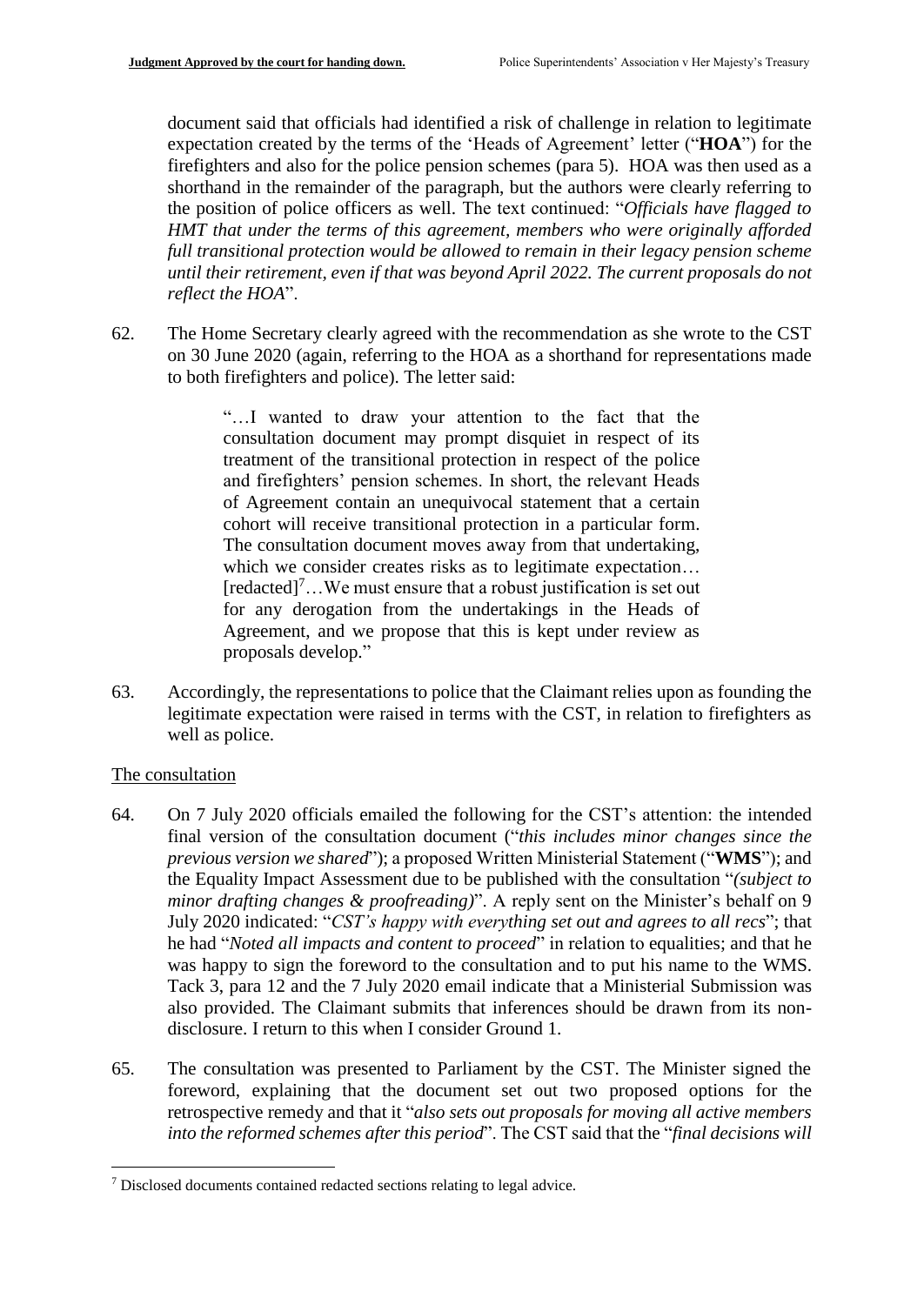*need to take full and careful account of the views of all stakeholders*". The Executive Summary noted that whilst those who saw their earnings increase considerably during their employment would likely benefit from a final salary scheme, others including lower paid members were likely to be better off in CARE schemes. Reference was made to the annual cost of £41.8 billion in paying out public service pension benefits. As to future pension provision this section said: "*The government therefore believes that the reformed schemes initially introduced in 2015 provide an appropriate level of public service pension provision. All public servants in scope of this consultation will be placed in these pension schemes in respect of employment from 1 April 2022 onwards. This consultation seeks views on that proposal*".

- 66. Under a section headed "*Purpose of this consultation*" (after addressing the retrospective remedy options), the document explained: "*This consultation also sets out proposals for future service beyond the remedy period. The government remains of the view that the schemes established in 2015 currently represent an appropriate level of pension provision. To ensure the schemes remain appropriate and affordable while treating members equally for future service, all active members will be placed in the reformed schemes in respect of employment from 1 April 2022*".
- 67. The consultation document set out the government's clear preference as to the prospective policy but did so in the context of seeking views on this proposal. This is also the impression given by Chapter 3, which I will come on to.
- 68. The document noted that approximately 2 million individuals would be in scope of the pension provision changes from 1 April 2022 (para 1.22). The government's intention to bring forward primary legislation as soon as practicable was explained (paras 1.29 – 1.30). Consultees were given 12 weeks to respond, with the consultation closing at midnight on 11 October (para 1.36).
- 69. Question 1 asked: "*Do you have any views about the implications of the proposals set out in this consultation for people with protected characteristics as defined in section 149 of the Equality Act 2021? What evidence do you have on these matters? Is there anything that could be done to mitigate any impacts identified?*" The preceding passages noted that some of the proposals may have differential impacts "*but the government's current view is that these will not have a disproportionate or otherwise unjustified impact on individuals*" (para 1.33). Reference was then made to the Equality Impact Assessment published alongside the consultation ("**EIA1**").
- 70. Chapter 3 addressed future pension provision. Under this section, Question 9 asked: "*Does the proposal to close legacy schemes and move all active members who are not already in the reformed schemes into their respective reformed schemes from 1 April 2022 ensure equal treatment from that date onwards*?" The government's plans for closing the legacy schemes from 1 April 2022 were explained from para 3.7 onwards. Paras 3.9-3.10 said that 1 April 2022 was the earliest point at which the necessary primary legislation and administrative arrangements could be in place, that 1 April was the normal date on which pension changes were implemented and this date allowed sufficient time for the government to consult on the proposals and "*subject to decisions taken following the consultation, introduce the necessary legislation*". It was also noted that: "*Members of the legacy schemes will have more than 20 months' notice of the government's plans*". Paras 3.11 and 3.12 said as follows: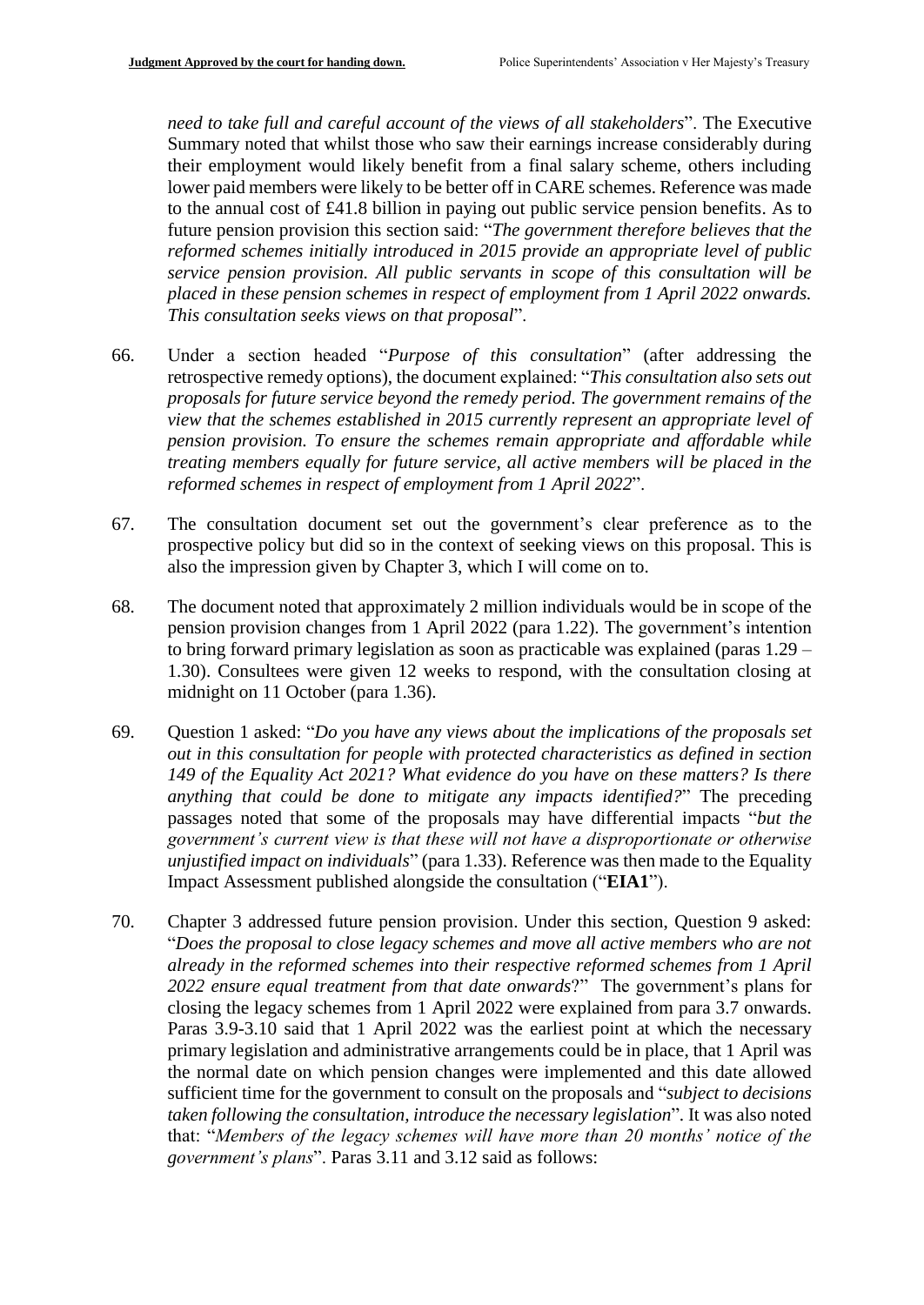"3.11 In introducing the reformed schemes in 2015, it was never the intention that the legacy schemes would continue for a long period of time…The government intended for the exceptions made in scheme regulations to be short term in their nature, because they were applied only to members who were within 10 years of their NPA under the legacy schemes, and the majority of those members are expected to have retired already or to do so in the coming years. The Courts found that these exceptions gave rise to unlawful discrimination and this consultation set out proposals to address this by allowing all members who were in service on 31 March 2021 and have relevant service after 1 April 2015 (around 3 million individuals) to choose to be members of the legacy schemes for the remedy period. Some of this group could be expected to remain in pensionable employment for decades, long after it was envisaged that the legacy schemes would be closed and at additional cost to the taxpayer.

3.12 By 1 April 2022 all members who were offered transitional protection from 2015 will in fact have reached their NPA in their legacy scheme. However, if such members decide to work beyond their legacy scheme NPA, they would then accrue benefits in their respective reformed scheme from 1 April 2022…" (Emphasis added)

- 71. The passages I have underlined are relied upon by the Claimant as constituting a material error of fact. The statement was incorrect for some police officers in the 1987 Scheme because of the absence of an NPA and the particular TP criteria that were used, as I have explained earlier (paras 37 & 40 above). In oral submissions Ms Callaghan accepted this. I will address the legal significance when I consider Ground 4. I will return to some of the reasoning set out in this document when I consider the Defendant's case on Ground 3. The contents of para 3.11 indicates a general awareness that some members who had chosen to remain in legacy schemes would want to continue in employment beyond 1 April 2022. The document did not contain any specific reference to the police legacy schemes.
- 72. The contents of Chapter 3 and Question 9 indicate a concern not to adopt a prospective policy that will fail to ensure equal treatment and/or give rise to further discrimination issues. I return to these matters when I address Ground 1.

# EIA1

73. EIA1 said it had been prepared to be read alongside the consultation (para 1.1). The document indicated that the government did not consider that the proposals set out in the consultation document would result in unjustifiable differential impacts on individuals with the protected characteristics in the Equality Act 2010 (para 2.1). It said the government "*welcomes input from stakeholders – particularly whether there are any further potential impacts that have not been considered in this document*" (para 1.2). Details of the data used were set out in Annex A. Para 1.11 explained that public service pension schemes held data on sex and age, but not on the other protected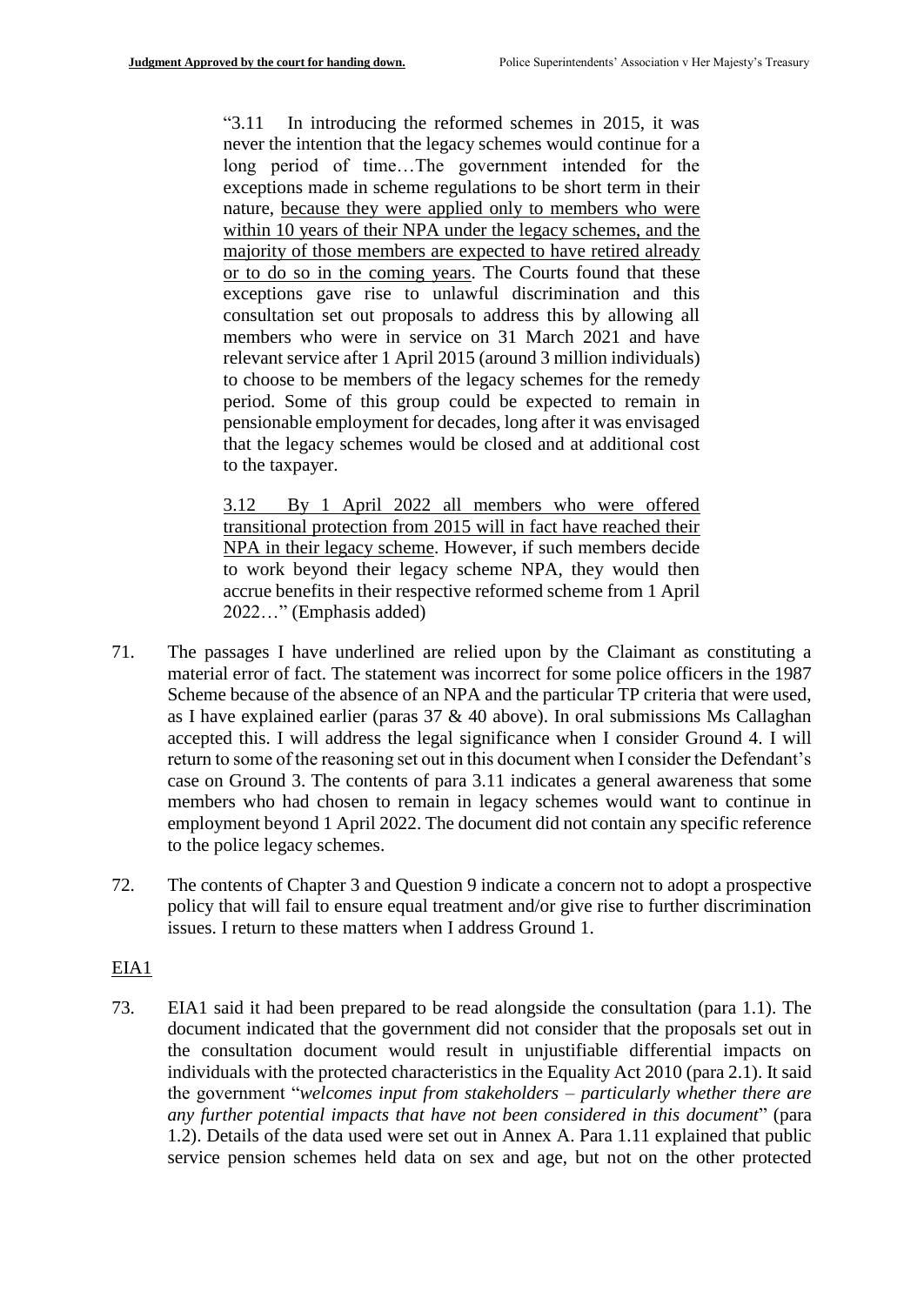characteristics. Annex A explained that the information available from the schemes was based on their 2016 actuarial valuation data.

74. Future pension provision in relation to the protected characteristic of sex was addressed at paras 2.60-2.62. It was emphasised that all members were to be moved to the reformed schemes and that the proposals applied regardless of sex. Para 2.61 noted that data was not available on the "*remedy cohort*", that is to say the cohort of members who would be moved from the legacy schemes to the reformed schemes on 1 April 2022. It continued:

> "…we consider it reasonable to assume that the proportion of men and women in the 'remedy cohort' will be broadly consistent with the proportion in public service pension schemes more widely with 65% female and 35% male…For some schemes the proportion is different, as we know the Armed forces is predominantly male…so the 'remedy cohort' may be different from the proportions for the whole public service pension workforce for specific schemes<sup>8</sup>...the use of this data will be kept under review as further policy development is conducted following the conclusion of the consultation. The government welcomes the views of consultees."

75. I will consider the adequacy or otherwise of that approach when I address Ground 2. However, I observe that the number of scheme members who would elect to stay in the legacy schemes during the remedy period was inevitably unknown at this juncture. The final point made in this section of EIA1 was that a CARE scheme may offer relatively fairer outcomes to women who have tended to experience lower salary progression (para 2.62). There was no separate consideration of the position of police officers in the legacy schemes in terms of sex discrimination. In the next section of the document (which addressed the implications for the protected characteristic of age), para 2.65 said: "*by 1 April 2022, all members who were offered transitional protection in 2012 will have reached their Normal Pension Age*". The Claimant submits that this was a further incorrect statement so far as the position of members in the 1987 Scheme was concerned.

# Responses to the consultation

1

- 76. HMT received 3,144 responses to the consultation, including 3,016 from individuals and 128 from organisations. Those who provided responses included the PSA and the Police Pensions Scheme Advisory Board ("**PPSAB**"). The PPSAB's constituent bodies included the National Police Chiefs Council ("**NPCC**"), the Chief Police Officers Staff Association, the National Association of Retired Police Officers and the Police Federation of England and Wales. The constituent bodies, including the NPCC, also provided their own responses.
- 77. In her oral submissions Ms Callaghan accepted that the responses from police bodies raised the following points (amongst others): (i) their members had a legitimate expectation that they would remain in their legacy schemes until retirement ("**the legitimate expectation issue**"); (ii) those in the 1987 Scheme were in a different

<sup>8</sup> Table 2 in Annex A indicated that for police, the proportions were 70% male and 30% female.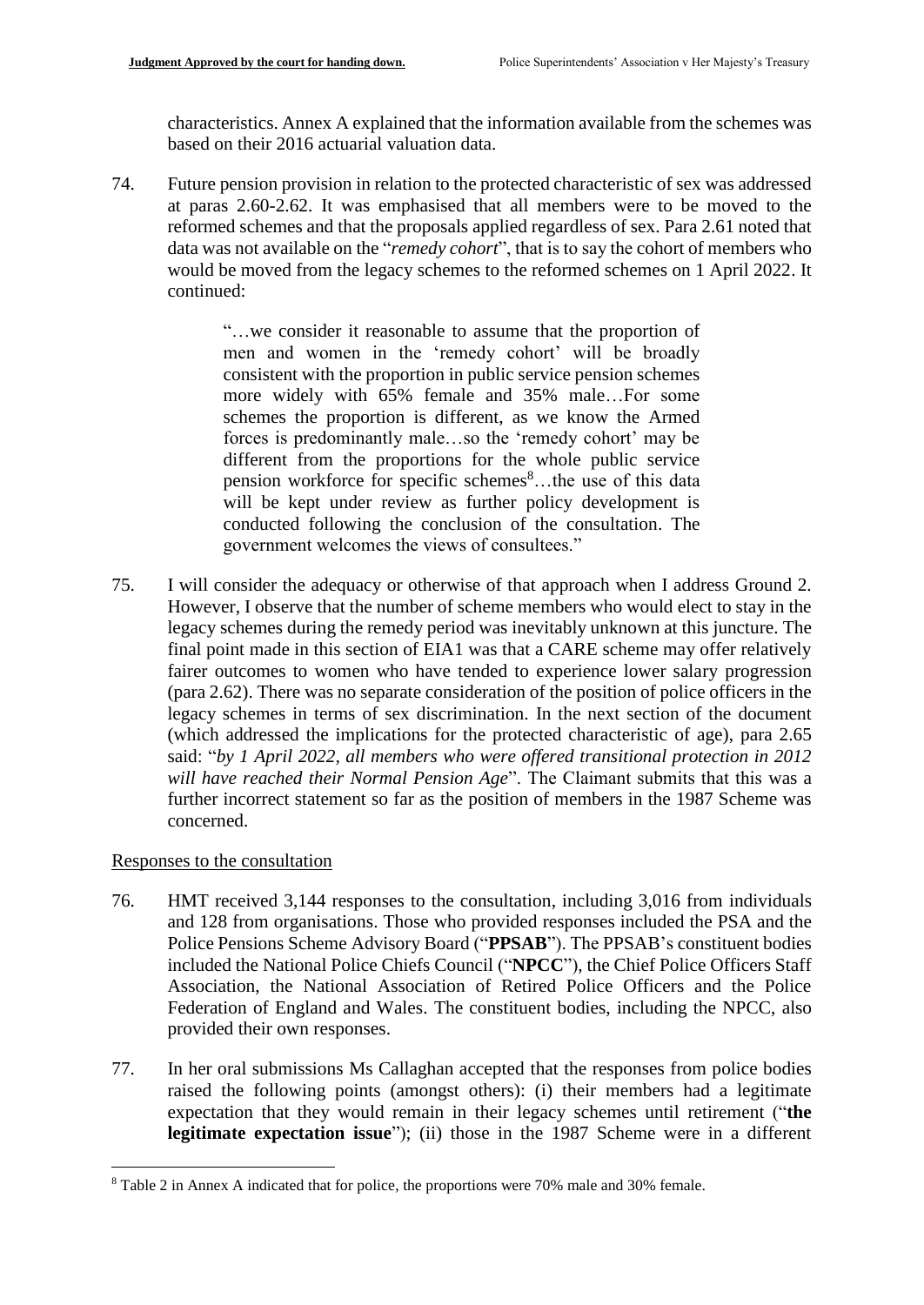position to others, because of the service-based requirements for triggering the entitlement to a pension, rather than reaching an NPA ("**the NPA issue**"); and (iii) the prospective policy was likely to impact adversely on those who worked part-time or had taken career breaks as they were mostly likely to be women ("**the indirect sex discrimination issue**"). Ms Callaghan said she also acknowledged that these were important submissions that needed to be carefully considered and grappled with.

- 78. In light of the Defendant's position in relation to those matters I can refer to the consultation responses from the PSA, PPSAB and NPCC quite briefly. However, I will give a flavour of the first two.
- 79. The PSA's response proposed that, given the complexities of double accrual and the absence of an NPA in the 1987 Scheme, a specific Equality Impact Assessment should be conducted for the affected police officers as part of the consultation process (para 3). It said that no adequate explanation had been given as to why the remedy period cutoff date was 31 March 2022 (para 13). Para 14 observed that: "*some police officers with full protection, mainly those aged 55 who have less than 30 years service with the police, including those who have taken career breaks, or worked part-time, or left the service and re-joined within five years, will remain in service at this date and be transferred to the reformed scheme. This is because the 1987 legacy police scheme requires an individual to work for 30 years in order to obtain full benefits*". The response continued that these members had believed until now that they would retain the full benefits of their legacy scheme until retirement and had made life choices and financial decisions on that basis (para 15). It was said that ending the remedy period on 31 March 2022 may indirectly discriminate against women and in any event "*is contrary to the affected individuals' legitimate expectation and is clearly unfair*" (paras 15 and 16). Para 18 referred to the position of officers who had taken career breaks in the belief that they were fully protected and would remain in their legacy scheme. The essence of the response to Question 9 of the consultation was that "*the proposed end of the remedy period should be adjusted so that the potentially discriminatory impacts are removed and the legitimate expectations of those identified are satisfied*".
- 80. The PPSAB response listed 12 equality issues that were said to arise in relation to the police schemes. The sixth point was: "*For those transferred to legacy schemes in 2022<sup>9</sup> without having achieved 30 years' service. These will be mainly female workers whose part-time service has impacted on their 'reckonable/pensionable' service. The gender/age profile of this cohort may give rise to claims for discrimination and therefore consideration should be given to identifying an alternative outcome for these individuals*". The response to Question 9 amplified this concern. It will suffice to quote from para 9.2:

"…The assertion in the consultation document and Equality Impact Assessment that all protected members who have reached their normal person age is not correct (see 3.12 of the consultation document and 2.65 of the Equality Impact Assessment). The groups effected [sic] will include those:

I. who are fully protected members aged 45 or over on 31 March 2012 who will not have reached 30 years of

1

<sup>9</sup> Presumably this was intended to refer to those transferred *from* legacy schemes in April 2022.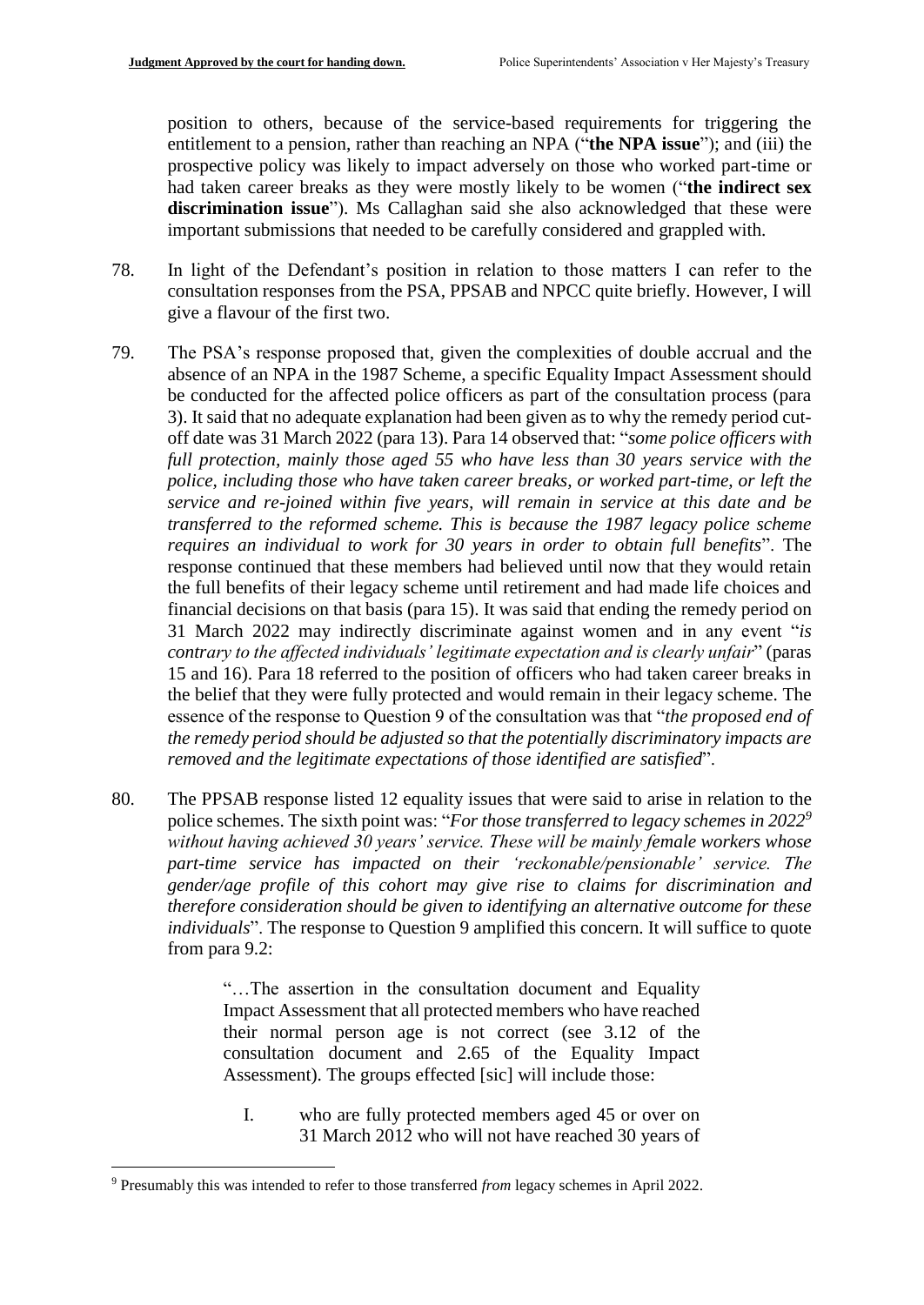full pensionable service under the 1987 scheme by the end of the Remedy period on 1 April 2022. (There is no normal pension age in the 1987 scheme).

- II. who were part-time members aged 45 or over on 31 March 2012 and part-time members aged 38 or over with at least 20 years of service who will not have reached full pensionable service by 1 April 2022.
- III. who took career breaks while covered by the transitional protections who will not have reached full pensionable service in their legacy scheme by 1 April 2022."
- 81. HMT officials analysed the responses received over August to November 2020. They also held meetings with various stakeholders, including a meeting with representatives of the PPSAB on 18 September 2020. Mr Murphy of the PSA attended. According to the minutes he said that they "*would look to challenge, especially as they believe officers who are part time or have taken career breaks would be affected worse*". Mr Peri's response was that "*the government needs to ensure there are no special arrangements for any members to ensure no further discrimination*" (paras 47 and 48). Reference was also made to the belief that "*the government should honour the commitment they previously made*" (para 49). Accordingly, the legitimate expectation issue and the indirect sex discrimination issue were raised at this meeting. However, as I address when I set out the relevant legal principles, it is common ground that the knowledge of officials cannot be attributed to the Ministerial decision-maker. It is also agreed that the CST was not required to read the individual consultation responses, as opposed to a summary or distillation of them.

#### The December 2020 Ministerial Submission

- 82. On 10 December 2020 officials emailed a Ministerial Submission and "*a number of documents for the CST to review and approve in advance of the publication of the consultation response*". The email said that the submission "*summarises the key policy announcements and seeks approval for updated implementation timings for the retrospective elements of remedy*". It also attached a consultation response document, outlining the analysis of the responses received "*as well as the government's policy positions on prospective and retrospective remedy*"; and a write round letter seeking clearance from the DAU for "*our prospective and retrospective remedy policies*". The Defendant does not suggest that the CST received information summarising the consultation responses before this communication. This draft version of the consultation response has not been disclosed. Ms Callaghan invites the inference that it was in materially similar terms to the subsequent finalised version given the email indicated that the finalised version would have added sections on tax and an Annex A covering technical issues. The email also asked that CST: "*Notes the updated summary of the equalities impacts, considering views raised in response to the consultation*". This was at Annex B to the Ministerial Submission.
- 83. An email in response sent on 16 December 2020 indicated that "*CST agreed with all the recommendations and is content to issue the WR. He also noted the updated equalities impacts*".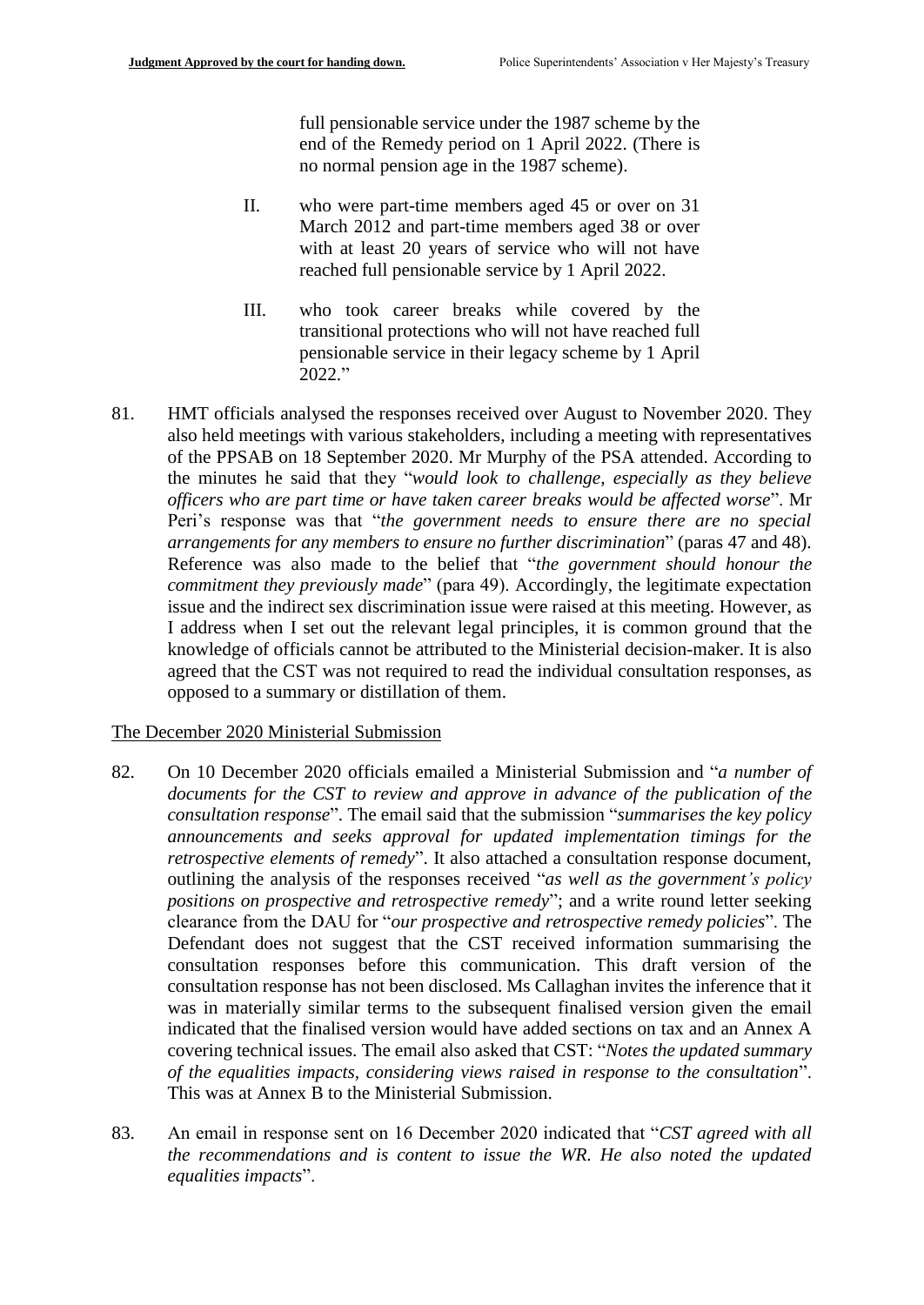- 84. The Ministerial Submission itself was headed "*Final clearance to write round on McCloud policies*. *For decision*". The "*Issue*" for decision was described as "*Consequential decisions on technical matters and clearance of WR letter*". The front page summary said that the CST was asked to write to DAU seeking agreement to implement a DCU, to move all affected public service employees into the reformed schemes from 1 April 2022 and to waive cost control mechanism ("**CCM**") ceiling breaches for completion of the 2016 valuation process. The Minister's agreement was also sought on updated implementation timings. The recommendations set out on page 2 were for the CST to: (1) "*write round on the consultation responses, noting the foreword in your name and noting that drafting changes are likely during write-round as we iterate with departments*"; (2) note the updated summary of the equalities impacts; and (3) agree that timescales for implementing the retrospective remedy regulations should be extended to 2023, but the remedy window should close in 2022.
- 85. Under the heading "*Overview & key announcements*" the document said: "*The attached consultation response includes the analysis of responses we received and sets out the final policy decisions that you have taken*" (para 1). I have underlined the words that the Claimant places particular emphasis on. The same paragraph went on to note that the consultation response "*confirms that the legacy schemes will be closed on 31 March 2022*"; and announces the implementation of a DCU for the remedy period. It was said that officials were continuing to work through some technical aspects, as detailed in Annex A. Para 2 then addressed the CCM ceiling breaches point. Paras 3 – 4 and Annex A covered technical issues. Paras  $5 - 6$  and Annex B addressed equalities impacts. Annex B referred to the key objective of removing the discrimination identified in *McCloud* and ensuring equal treatment. Various points raised in consultation responses concerning potential age discrimination were summarised. No reference was made to the indirect sex discrimination issue. The remaining parts of the submission dealt with timelines.
- 86. The Claimant submits that this Ministerial Submission shows that CST had already made the closure decision by this stage. I return to this contention when I address Ground 1. For now, I note the following from the documentation I have just summarised:
	- i) Neither the covering email, nor the description in the Ministerial Submission of the "Issue" for CST's decision, nor the officials' recommendations, indicate that an outstanding decision is required from the Minister as to the prospective policy to adopt in light of the consultation responses;
	- ii) The content of the Submission focuses on the areas that are identified as outstanding, including the CCM ceiling breaches point, the technical issues and the timeline;
	- iii) The reference in para 1 refers to "*final policy decisions*" that the CST "*has taken*" in the past tense.

#### December 2020 – January 2021 write-round process

87. By letter dated 16 December 2020 the CST wrote to the Chancellor of the Exchequer seeking agreement from the DEI Committee to publish the government's response to the consultation. The CST said that the "*case for closing the legacy pension*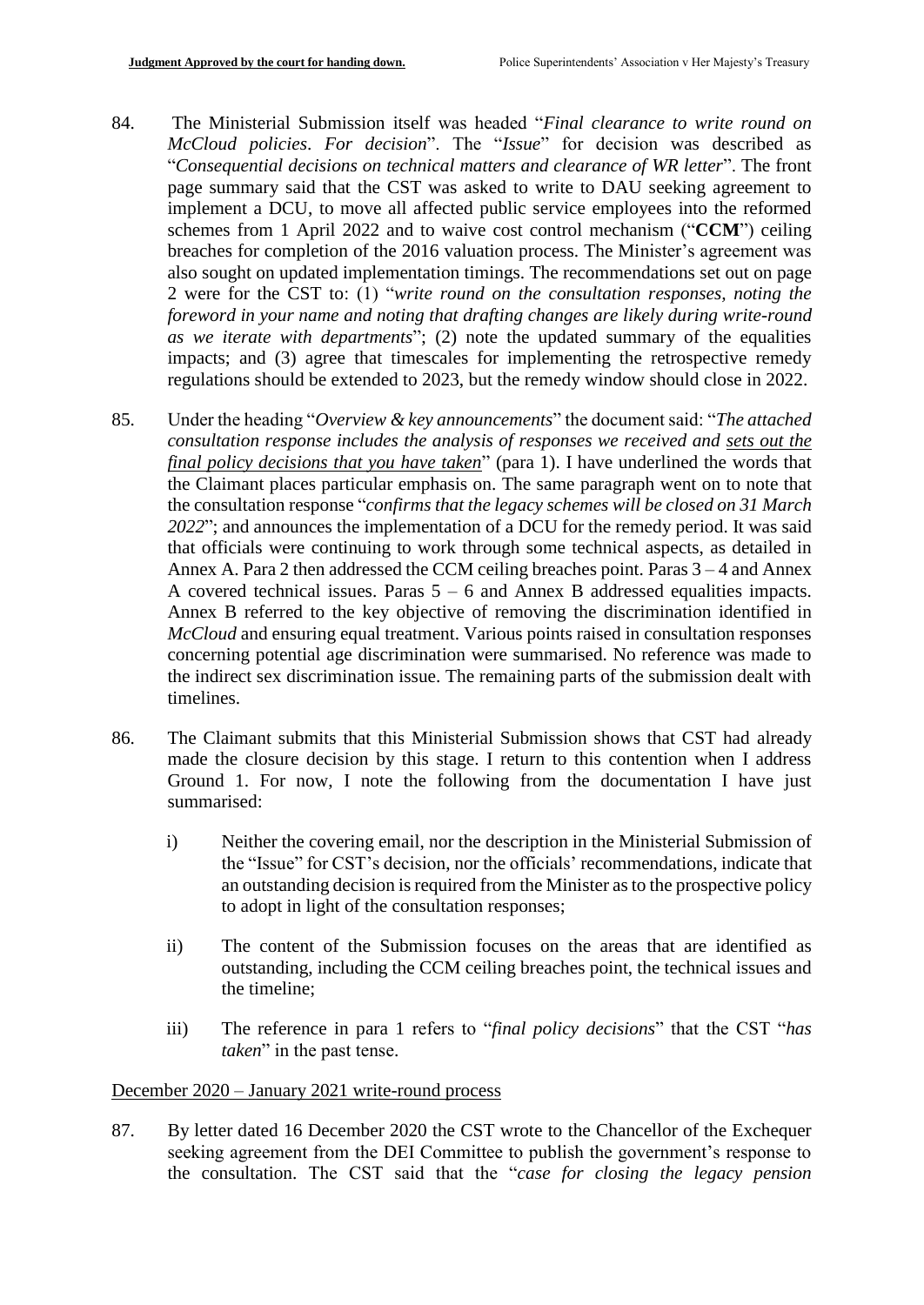*arrangements was clear*" (para 9). He referred to the need to ensure the schemes were affordable; that pension benefits were provided on a fairer basis, including removing subsidies to higher earners; and to recognise significant improvements in life expectancy. He continued that "*some responses to the consultation have argued for continued membership of legacy schemes*", but that the rationale for their closure stood (para 10). Further reasons he then identified were that allowing the legacy schemes to continue would place an unfair burden on taxpayers, many of whom did not have access to generous pension arrangements themselves; and that the majority of public service employees were already members of the reformed schemes. The CST said he proposed "*to confirm our position that the remedy window will close on 31 March 2022*" (para 11).

88. A letter dated 13 January 2021 from the Economic and Domestic Affairs Cabinet Secretariat indicated that the DEI Committee had given clearance to proceed.

#### 21 and 25 January 2021 emails

- 89. On 21 January 2021, HMT officials emailed a number of documents for the CST's clearance. The attachments listed in the email included a covering submission containing recommendations and a second version of the consultation response which was said to account for additional comments from Whitehall and "*minor changes to the ministerial forward which the CST has previously approved*". Ms Callaghan invites the court to infer that this version of the consultation response would not have been significantly different to the published version. Additionally, the email attached an Equality Impact Assessment. It is unclear whether or not the text of this was the same as the version published in February 2021, but the email suggested it was close to finalisation (it "*will be proof-read over the next few days, so there may still contain minor spelling or formatting errors*"). A WMS was attached which CST was asked to lay in Parliament on the same day as the publication of the consultation response. The email asked that the Minister noted the analysis of the equalities impacts and recommended that he: "*Agrees to the publication of the final consultation response, noting that there have been minor changes to the document during the write-round process*".
- 90. An emailed response sent on 25 January 2021 indicated that CST agreed to the publication of the final consultation response, approved the WMS, and noted the equality impact assessment. Ms Callaghan submits that this was the date of the closure decision, which was subsequently published on 4 February 2021.

#### The consultation response

- 91. The consultation response was presented to Parliament by the CST. The WMS was made to Parliament by the CST on 4 February 2021 summarising the legislative plans set out in the response document. A second Equality Impact Assessment ("**EIA2**") was published with the response.
- 92. The Foreword to the consultation response was signed by the CST. This section indicated that the DCU had been chosen as the better option in terms of the retrospective remedy and confirmed that the legacy schemes would close on 31 March 2022. The Minister said that responses had been listened to and "*have been indispensable in*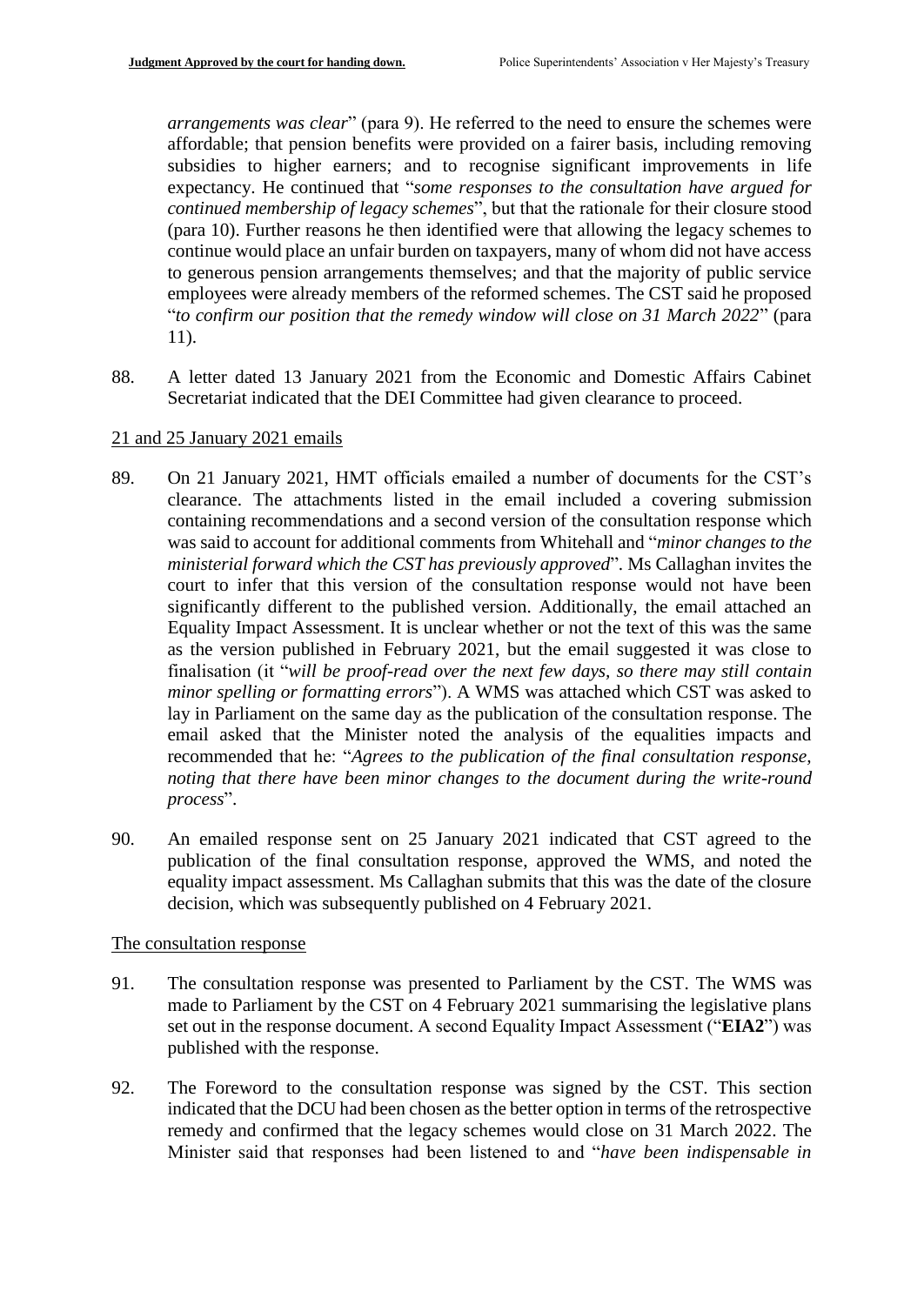*refining our proposals"*. The Executive Summary said that responses had been considered when making final policy decisions on future pension provision.

- 93. Chapter 3 dealt with future pension provision in more detail. Under the section summarising responses from individuals, the document said that 34% broadly agreed with the government's proposals and 66% broadly disagreed (para 3.5). It said that a number of individuals had argued that equality would only be achieved by keeping the legacy schemes beyond 2022 for some members (para 3.6); and also that insufficient notice had been given (para 3.9). There were explicit references to the inaccurate statement in para 3.12 of the consultation (albeit not as specifically affecting police officers). The text said: "*Several respondents argued that paragraph 3.12 within the consultation document is incorrect…The respondents state that they were protected, but remain weeks, months or years away from their NPA. Most of these respondents have requested to remain within their legacy schemes until their NPA*."
- 94. Under the section summarising responses from organisations, reference was made to an alleged legitimate expectation. It was said that a number of respondents had "*claimed that members who were given full protection in 2015 have a legitimate expectation to stay in the legacy schemes indefinitely if they wish to work beyond their NPA*". In this regard, reference was made to the responses from the NHS Pension Scheme Advisory Board and from the PCS union (paras  $3.14 - 3.15$ ). There was no specific mention of the police legacy schemes or representations from the police bodies in this context. However, this passage shows that widespread concern was raised about the government resiling from earlier promises made to those in legacy schemes.
- 95. The government's response was set out at paras 3.19-3.56. Para 3.29 referred to the importance of arrangements for future provision ensuring equal treatment and that if some members remained in different schemes, this would not be achieved. Issues raised in relation to age discrimination were addressed. At para 3.33 the document said: "*By 1 April 2022 those who were offered full transitional protection by virtue of being within 10 years of their NPA in the legacy schemes will have reached that NPA. Where those members choose to remain in employment from 1 April 2022 they will do so with an entitlement to be members of reformed schemes, like all other members*" (emphasis added). The Claimant relies on the passage I have underlined as a further inaccurate statement in respect of some members of the 1987 Scheme. The Defendant does not accept this, saying the wording was literally correct, as it only referred to those who *did* have NPAs. The Claimant counters that the phrasing was misleading, implying that this was the position for all. I return to this when I consider Ground 4.
- 96. The earlier representations that legacy members could remain in their schemes until their retirement were addressed at para 3.36:

"Some respondents also believed that members in scope of remedy who choose to accrue legacy benefits during the remedy period (or those who already had access to such benefits, as a result of transitional protection arrangements) have a legitimate expectation of being able to remain in the legacy schemes beyond this date, until they choose to retire. In introducing the reformed schemes, however, it was never the government's intention that the legacy schemes would continue indefinitely. Members in scope will have had 20 months' notice (since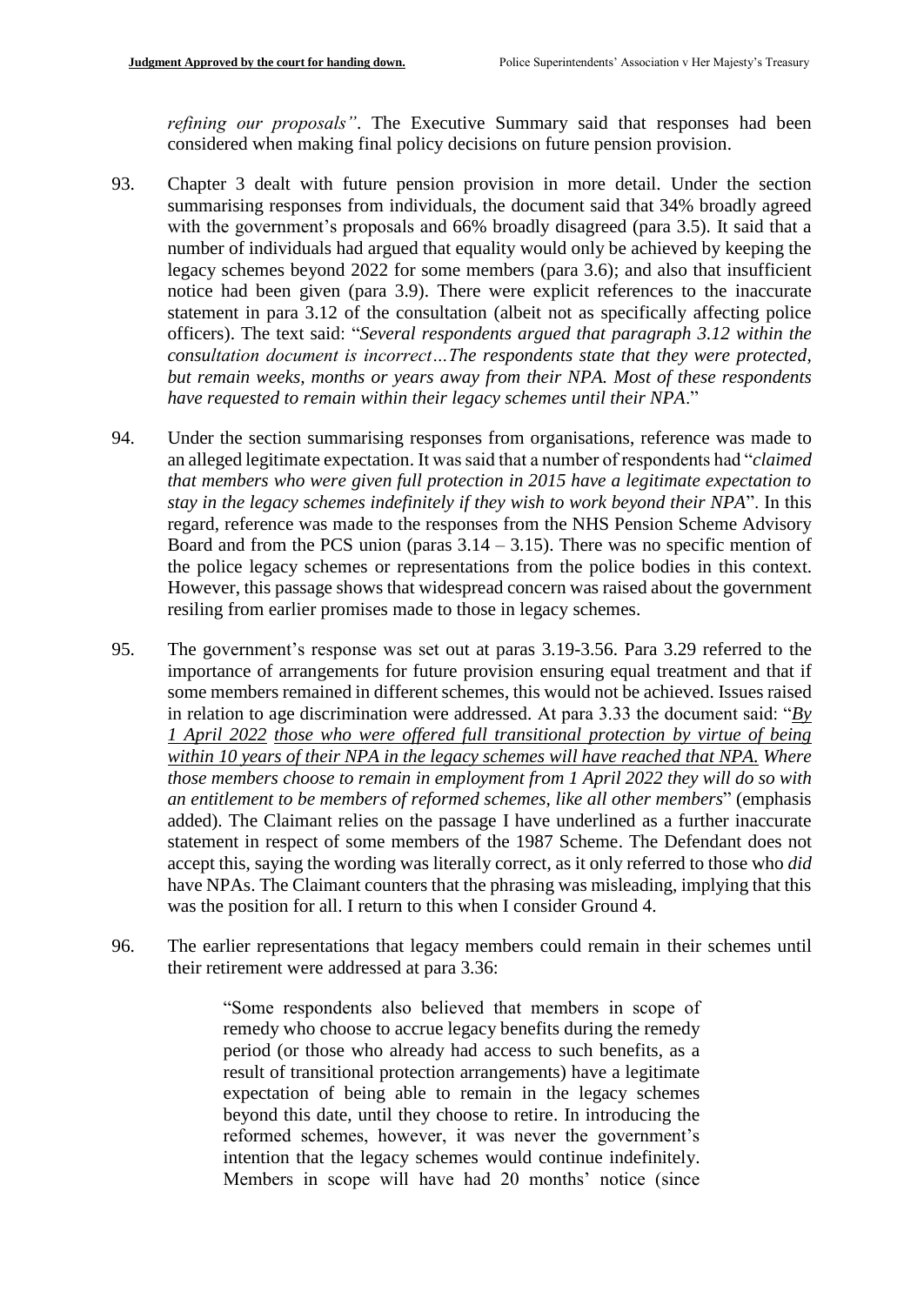consultation) of these plans, which are necessary to implement the reforms, for which the rationale still stands, and to do so in a way that treats all members equally in terms of their scheme eligibility and scheme design available to them, after the discrimination has been addressed."

- 97. I will return to these issues when I consider Ground 3. The next paragraph said that when TP was introduced in 2015 it was intended to be limited because the arrangements "*were applied only to members who were within 10 years of their NPA under the legacy schemes, and the majority of those members are expected to have retired already or to do so in the coming years*". Both parties rely on this passage. The Claimant does so on the basis that it contains a further erroneous statement that TP only applied to members who were within 10 years of their NPA; and the Defendant does so because it is said to show an awareness that not all legacy scheme members would have retired by 1 April 2022.
- 98. It is common ground that there was no specific relevant reference to the position under the police legacy schemes save in para 3.46, which said:

"Some respondents have pointed out that, due to the service length-based specifics of some of the schemes (namely older police and firefighters schemes), they expected to retire at a particular point in time, when their legacy scheme benefits would be most valuable to them. If this point is after 31 March 2022, they will now be required to accrue benefits for a period in the reformed schemes; as with all other members."

99. The document addressed an age discrimination point and then re-emphasised that everyone would be treated equally under the reformed schemes (paras 3.47–3.49). Para 3.50 acknowledged that many respondents wanted to maintain their current arrangements up to when they retired: "*but the government does not believe it would be fair to allow some members, and not others, to continue under different arrangements and as members of different schemes, after the discrimination has been addressed and the remedy period ends*".

# EIA2

100. The introduction to EIA2 said that the document updated EIA1 and that further analysis had been undertaken since the closure of the consultation and thought had been given to whether policies should be changed or altered in light of the identified equality impacts (paras 1.9-1.10). The explanation of the data relied upon at paras 1.11-1.13 was broadly equivalent to the comparable section in EIA1. The document indicated that individual pension schemes would consult on specific implementation details when they published their draft regulations and that the government would further consider the impacts and policy for each scheme at that stage (para 1.36). Although there was some emphasis placed upon this point in the Defendant's written materials, Ms Callaghan accepted that as the closure decision had now been made, this future stage would not involve re-considering whether police legacy schemes would close from 31 March 2022.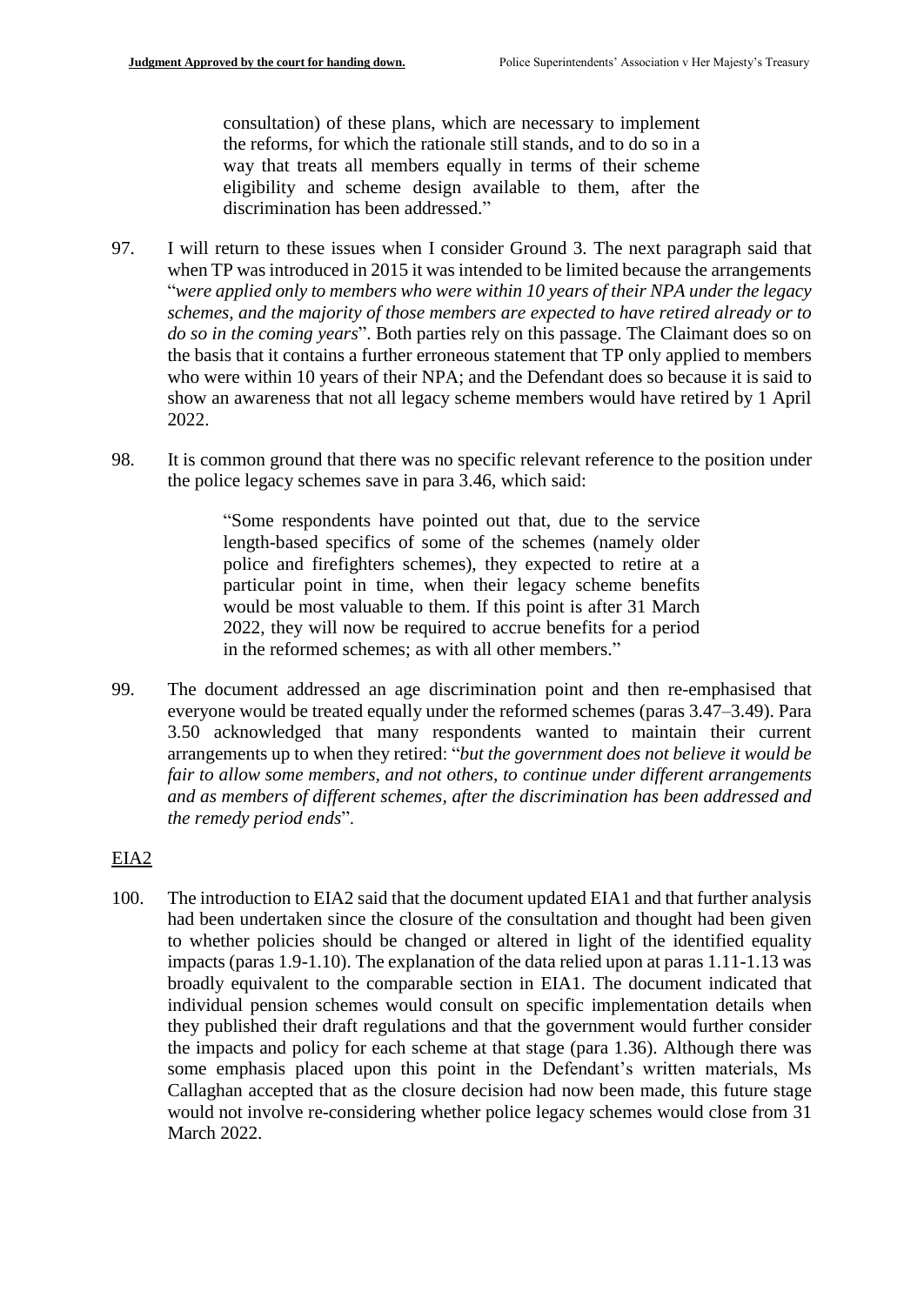- 101. Chapter 2 contained the overview. The Claimant relies upon the text of para 2.38 as repeating the erroneous indication that I have earlier highlighted. The Defendant says that this statement, like the passage in the consultation response, is literally true as it only referred to those who did have an NPA. The text said: "*By 1 April 2022, all members who were eligible to be offered full transitional protection in 2012 will have reached their legacy NPA*".
- 102. Paras 2.57-2.67 addressed future pension provision in relation to the protected characteristic of age. Whilst no age discrimination issue is raised in these proceedings, some parts of this section are relied upon by the parties. Para 2.61 contained a statement analogous to that in para 2.38 ("*by 1 April 2022, all members who were offered transitional protection in 2012 will have reached their Normal Pension Age*"), as did para 2.62. In para 2.65 it was said that the government was aware "*of a scheme specific issue raised in some responses, that occurs due to the service length-based specifics of some schemes (namely older police and firefighter schemes)*". The age discrimination implications of this were then discussed.
- 103. The next section concerned the protected characteristic of sex. It did not make specific reference to the representations regarding indirect discrimination made by the police bodies. It was noted in para 2.76 that: "*A small number of individuals also felt that the proposals to move members in scope of remedy into the reformed schemes after the remedy period would negatively impact those who work part time, who they felt would be more likely to be female*". Para 2.78 contained a quote from one of the individual responses that said the changes would be discriminatory for those who had taken a career break or worked part-time, who would be predominantly women. By way of response, the document referred to CARE schemes offering fairer outcomes to women with lower salaries (para 2.78). The document accepted that women were more likely to take a career break and to work part-time than men (paras 2.84-2.85). Ms Callaghan accepts both those propositions in these proceedings. Future pension provision was addressed specifically at paras 2.86-2.90. It was acknowledged that: "*Many responses also suggested that moving members in scope of remedy to the reformed schemes after the remedy period ends would create sex discrimination*." As in EIA1, the lack of data concerning the composition of those who may want to remain in legacy schemes after 1 April 2022 was then highlighted (paras 2.88-2.89). Para 2.90 reiterated that CARE schemes were likely to benefit lower earning women.
- 104. Mr Sharland submits that EIA2 failed to address the indirect discrimination issue raised by the police bodies with any or any sufficient specificity. He also contends that there was meaningful data that should have been obtained, as described in Murphy 2 and Murphy 3. Ms Callaghan says that the contents of EIA2 shows that there was awareness of the indirect discrimination issue; that it was unnecessary to deal with it specifically in terms of the police, as it had been raised by consultees in other public pension schemes too; that the response adequately addressed it; and that there was no additional meaningful data that could reasonably be obtained in relation to this. I return to these matters when I address Ground 2. I summarise the evidence relating to additional data at the end of this section of my judgment.

# **The Bill**

105. The government announced in the Queen's Speech on 11 May 2021 that it would legislate to implement changes across all the main public service pension schemes. The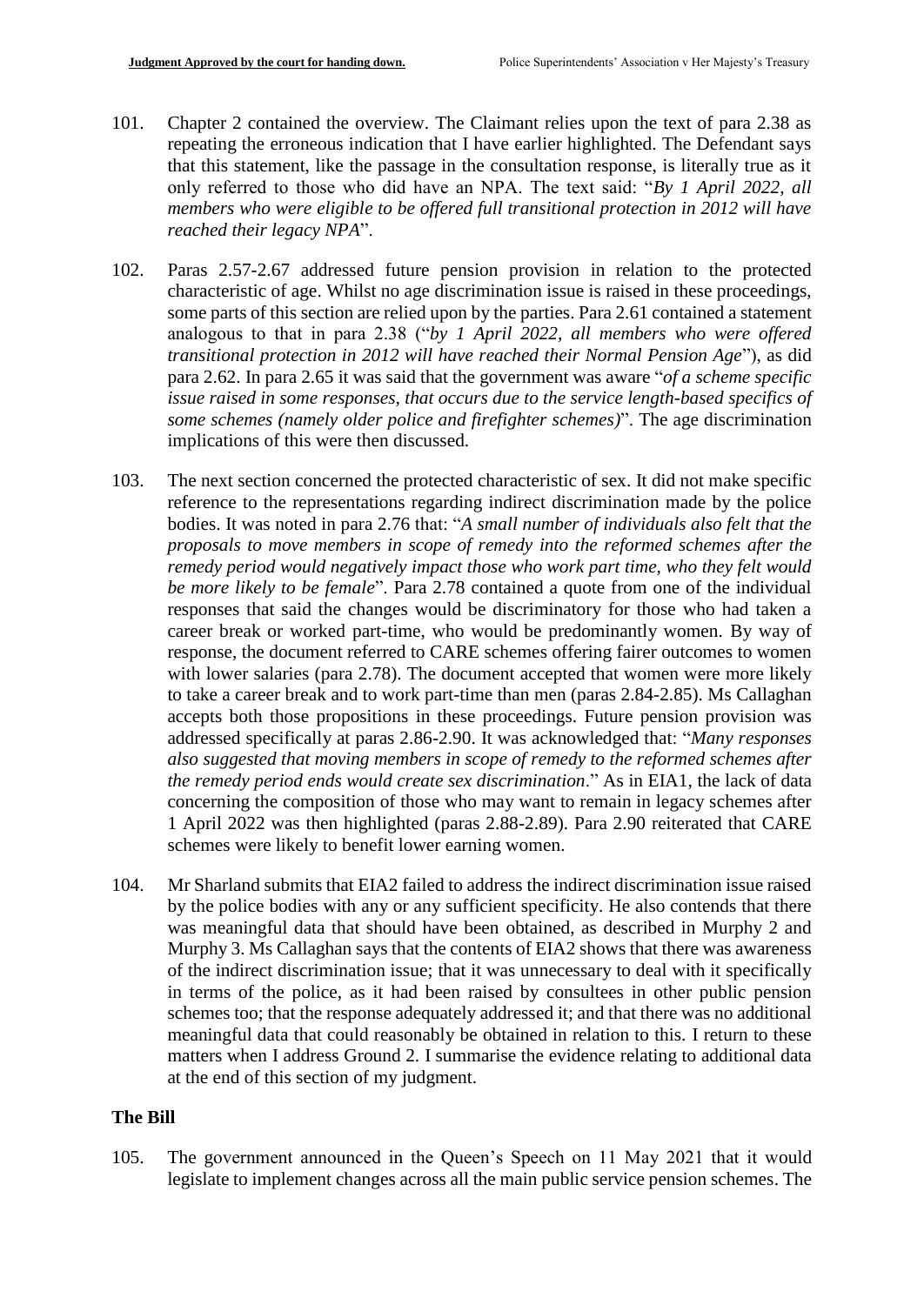Bill was introduced into the House of Lords on 19 July 2021. The second reading of the Bill took place on 7 September 2021. At the hearing I was told that the report stage would be on 29 November 2021. The government's intention is that the Bill will receive the Royal Assent in time for implementation by 1 April 2022.

- 106. Clause 76 of the Bill has the effect of confirming that everyone who qualifies for the retrospective remedy can have accrued service in their respective legacy schemes up to 31 March 2022. It then removes the powers in  $s.18(5)-(8)$  PPSA 2013 to make exceptions to the closing date of the legacy schemes, with effect from 1 April 2022. Accordingly, TP arrangements previously made under those powers will no longer have effect from 1 April 2022.
- 107. Clause 77 creates two exceptions for relevant purposes relating to transfers of service from certain public and private sector schemes which are not within PSPA 2013 and weighted accrual. The Claimant submits this illustrates that exceptions can be made for those who remain in police legacy schemes on 31 March 2022. However, neither of these exceptions allow for continued accrual in the main legacy public service pension schemes beyond that date.

# **EIA3**

108. A third Equality Impact Assessment ("**EIA3**") was published in July 2021 when the Bill was introduced in Parliament. On any view, this assessment post-dated the closure decision and the issue of these proceedings. However, the Defendant relies upon para 4.16, where the indirect discrimination issue identified by the police bodies in their consultation responses is referred to directly:

> "The government is aware of concerns from some workforce, and especially the police, that the policy decision to move members in scope of remedy into the reformed schemes after the remedy period would negatively impact those who work part time or took a career break, who they felt would be more likely to be female. The government has considered these concerns but believes that the most proportionate way of ending the age discrimination identified in the *McCloud* litigation is that, from 1 April 2022, all public service workers who remain in service will only be eligible to do so as members of the reformed schemes. If the government extended the date of transfer to the reformed schemes for a certain cohort then it would face further claims for direct age discrimination. The government has given 20 months' notice that the government was considering remedying the discrimination caused by the transitional provisions by closing the legacy schemes to future accrual."

# **Impact of the closure decision**

109. I will summarise the material relied upon by the parties. It is not suggested that it was obtained before the closure decision was made. I address the Claimant's contention that further inquiries should have been made in relation to the indirect discrimination issue when I consider Ground 2 below.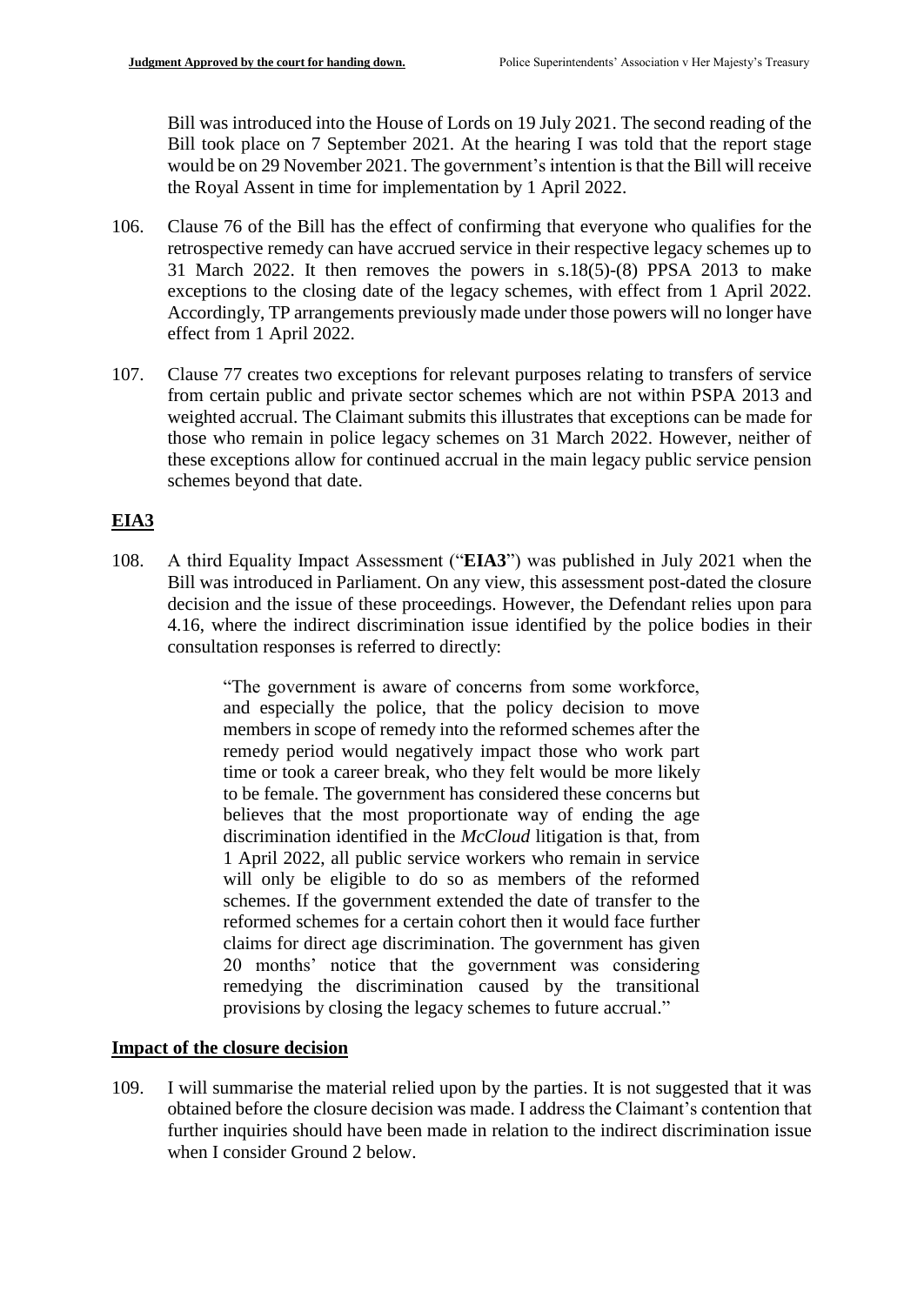- 110. As set out in Richards 1, Superintendent Richards joined the MPS in 1988, aged 19 and is a member of the 1987 Scheme. She attained 30 years of calendar service on 15 August 2018. However, because she had worked part-time she had earned less and made reduced pension contributions, when compared to an officer working full-time. Consequently, she is unable to retire on maximum pension benefits under this scheme (if it remains open) until February 2026. She said that in reliance on the representations to police, she had planned to delay her retirement until 2026. She said that if she is able to stay in the 1987 Scheme until that time she will receive an annual pension income of £42,724.50 and a commutation lump sum of £305,195.30; whereas if she is transferred to the 2015 Scheme from 1 April 2022 she will receive an annual pension of £40,839.15 and a total commutation lump sum of £280,569.40.
- 111. In Tack 1, para 94 Ms Tack said that the Government Actuary's Department ("**GAD**") had estimated that 63 members of the 1987 Scheme were affected by the closure decision in the sense that they would not have reached the point at which they could retire with an unreduced, immediate pension by 31 March 2022. I will refer to this as "**the narrower cohort**". Ms Tack said this assessment was based on 2016 data, but that in any event the figure was likely to be between  $60 - 70$  members.
- 112. Mr Murphy took issue with that assessment in Murphy 2. He said that responses to freedom of information requests (" $\mathbf{FOIA}$ ") by 24 police forces<sup>10</sup> indicated that 3,141 officers in the legacy schemes would be adversely affected by the abandonment of the representations to police. He said that extrapolating this figure to include the membership of the remaining forces, indicated that between  $8,000 - 10,000$  officers were adversely affected (paras 13-14). Further, that HMT could have ascertained this information had reasonable inquiries been made. I will refer to the group of officers that Mr Murphy relies upon as "**the wider cohort**".
- 113. Murphy 2 also included a worked example concerning a Superintendent with 26 years and 67 days of service under the 1987 Scheme on 31 March 2022. Mr Murphy said this showed that if moved to the 2015 Scheme, the officer would receive £3,046.60 less annual pension than under the 1987 Scheme; or £12,515.72 less cash and £1,181.82 less annual pension. Ms Tack disputed some of these specific figures in Tack 2, paras  $27 - 29.$
- 114. In Tack 2, Ms Tack explained that the GAD's figure of 63 did not include the wider cohort of officers who *can* retire by 31 March 2022 but do not wish to do so because they have yet to achieve maximum pension benefits (para 15). She said that there was insufficient data to provide a reliable estimate of this wider cohort, but that in any event Mr Murphy had wrongly conflated the two groups (para 16). She exhibited an email relating to the GAD estimate, explaining that the figure of 63 was derived from those of the 1,667 protected members in the 1987 Scheme who will not have more than 25 years' service by the closure date (and thus will not be eligible for an unreduced, immediate pension under the criteria I referred to in para 34 above). She referred to a report prepared by GAD addressing this in more detail, provided to the Claimant on 27 October 2021. Ms Tack also disputed Mr Murphy's figures of 8,000 – 10,000 as the size of the wider cohort. In particular she said that figures from one police force could not be extrapolated to another; that the FOIA figures only dealt with a snapshot in time; and that the MPS (which accounts for 25% of all police in England and Wales) should

1

 $10$  The request was made to the 26 forces who use XPS as their pension administrators.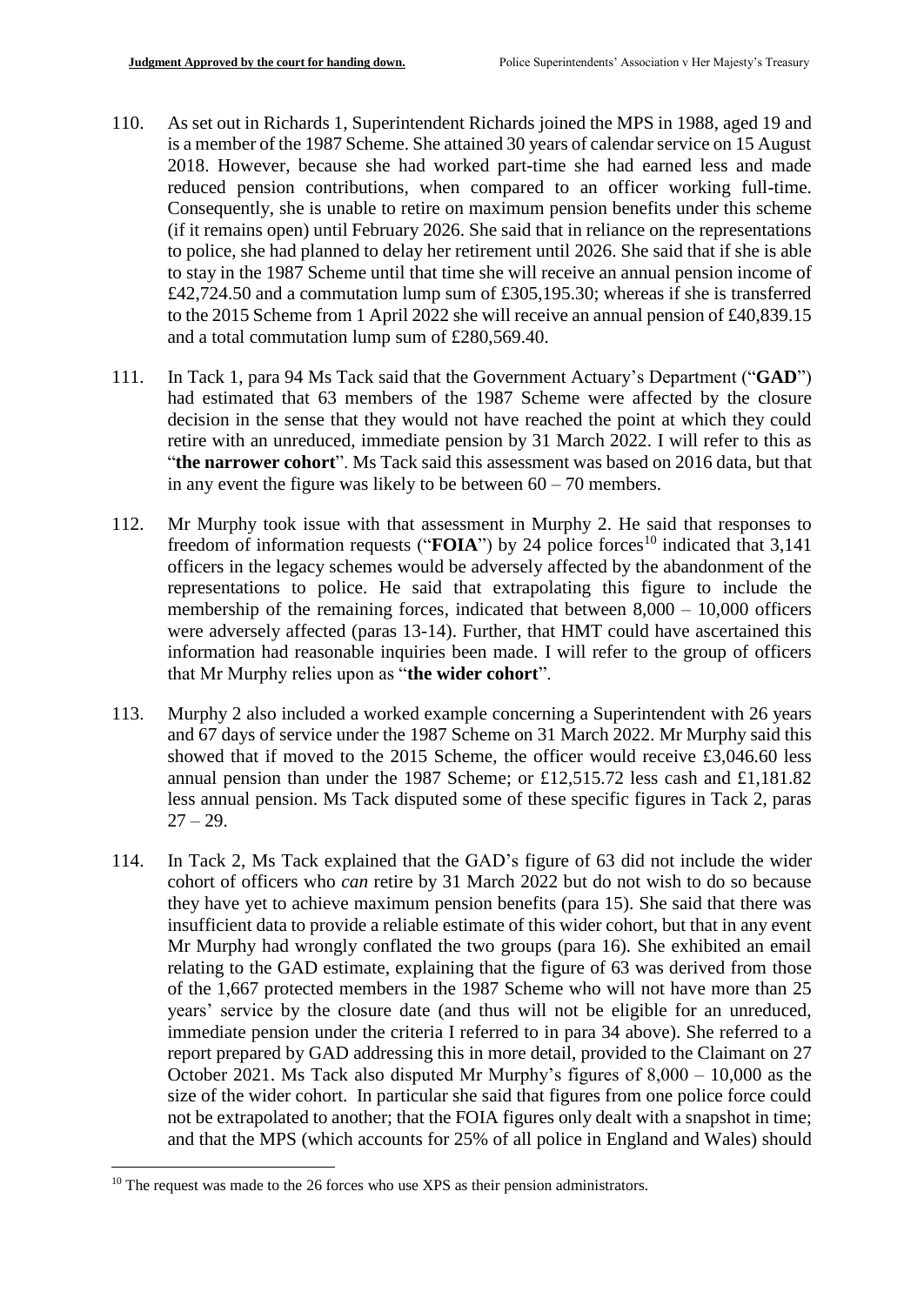be excluded, as the vast majority of MPS protected members would have retired by age 55 and thus before 1 April 2022 (given the MPS' VRA: see para 34, above).

- 115. In Murphy 3, Mr Murphy continued to dispute: the Defendant's reliance on the narrower cohort; HMT's failure to obtain more extensive data from the police forces; and the basis upon which the figure of 63 was arrived at. He said that police constables and sergeants and MPS officers should not have been excluded from that figure. He also gave a more precise figure of 7,750 officers for the wider cohort, which he arrived at by adding the 3,141 officers referred to in Murphy 2 to a similar percentage of officers in the other forces.
- 116. I will address the parties' respective positions as to the appropriate cohort of police legacy scheme officers at this stage, because, in turn, it may impact upon submissions made under several of the Claimant's Grounds. The Claimant not only submits that the wider cohort of officers is the relevant group for the court to consider in terms of impact, but also relies on the proposition that these officers were in a unique and qualitatively different position, as compared to individuals in the other public service pension schemes, because of the absence of an NPA in the 1987 Scheme. In turn, the latter proposition informs the Claimant's submissions that aspects of the decision-making process were flawed because there was insufficient recognition of this unique position of police officers, which, it is said, warranted separate and specific consideration and treatment. It is also relevant to the legitimate expectation issues.
- 117. However, I accept Ms Callaghan's submissions (in turn based on Ms Tack's witness evidence) on these matters. The unique feature of the 1987 Scheme for present purposes was the absence of an NPA. I have already explained why that meant that eligibility for TP for those in the 1987 Scheme was determined by its own specific criteria and why, in turn, this had the effect that unlike the schemes with an NPA, not all protected members will have reached the point at which they could retire with unreduced, immediate pension before 1 April 2022 (paras 37 and 40 above). Accordingly, the number of officers who were in this position, that is to say, the narrower cohort, does provide a point of distinction from the other schemes.
- 118. By contrast, the fact that some protected individuals would likely choose to remain in their legacy scheme if it remained open beyond 31 March 2022 in order to accrue maximum pension benefits is not restricted to or special to the 1987 Scheme. Although officers have reached the point at which the scheme permits them to retire with unreduced immediate pension, maximum pension benefits may not have been acquired for a number of reasons, including part-time working, or taking a career break. The Claimant is correct in saying that such persons in the wider cohort will also be adversely affected by the closure decision. Superintendent Richards is an example of an officer who comes within this wider cohort (but is not within the narrower cohort because she has attained 30 years' service). However, this position is not unique to the 1987 Scheme. As the material summarised in the consultation response shows, some members of the other legacy pension schemes will be in a similar position of wanting to remain in their scheme post 31 March 2022 in order to obtain maximum pension benefits. (See also Tack 1, paras 110 and 133.) In some instances, these situations will also have arisen because those individuals worked part time and/or took career breaks. In other words, the indirect sex discrimination issue is not limited to or specific to the 1987 Scheme or to police officers. The related respect in which the Claimant suggests that these officers are in a unique position relates to the representations made to police.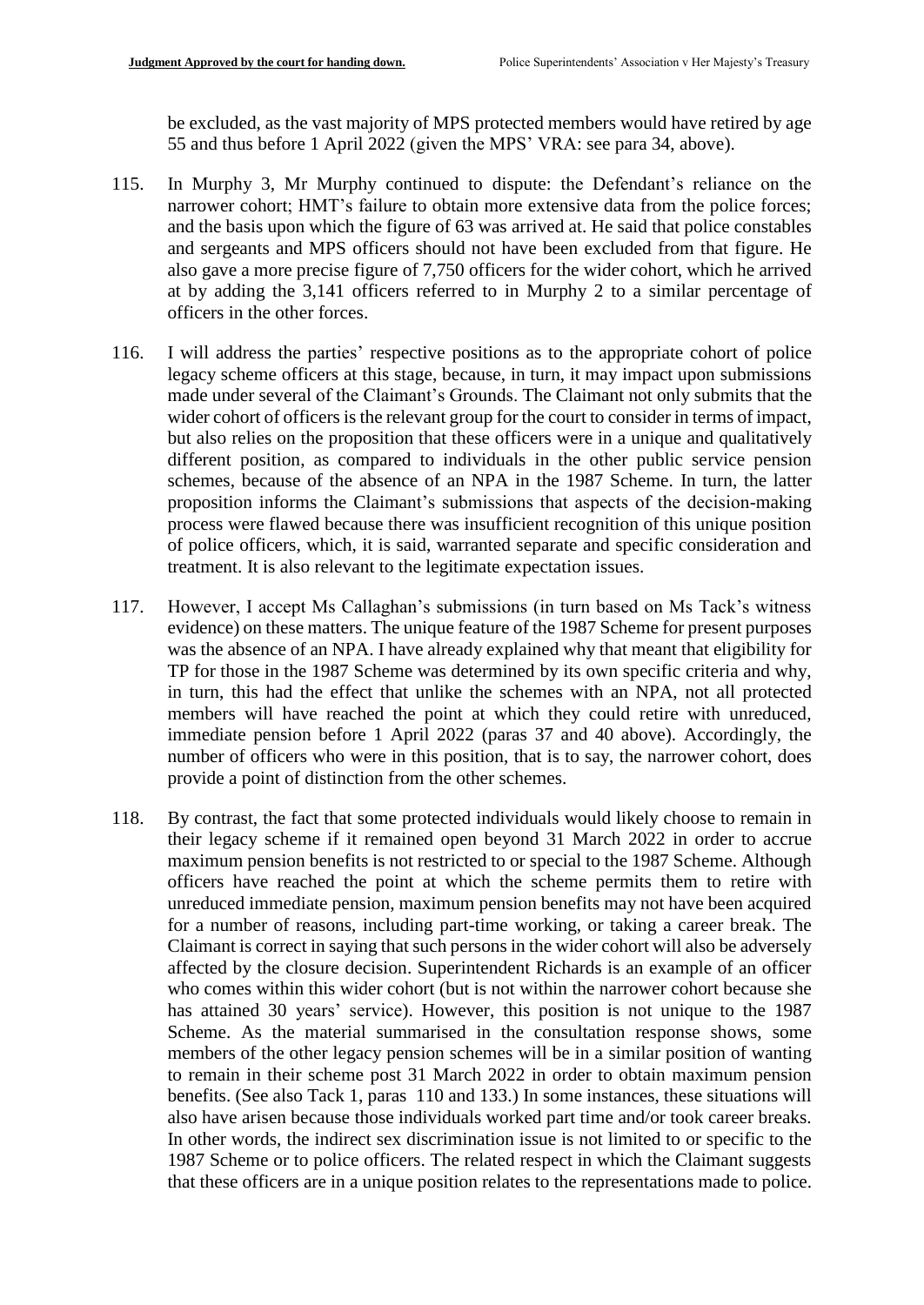However, as I conclude when I come to address Ground 3, equivalent representations were made to members of the other public service pension schemes.

- 119. In his oral reply, Mr Sharland also contended that officers in the 1987 Scheme were more adversely affected by the closure decision than those in other public service legacy pension schemes, because of the particularly generous provisions of that Scheme, including the double accrual rate for service between 20 and 30 years. However, I do not consider this to be a point of uniqueness or qualitative distinction, rather than one of degree; protected members under the various public service pension schemes who have yet to attain maximum pension entitlements will be affected to varying extents by their particular scheme rules in terms of the amount by which the closure decision will reduce their previously expected pension. Furthermore, it is the absence of an NPA, rather than any other distinction, that was placed at the heart of the Claimant's case, as set out in the Claimant's pleadings and Skeletons.
- 120. In terms of the size of the narrower cohort, in so far as it is necessary to form a view on this dispute, the points made in Tack 2, in turn relying on the GAD's report, appear to me to be well-founded. Officers with a VRA of 55 who were protected members of the 1987 Scheme will have reached the point at which they can retire with an unreduced, immediate pension before 1 April 2022 (paras 34 & 37 above) and so are correctly excluded from that cohort.

#### **Applicable legal principles**

#### **Knowledge of the decision-making Minister**

121. *R (National Association of Health Stores) v Department of Health* [2005] EWCA Civ 154 ("*National Association of Health Stores*") concerned a challenge to measures adopted under statutory powers by the Secretary of State for Health restricting the use and sale of an herbal anxiolytic, on the basis that the Minister's decision was made in ignorance of a relevant fact. Sedley LJ (Keene LJ and Bennett J agreeing) rejected the proposition, accepted by Crane J. below, that knowledge of departmental officials could be attributed to the Minister. Ms Callaghan does not take issue with this or with its applicability to the issues before me. Sedley LJ said a para 26:

> "In my judgment, and with great respect to Crane J, this part of his decision is unfounded in authority and unsound in law. It is also, in my respectful view, antithetical to good government. It would be an embarrassment both for government and for the courts if we were to hold that a minister or a civil servant could lawfully take a decision on a matter he or she knew nothing about because one or more officials in the department knew all about it. The proposition becomes worse, not better, when it is qualified…by requiring that civil servants with the relevant knowledge must have taken part in briefing or advising the minister. To do this is…either a de facto abdication by the lawful decision-maker in favour of his, or her adviser, or a division of labour in which the person with knowledge decided nothing and the decision is taken by a person without knowledge."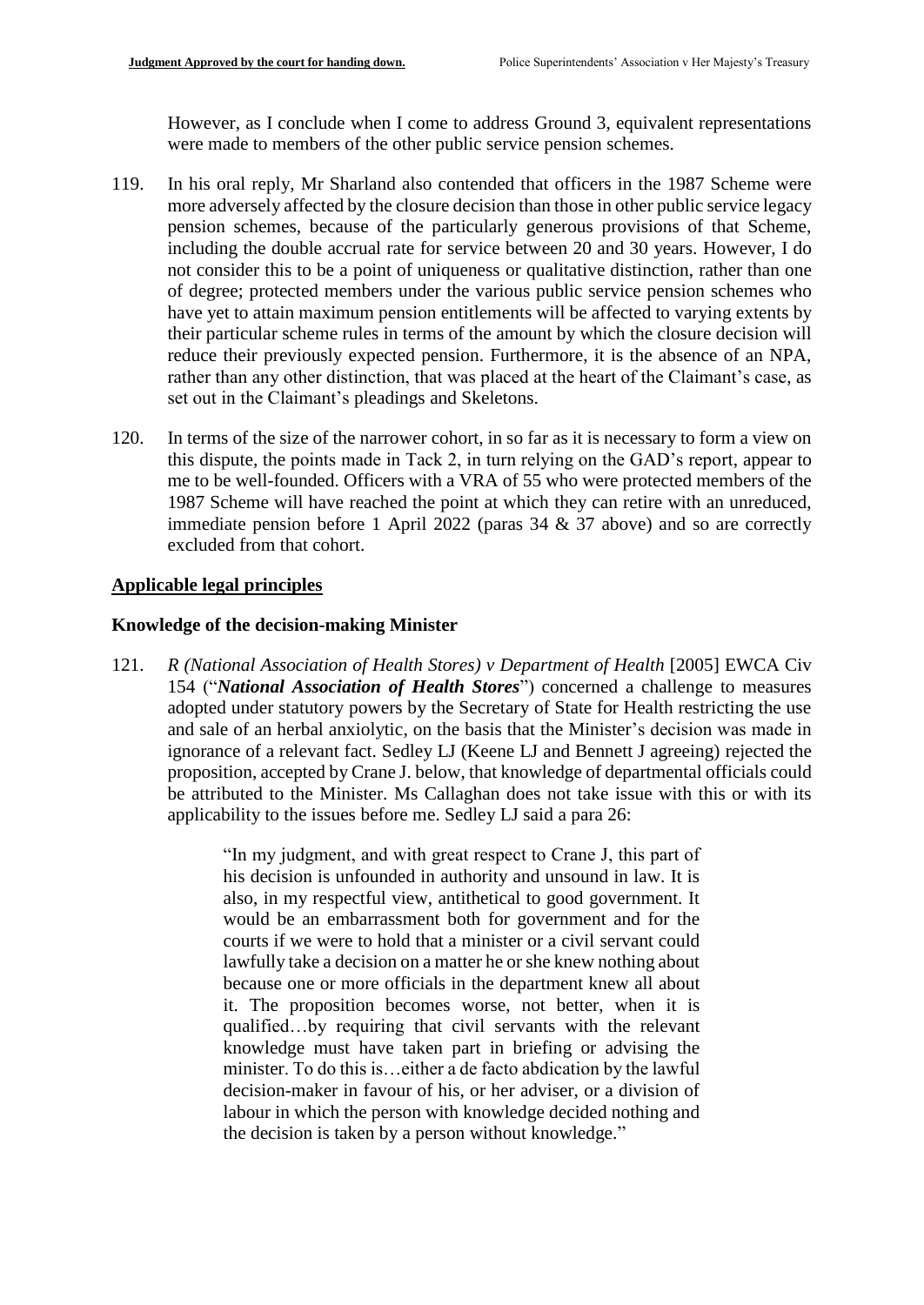## **Consultation**

1

- 122. A duty of consultation may arise under express statutory provision or in certain circumstances as part of the common law duty of procedural fairness. It is not suggested that consultation was a matter of statutory requirement in this instance. In any event, it is uncontroversial that once it is embarked upon, consultation must be undertaken in accordance with the recognised requirements: for example, see *R v North and East Devon Health Authority ex p Coughlan* [2001] QB 213 ("*Coughlan*"), para 108.
- 123. As is well-known, these requirements comprise four elements, originally identified in *R v Brent London Borough Council ex p Gunning* (1985) 84 LGR 168 (at p.189) and approved by the Supreme Court in *R (Moseley) v Haringey London Borough Council* [2014] UKSC 56, [2014] 1 WLR 3947, para 25 ("*Moseley*"), namely:
	- i) consultation must be undertaken at a time when proposals are still at a formative stage ("**Gunning (1)**") 11;
	- ii) it must include sufficient reasons for particular proposals to allow those consulted to give intelligent consideration and an intelligent response ("**Gunning (2)**");
	- iii) adequate time must be given for these purposes ("**Gunning (3)**"); and
	- iv) the product of the consultation must be conscientiously taken into account when the ultimate decision is taken ("**Gunning (4)**").
- 124. As I indicated when listing the issues, the Claimant submits that Gunning (1), Gunning (2) and/or Gunning (4) were breached in this case.
- 125. In *R (Electronic Collars Manufacturers Association) v The Secretary of State for Environment, Food and Rural Affairs* [2019] EWHC 2813 (Admin) ("*Electronic Collars*") Morris J reviewed the authorities and identified a series of general propositions at para 27. They included the following:

"(3) The duty of consultation is protean and highly fact sensitive: *Moseley* per Lord Wilson §24 and *Law Society* §68<sup>12</sup>

(4) The 'Coughlan' requirements are said to be a 'prescription for fairness:…*Law Society* §67. Whilst at common law, and absent a statutory duty, there is no general overriding duty to consult, a duty to consult may arise as part of the common law duty of procedural fairness: *Mosele*y per Lord Reed §35…

(6) The ultimate test is one of 'clear unfairness' i.e. whether the consultation process as a whole was so unfair as to be unlawful, i.e. where something has gone clearly and radically wrong: *R (Greenpeace Ltd) v Secretary of State for Trade and Industry* [2007] EWHC 311 (Admin) §§62, 63…*West* 

<sup>11</sup> In some of the authorities I refer to these elements are termed the "*Coughlan requirements*" or the "*Sedley requirements"*.

<sup>12</sup> *R (Law Society) v Lord Chancellor* [2018] EWHC 2094 (Admin), [2019] 1 WLR 1649 ("*Law Society*").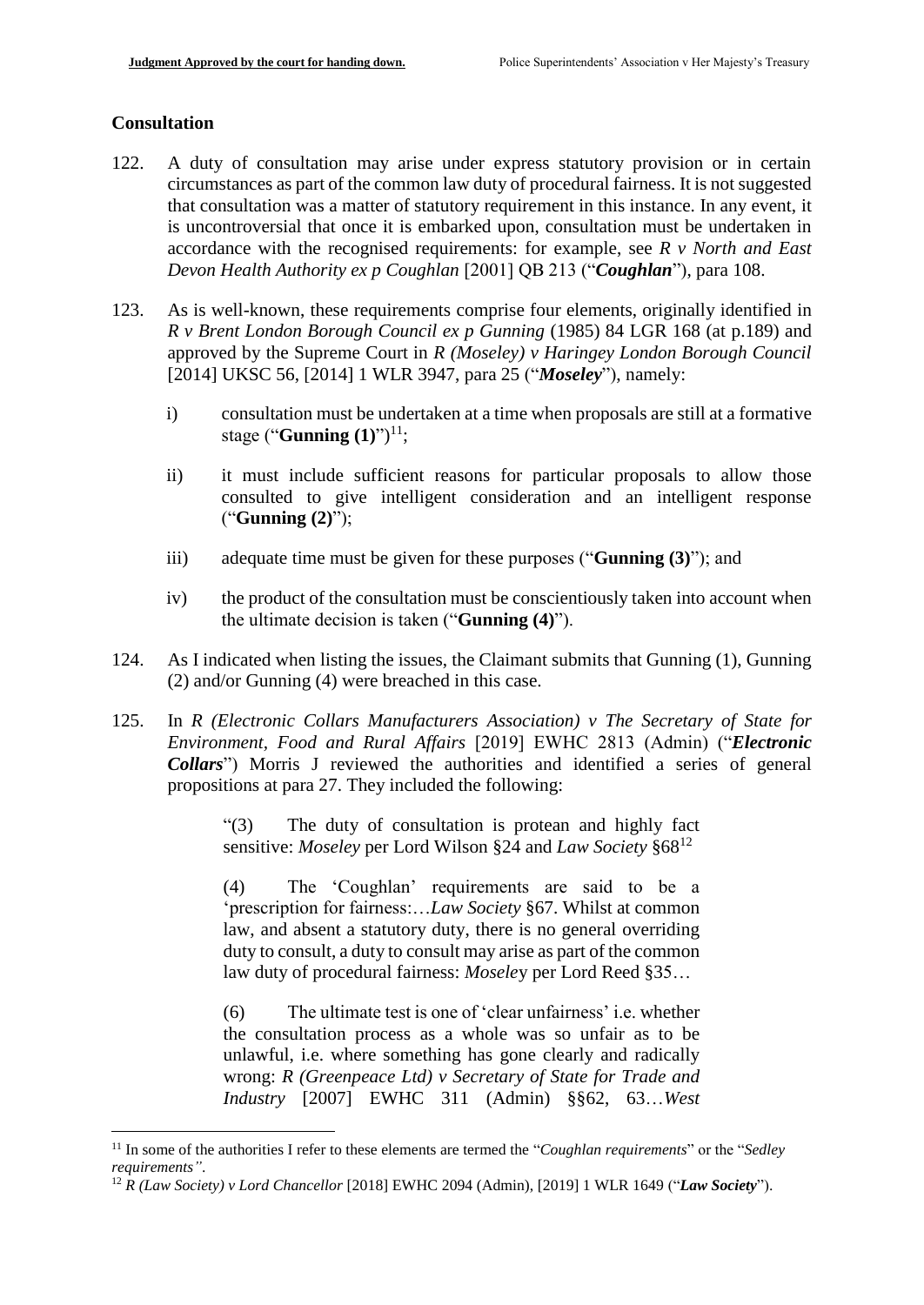*Berkshire<sup>13</sup>* §60, *Langton<sup>14</sup>* §104 and *Law Society* §68. (I do not accept the Claimants' submission that the Supreme Court in *Moseley* did not endorse such a requirement). Aspects of unfairness should be reviewed both individually and in the aggregate… "

126. The principles relating to Gunning (1) were summarised by Morris J at para 139 as follows:

> "The requirement that the consultation takes place at a 'formative' stage means that at the relevant time the decisionmaker must have an 'open mind on the issue of principle involved' *Montpelier*<sup>15</sup> §21(ii). The question is whether the decision-maker has already made up its mind to adopt the proposal or whether it was willing to reconsider its proposal in the light of the consultation process if a case to do so was made out. There must be no *actual* predetermination on the part of the decision-maker. Where the decision-maker is consulting on a particular proposal, the consultation must include consultation on *whether* the proposal should be adopted, and not just on *how*. However, I accept the Secretary of State's submission that there is a legitimate distinction to be drawn between actual predetermination on the part of the decision-maker and the decisionmaker having a 'pre-disposition' towards the proposal. The latter is permissible, and necessarily so in circumstances where the decision-maker is, as entitled to do, to determine the particular proposal upon which he wishes to consult, see *Lewis v Redcar*<sup>16</sup> §§63, 95, 99, 106-107; *Langton* §§106, 107…" (Emphasis added)

- 127. Gunning (2) requires that: "*those with a potential interest in the subject matter know in clear terms what the proposal is and exactly why it is under positive consideration, telling them enough (which may be a good deal) to enable them to make an intelligent response*": *Electronic Collars*, para 141. It also requires that the presentation of the information must be fair, but "*the decision-maker may present for consultation his or her preferred option*" (para 142).
- 128. As regards Gunning (4), Morris J observed at para 151 that this did not amount to an obligation to adopt the submission made by any particular respondent, nor to adopt the majority view: "*The decision-maker is entitled to consider the whole range of responses and then to form his own view, independently of the views of any particular consultees. Further there is no obligation to consider each and every specific item of detail: West Berkshire CC §§62-63".* Nonetheless, "*there should be evidence of consideration of important points made by consultees*" (para 153).

<u>.</u>

<sup>13</sup> *R (West Berkshire District Council) v Secretary of State for Communities and Local Government* [2016] EWCA Civ 441, [2016] 1 WLR 3923 ("*West Berkshire*").

*<sup>14</sup> R (Langton) v Secretary of State for Environment, Food and Rural Affairs* [2018] EWHC 2190 ("*Langton*").

*<sup>15</sup> R (Montpeliers and Trevors Association) v City of Westminster* [2005] EWHC 16 (Admin).

<sup>16</sup> *R (Lewis) v Redcar & Cleveland BC* [2008] EWCA Civ 746, [2009] 1 WLR 83.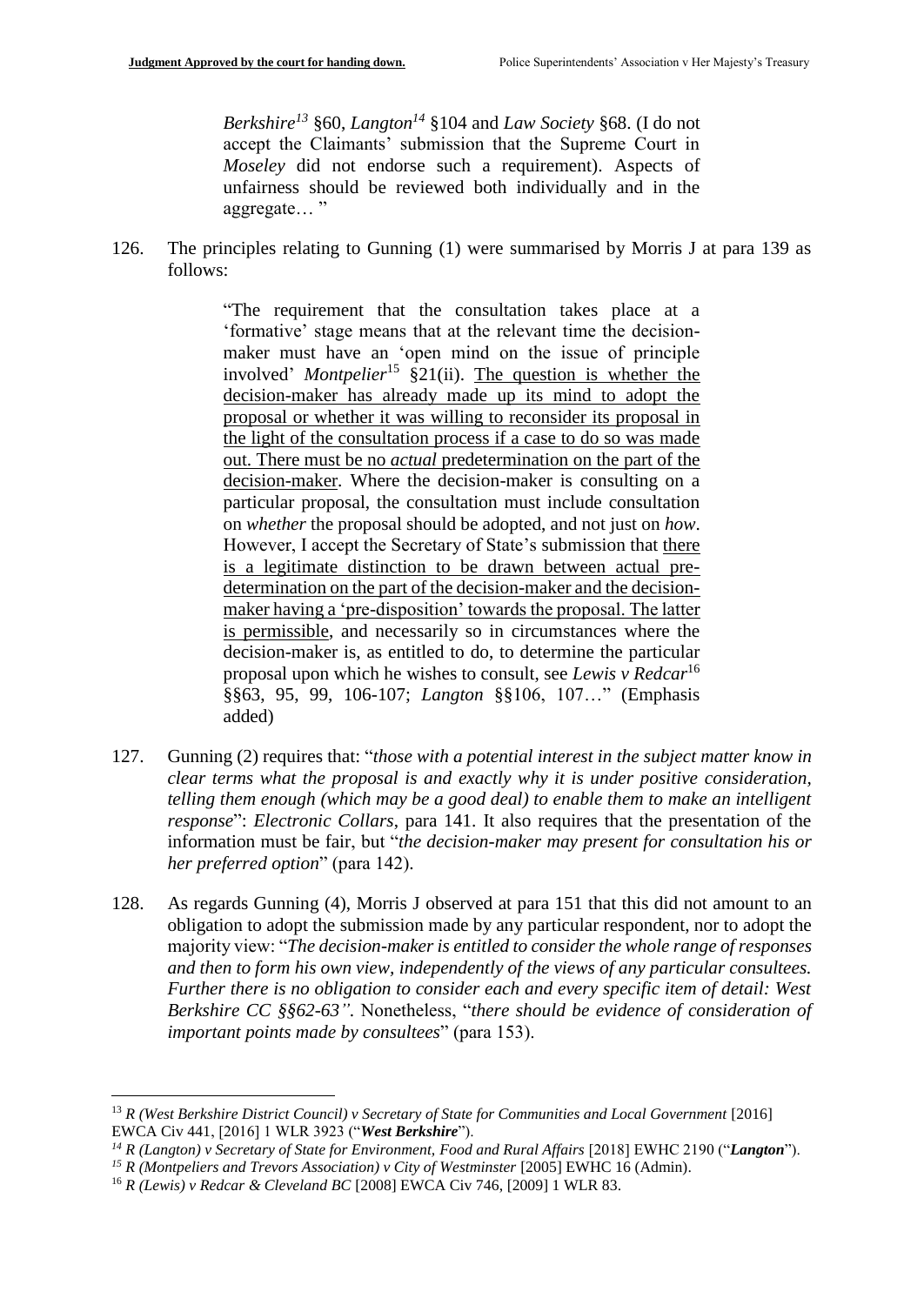129. All of these principles identified by Morris J are common ground between the parties. I record for completeness that there is one point of controversy (albeit, in light of my conclusions on Gunning (4) in this case, it is unnecessary for me to resolve it). It concerns how the adequacy of the information placed before the decision-maker is to be assessed. Morris J held that a *Wednesbury* approach is to be applied. He explained this in para 152 as follows:

> "As to the information placed before the decision-maker, the decision-maker must know enough to ensure that nothing that is necessary, because legally relevant, for him to know is left out of account. But there is no requirement that he must know everything that is relevant. The claimant must establish that a matter was such that no reasonable decision-maker would have failed in the circumstances to take it into account as a relevant consideration: *Langton* §115 citing *R (National Association of Health Stores) v Department of Health…*at §§60-63."

130. The passage in Sir Ross Cranston's judgment in *Langton* that Morris J referred to also cited the judgment of Elias J (as he then was) in *R (Khatib) v Secretary of State for Justice* [2015] EWHC 606 (Admin), paras  $49 - 53$ . Mr Sharland submits that the passages in *National Association of Health Stores* and in *Khatib* were concerned with the decision-maker's alleged failures to take relevant considerations into account and not with an alleged failure to comply with Gunning (4). He says that as the requirements of the consultation duty stem from the need for procedural fairness, the court must make its own evaluation of each aspect, rather than applying a *Wednesbury* test to the degree of information furnished to the decision-maker following the consultation. Ms Callaghan, on the other hand, submits that the approach identified in *Langton* and approved in *Electronic Collars* is correct; that it matters not that the ground of challenge was different in the earlier cases and was not related to procedural fairness, as the common issue which the courts were addressing in each instance was the sufficiency of a summary provided to the decision-maker (in circumstances where they could not be expected to consider all of the underlying material).

#### **Public sector equality duty**

- 131. The relevant protected characteristics for the purposes of the PSED include sex: see s.149(7). Section 149, Equality Act 2010 provides (as relevant):
	- "(1) A public authority must, in the exercise of its function, have due regard to the need to  $-$ 
		- (a) eliminate discrimination, harassment, victimisation and any other conduct that is prohibited by or under this Act
		- (b) advance equality of opportunity between persons who share a relevant protected characteristic and persons who do not share it;
		- (c) foster good relations between persons who share a relevant protected characteristic and persons who do not share it;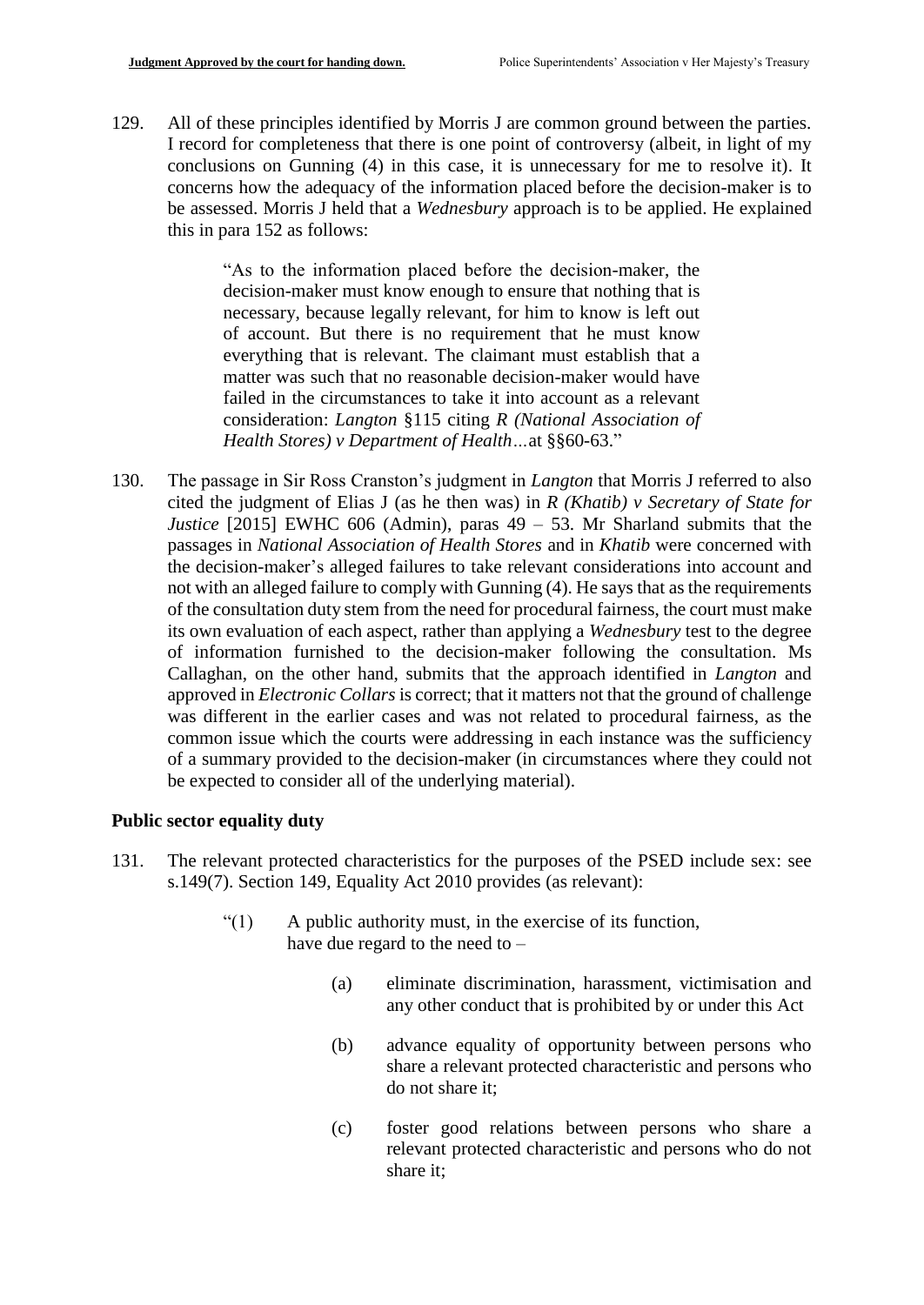(3) Having due regard to the need to advance equality of opportunity between persons who share a relevant protected characteristic and persons who do not share it involves having due regard, in particular, to the need to –

> (a) remove or minimise disadvantage suffered by persons who share a relevant protected characteristic that are connected to that characteristic;

> (b) take steps to meet the needs of persons who share a relevant protected characteristic that are different from the needs of persons who do not share it;

> (c) encourage persons who share a relevant protected characteristic to participate in public life or in any other activity in which participation by such persons is disproportionately low."

- 132. The importance of compliance with the PSED as an essential preliminary to decisionmaking by public bodies has been emphasised many times: see *R (Adiatu) v HM Treasury* [2020] EWHC 1554 (Admin), [2020] PTSR 2198 ("*Adiatu*"), para 203 and the cases cited therein.
- 133. In a very well-known passage, McCombe LJ summarised the principles that he drew from the authorities to date in *R (Bracking) v Secretary of State for Work and Pensions* [2013] EWCA Civ 1345 ("**Bracking**"), para 26. I will simply refer to the aspects that are directly material to the parties' submissions in this case. In terms of the responsibility on the decision-maker, McCombe LJ said (para 26(3)):

"The relevant duty is upon the Minister or other decision maker personally. What matters is what he or she took into account and what he or she knew. Thus, the Minister or decision maker cannot be taken to know what his or her officials know or what may have been in the mind of officials in proffering their advice [reference was then made to *National Association of Health Stores*, para 26]" (Emphasis added)

134. In terms of timing, McCombe LJ said (para 26(4)):

"A Minister must assess the risk and extent of any adverse impact and the ways in which such risk may be eliminated before the adoption of a proposed policy and not merely as a 'rearguard action' following a concluded decision: per Moses LJ, sitting as a Judge of the Administrative Court, in *Kaur & Shah v LB Ealing* [2008] EWHC 2062 (Admin) at [23-24]." (Emphasis added)

135. In this regard, McCombe LJ referred to the points identified by Aikens LJ in *R (Brown) v Secretary of State for Work and Pensions* [2008] EWHC 3158 (Admin), including that "*the duty must be fulfilled before and at a time when a particular policy is being considered*"; that the duty must be "*exercised in substance, with rigour, and with an open mind*"; and that it was non-delegable and continuing.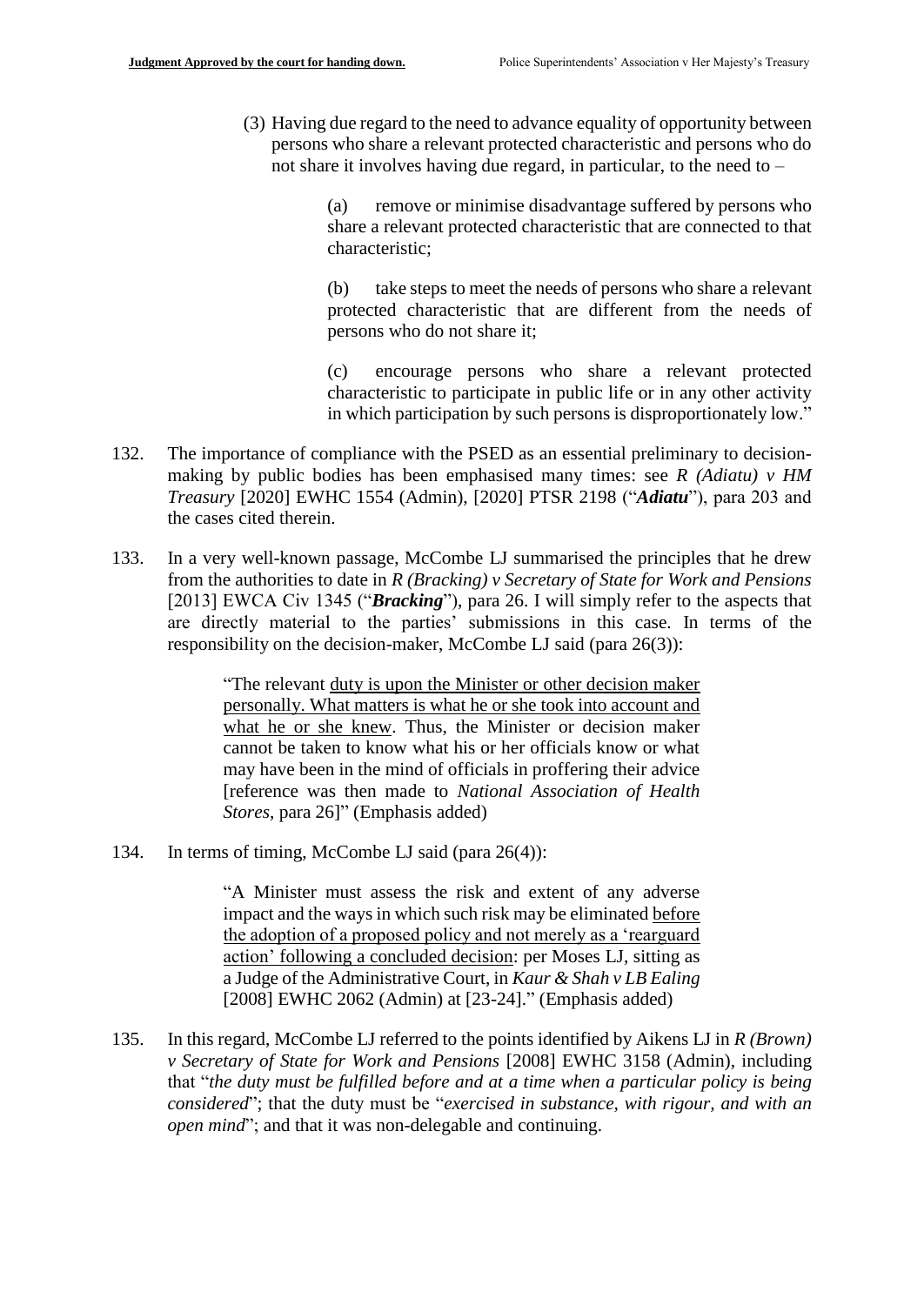- 136. McCombe LJ also cited from paras 77, 78 and 89-90 in the judgment of Elias LJ in *R (Hurley & Moore) v Secretary of State for Business, Innovation and Skills* [2012] EWHC 201 (Admin) (Divisional Court). For present purposes, the key points he made (at para 26(8)) were twofold. Firstly, that provided there had been a rigorous consideration of the duty "*it is for the decision maker to decide how much weight should be given to the various factors informing the decision*"; and "*the court cannot interfere with the decision simply because it would have been given greater weight to the equality implications of the decision than did the decision maker*". Secondly, as to the extent to which the PSED entailed a duty of inquiry. Elias LJ said: "*If the relevant material is not available, there will be a duty to acquire it and this will frequently mean than [sic] some further consultation with the appropriate groups is required*".
- 137. The obligation to investigate was summarised by Lewison LJ in *R (Ward) v Hillingdon London Borough Council* [2019] EWCA Civ 692, [2019] PTSR 1738 ("*Ward*") at para 71 as: "*Compliance with the PSED requires the decision-maker to be informed about what protected groups should be considered. That will involve a duty of inquiry, so that the decision-maker is properly informed before making a decision*". The extent of this obligation was described in the judgment of the court (Sir Terence Etherton MR, Dame Victoria Sharp P and Singh LJ) in *R (Bridges) v Chief Constable of South Wales Police* [2020] EWCA Civ 1058, [2020] 1 WLR 5037 as follows:

"We acknowledge that what is required by the PSED is dependent on the context and does not require the impossible. It requires the taking of reasonable steps to make enquiries about what may not yet be known to a public authority about the potential impact of a proposed decision or policy on people with the relevant characteristics…" (Emphasis added)

138. The principles emerging from the authorities were also summarised in the court's judgment (Bean LJ and Cavanagh J) in *Adiatu*. They included that: the PSED is concerned with procedure, not with outcome (para 204); the statutory phrase 'due regard' means that which is "*appropriate in all the circumstances*" (para 205); and the PSED "*does not require a detailed analysis of the sort that might be undertaken by leading counsel in the course of submissions in legal proceedings"* (para 207).

#### **Substantive legitimate expectation**

- 139. As explained by Laws LJ in *R (Bhatt Murphy) v The Independent Assessor* [2008] EWCA Civ 755 ("*Bhatt Murphy*"), para 32: "*a substantive legitimate expectation arises where the court allows a claim to enforce the continued enjoyment of the content – the substance – of an existing practice or policy, in the face of the decision-maker's ambition to change or abolish it*".
- 140. The expectation must be based on a representation that is clear, unambiguous, and devoid of any relevant qualification: *R v Inland Revenue Commissioners ex p MFK Underwriting Agents Ltd* [1990] 1 WLR 1545, p.1570B. In this case, as I have already indicated, the Defendant accepts that representations of this nature were made. However, there is a dispute as to whether the representations are enforceable, in light of the size of the class to which they were made; and, in terms of whether the expectation is legitimate in light of the *McCloud* decision. I will therefore summarise the caselaw that bears on these issues.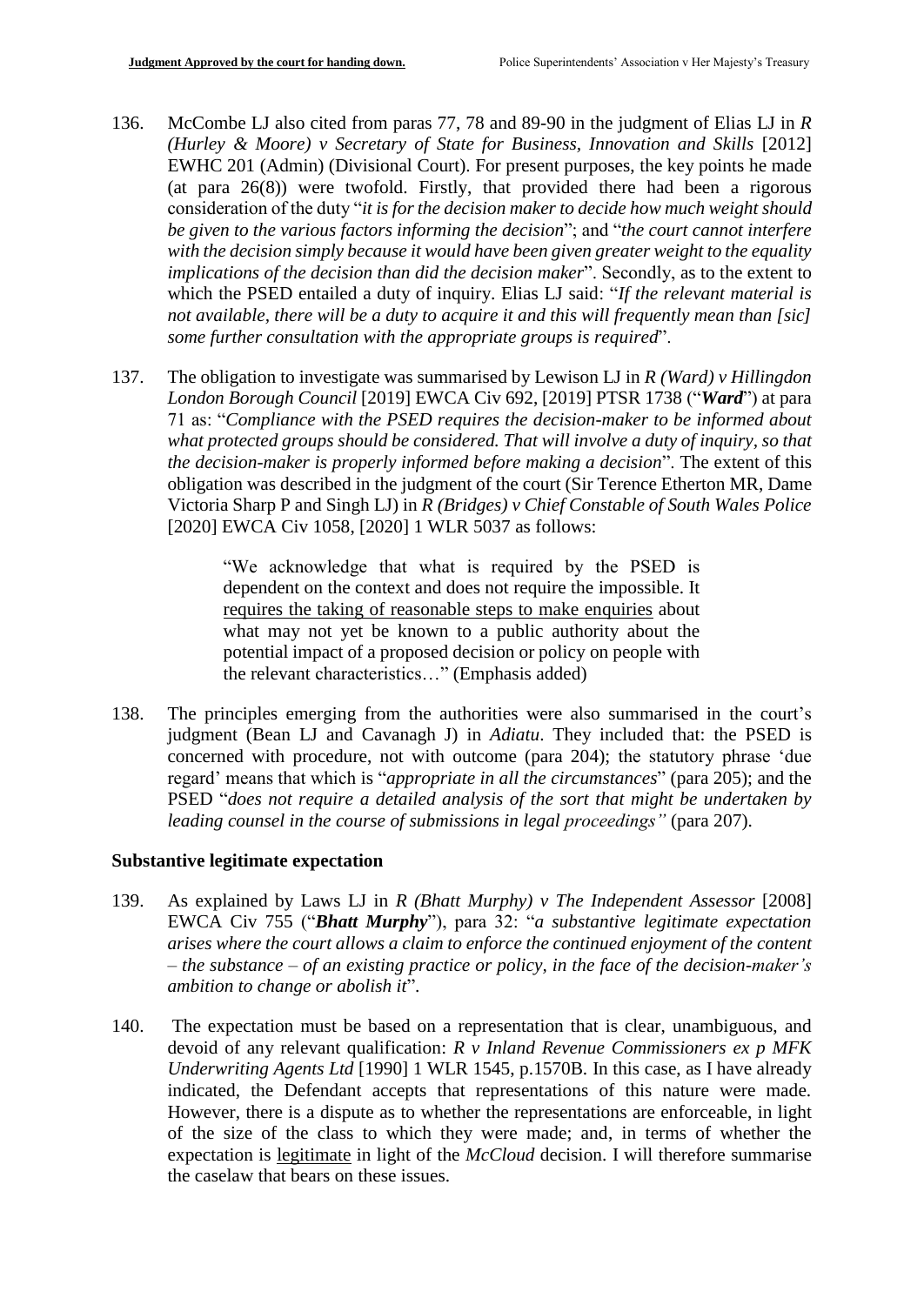141. *R v Secretary of State for Education and Employment ex p Begbie* [2000] 1 WLR 1115 ("*Begbie*") concerned a statement the government had made whilst in opposition that it would abolish the state-funded assisted places scheme, but children who already had places under the scheme would continue to receive funding. When it came to power, the government enacted legislation providing that those holding places would only be funded until they had completed their primary education. The main basis on which the substantive legitimate expectation challenge failed was that it would require the Secretary of State to act inconsistently with the legislative intention; but Laws LJ (with whom Sedley LJ agreed) made some more general observations, including the following at 1130F-1131D:

> "…In some cases a change of tack by a public authority, although unfair from the applicant's stance, may involve questions of general policy affecting the public at large or a significant section of it (including interests not represented before the court); here the judges may well be in no position to adjudicate save at most on a bare *Wednesbury* basis, without themselves donning the garb of policy-maker, which they cannot wear

> …In other cases the act or omission complained of may take place on a much smaller stage, with far fewer players. Here, with respect, lies the importance of the fact in the *Coughlan* case…that few individuals were affected by the promise in question. The case's facts may be discrete and limited, having no implications for an innominate class of persons…

> There will of course be a multitude of cases falling within these extremes, or sharing the characteristics of one or other. The more the decision challenged lies in what may inelegantly be called the macro-political field, the less intrusive will be the court's supervision. More than this: in that field, true abuse of power is less likely to be found, since within it changes of policy, fuelled by broad conceptions of the public interest, may more readily be accepted as taking precedence over the interests of groups which enjoyed expectations generated by the earlier policy."

142. In his judgment in *Bhatt Murphy* Laws LJ observed that the representation "*must constitute a specific undertaking, directed at a particular individual or group, by which the relevant policy's continuation is assured*" (para 43). After referring to *Ex p Khan* [1985] 1 AER 40 and to *Coughlan*, he said at para 46:

> "These cases illustrate the pressing and focused nature of the kind of assurance required if a substantive legitimate expectation is to be upheld and enforced. I should add this. Though in theory there may be no limit to the number of beneficiaries of a promise for the purpose of such an expectation, in reality it is likely to be small, if the court is to make the expectation good. There are two reasons for this and they march together. First, it is difficult to imagine a case in which government will be held legally bound by a representation or undertaking made generally or to a diverse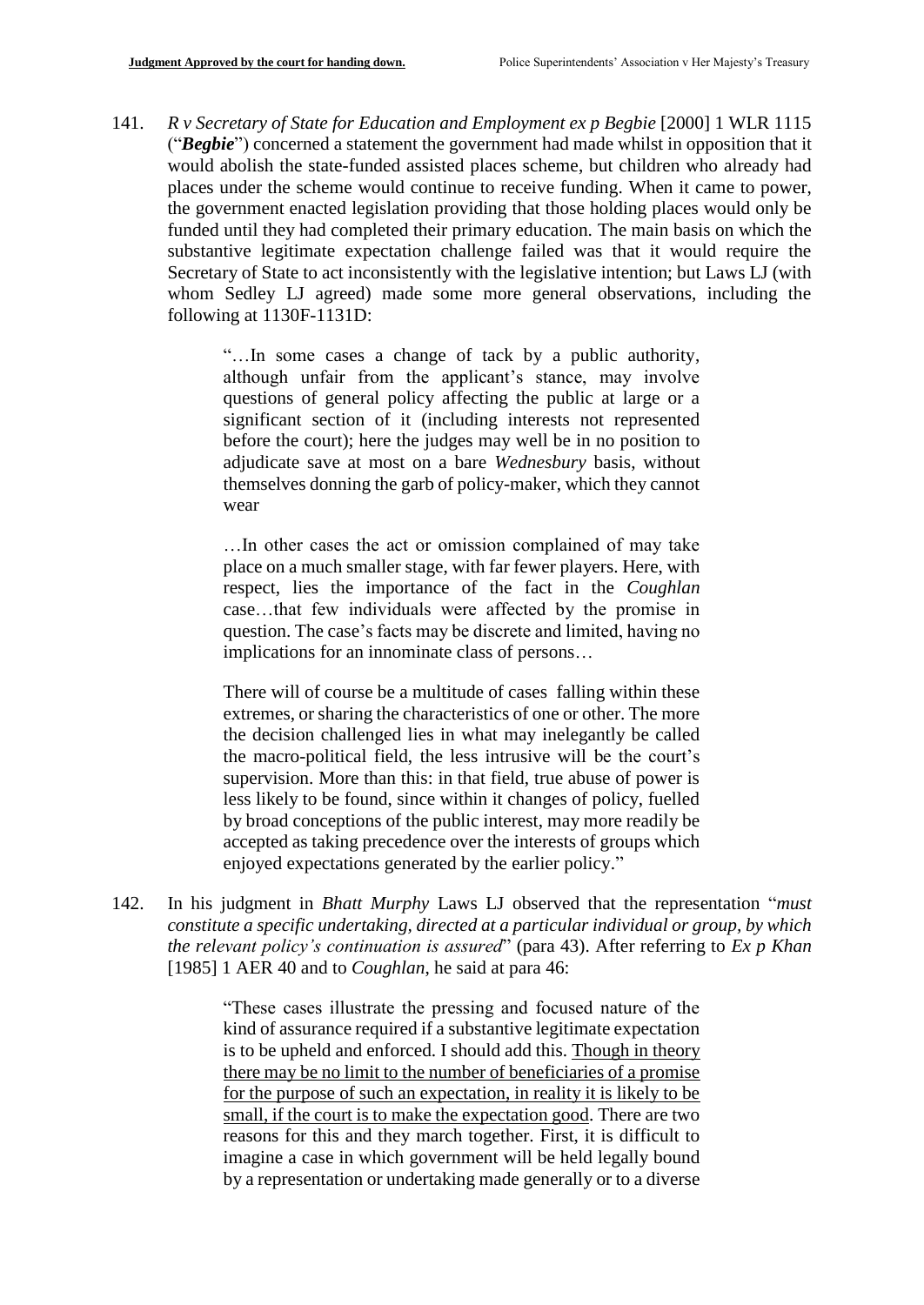class…The second reason is that the broader the class claiming the expectation's benefit, the more likely it is that a supervening public interest will be held to justify the change of position complained of." (Emphasis added)

- 143. In *Rainbow Insurance Company Limited v The Financial Services Commission* [2015] UKPC 15 ("*Rainbow Insurance*") Lord Hodge observed that the courts would enforce an expectation only if it is legitimate, as "*what is at stake here is the principle of legality*" (para 52). He referred to a line of authorities concerned with tax legislation that established that nobody could have a legitimate expectation that they will be entitled to an ultra vires relaxation of a statutory requirement. He also referred to the basis on which the challenge in *Begbie*, had failed namely that "*there could be no legitimate expectation that the Secretary of State would act contrary to statute*" per Peter Gibson LJ at p.1125D-G, Laws LJ at p.1129E and Sedley LJ at p.1132B.
- 144. I can deal quite briefly with the circumstances in which the public authority can resile from a substantive legitimate expectation that would otherwise be enforceable, as the parties are agreed that the test is whether the authority has shown that it has good reasons, judged by the court to be proportionate, to resile from it: for example, *United Policy Holders Group v AG of Trinidad* [2016] 1 WLR 3383 at paras 120-121. In the latter paragraph, Lord Carnwarth JSC observed that in judging proportionality "*the court will take into account any conflict with wider policy issues, particular those of a 'macro-economic' or 'macro-political' kind*".

#### **Material mistake of fact**

- 145. The parties are agreed that the applicable criteria were identified in *E v Secretary of State for the Home Department* [2004] EWCA Civ 49, [2004] QB 1044, para 66 as follows ("**the** *E* **criteria**"):
	- i) there must have been a mistake as to existing fact (including a mistake as to the availability of evidence on a particular matter);
	- ii) the fact or evidence must have been 'established' in the sense that it was uncontentious and objectively verifiable;
	- iii) the appellant (or his advisers) must not have been responsible for the mistake;
	- iv) the mistake must have played a material (not necessarily decisive) part in the decision-maker's reasoning.

#### **Section 31(2A) SCA 1981**

- 146. As relevant, s.31(2A) SCA 1981 provides:
	- " $(2A)$  The High Court
		- (a) must refuse to grant relief on an application for judicial review,
		- (b) …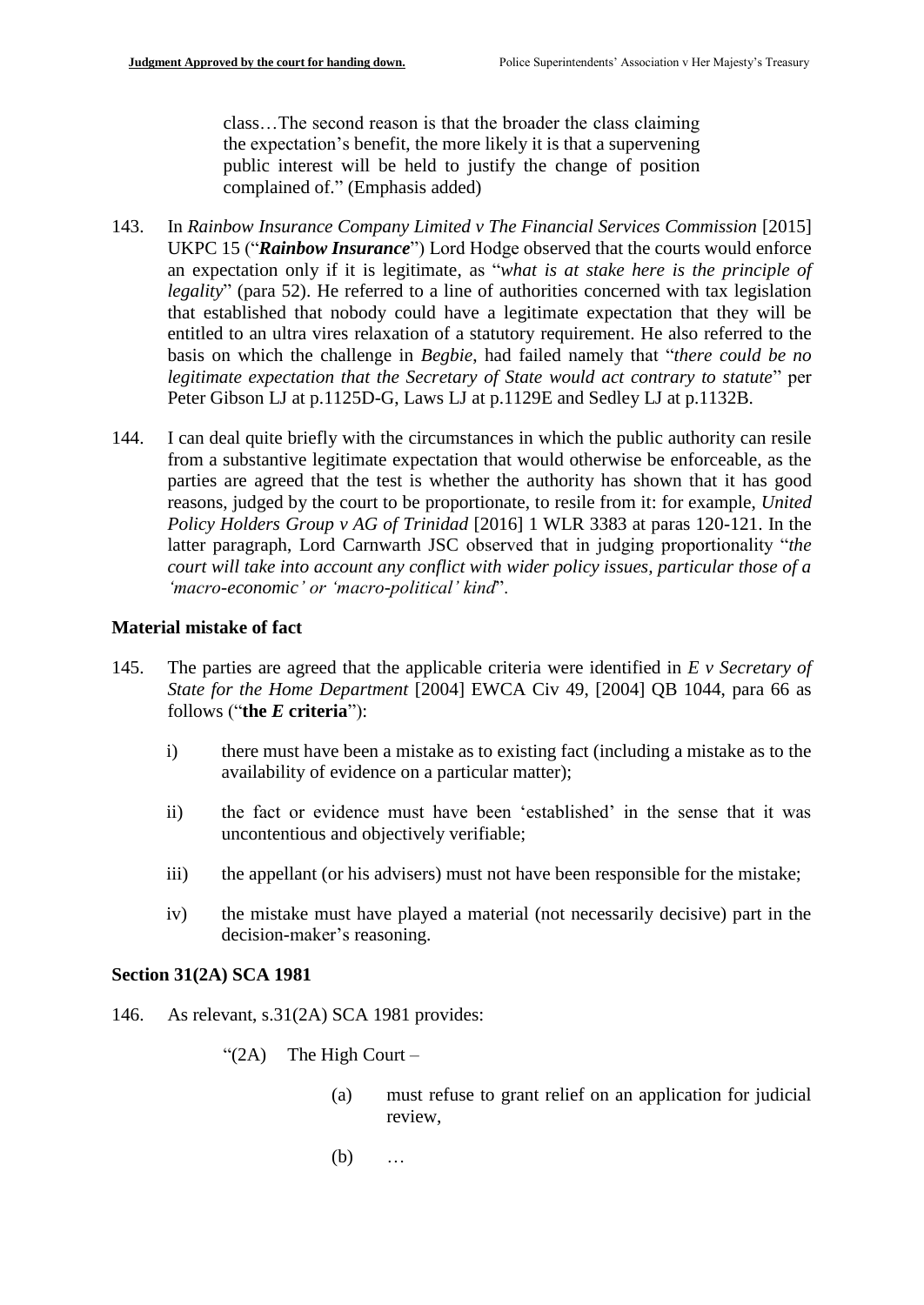if it appears to the court to be highly likely that the outcome for the applicant would not have been substantially different if the conduct complained of had not occurred.

- (2B) The court may disregard the requirements in subsection  $(2A)(a)$ ... if it considers that it is appropriate to do so for reasons of exceptional public interest."
- 147. Application of the statutory test involves an evaluation of the counterfactual world in which the identified unlawful conduct by the public authority is assumed not to have occurred: for example, *R (PCSU) v Minister for the Cabinet Office* [2017] EWHC 1787 (Admin), [2018] ICR 269, para 89. It is well established that the onus is on the defendant and that the threshold is a high one: for example, *R (Plan B Earth) v Secretary of State for Transport* [2020] EWCA Civ 214, [2020] PTSR 1446, para 273. The same paragraph of the court's judgment (Lindblom, Singh and Haddon-Cave LJJ) sounded the following note of caution:

"It would not be appropriate to give any exhaustive guidance on how these provisions should be applied. Much will depend on the particular facts of the case before the court. Nevertheless, it seems to us that the court should still bear in mind that Parliament has not altered the fundamental relationship between the courts and the executive. In particular, courts should still be cautious about straying, even subconsciously, into the forbidden territory of assessing the merits of a public decision under challenge by way of judicial review. If there has been an error of law, for example in the approach the executive has taken to its decision-making process, it will often be difficult or impossible for a court to conclude that it is 'highly likely' that the outcome would not have been 'substantially different' if the executive had gone about the decision-making process in accordance with the law. Courts should not lose sight of their fundamental function, which is to maintain the rule of law."

148. As regards consultation, Mr Sharland relied on the judgment of the court, Leggatt LJ (as he then was) and Carr J (as she then was), in the *Law Society* case at para 141 where it was said that:

> "It would be wrong in principle for the court in a case where the hypothetical decision would have been made on the basis of materially different information and advice from the actual decision to make a judgment expressed as a high likelihood about what the Lord Chancellor would have decided. To do so would involve trespassing into the domain of the decisionmaker…"

149. In relation to Ground 2, the Defendant highlighted cases where the court has refused relief despite finding a breach of the PSED, on the basis that it is highly likely that the same conclusion would have been reached if there had been compliance with the duty, as evidenced by an appropriate equalities assessments undertaken *after* the material decision was made: for example, *R (Utilita Energy Limited) v Secretary of State for*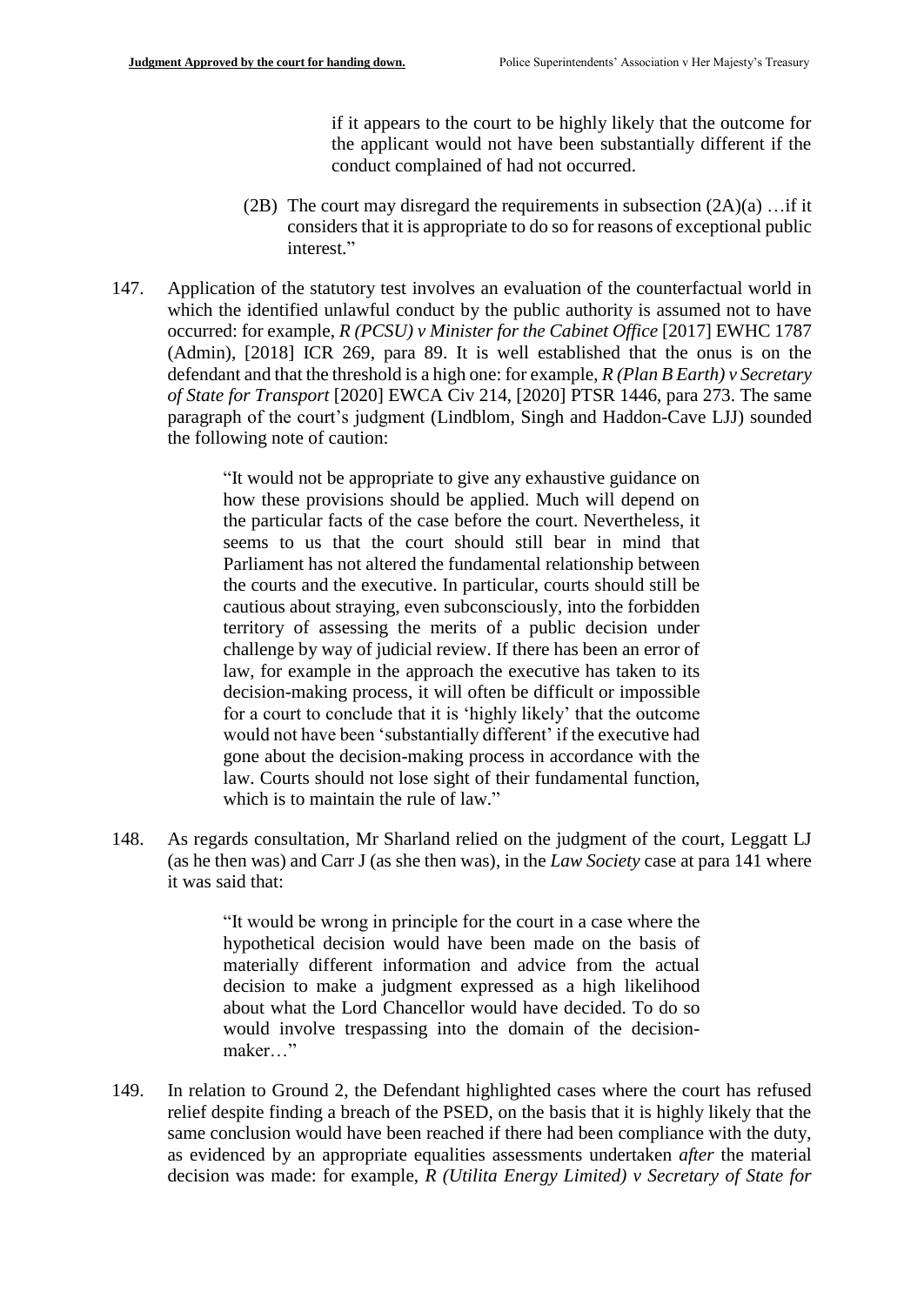*Business, Energy and Industrial Strategy* [2019] EWHC 2612 (Admin), para 77; and *R (Durand Education Trust) v Secretary of State for Education* [2020] EWCA Civ 1651, para 72-76. However, Mr Sharland submitted that the latter case, where there was specific evidence from the decision-maker on this point, underscores the absence of comparable evidence in this instance.

## **Parliamentary privilege**

150. The classic description of Parliamentary privilege was given by Stanley Burnton J (as he then was) in *Office of Government Commerce v Information Commissioner* [2008] EWHC 774 (Admin), para 46. Following a review of the caselaw, he said:

> "These authorities demonstrate that the law of Parliamentary privilege is essentially based on two principles. The first is the need to avoid any risk of interference with free speech in Parliament. The second is the principle of the separation of powers, which in our Constitution is restricted to the judicial function of government, and requires the executive and the legislature to abstain from interference with the judicial function, and conversely requires the judiciary not to interfere with or criticise the proceedings of the legislature. These basic principles lead to the requirement of mutual respect by the Courts for the proceedings and decisions of the legislature and by the legislature (and the executive) for the proceedings and decisions of the Courts."

- 151. It is the second of these principles that is relevant to the present case. *R (Wheeler) v Office of the Prime Minister* [2008] EWHC 1409 (Admin) ("*Wheeler*") concerned an alleged legitimate expectation arising from the Prime Minister's promise to hold a referendum on whether the United Kingdom should ratify the European Union's treaty establishing a Constitution for Europe. In the event, the European Council signed the Treaty of Lisbon instead. The British government indicated it would not hold a referendum and introduced the European Union (Amendment) Bill into Parliament to bring this treaty into effect in domestic law. The relief claimed was a declaration that the refusal to hold a referendum was unlawful. The court noted counsel's submission that he sought "*no more than to require the executive to introduce into Parliament a Bill…providing for a referendum*…" (para 23) (emphasis added). By the time of the hearing, Parliament had passed the European Union (Amendment) Act 2008 and in so doing had rejected amendments that would have provided for a referendum. The court: rejected the proposition that an enforceable promise had been made (paras 40-41); concluded that the relief sought was futile, given the passing of the Act (para 52); and held that interference by the court with the proceedings of Parliament was a further "*decisive reason*" why the claim must fail (para 51).
- 152. Undoubtedly the relief sought in *Wheeler went* further than that claimed in the present proceedings. Ms Callaghan accepted as much. Nonetheless, the statements of principle are instructive. Richards LJ cited Sir John Donaldson MR's judgment in *R v Her Majesty's Treasury ex p Smedley* [1985] QB 657, 666C-E that it "*behoves the courts to be ever sensitive to the paramount need to refrain from trespassing upon the province of Parliament or, so far as this can be avoided, even appearing to do so*"; and "*it would clearly be a breach of the constitutional conventions for this court, or any court, to*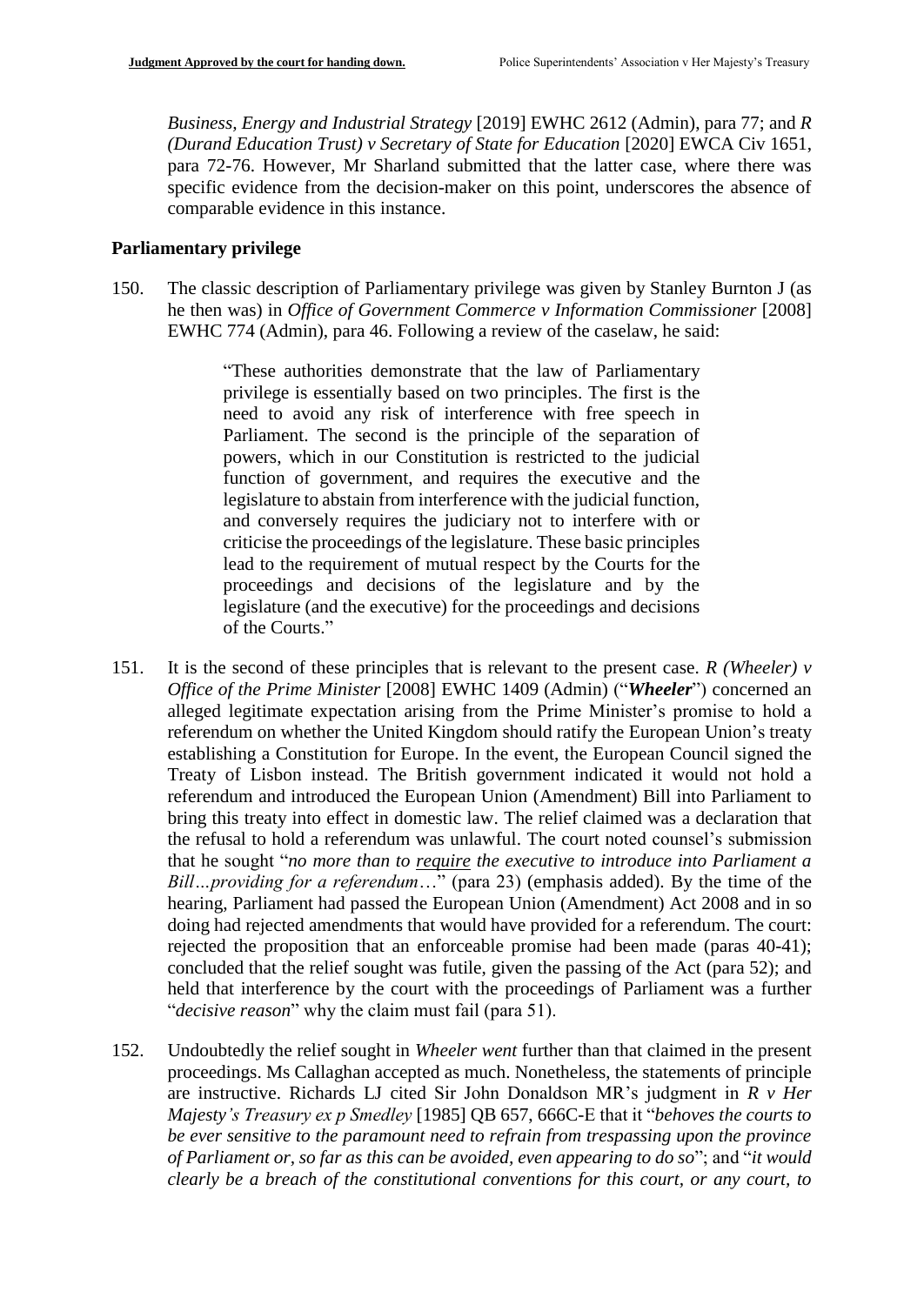*express a view, let alone take any action, concerning the decision to lay this draft Order in Council before Parliament or concerning the wisdom or otherwise of Parliament approving the draft*".

153. In para 49, Richards LJ observed that the introduction of a Bill into Parliament forms part of the proceedings within Parliament. Later in the same paragraph he considered what would be the "*practical effect*" of the declaration sought:

> "To order the defendants to introduce a Bill into Parliament would therefore be to order them to do an act within Parliament in their capacity as Members of Parliament and would plainly be to trespass impermissibly on the province of Parliament. Nor can the point be met by the grant of a declaration, as sought by the claimant, instead of a mandatory order. A declaration tailored to give effect to the claimant's case would necessarily involve some indication by the court that the defendants were under a public law duty to introduce a Bill into Parliament to provide for a referendum. The practical effect of a declaration would be the same as a mandatory order even if, in accordance with longstanding convention, it relied on the executive to respect and give effect to the decision of the court without the need for compulsion."

- 154. In *R (Unison) v Secretary of State for Health* [2010] EWHC 2655 (Admin) ("*Unison*") the claimant claimed that a legitimate expectation of consultation had been frustrated by the presentation of a White Paper to Parliament on the restructuring of the National Health Service ("**NHS**"). The court observed that the relief sought would require that consultation be undertaken and this, in turn, would impact upon the Parliamentary timetable (paras 8 and 11). After referring to para 49 of Richards LJ's judgment in *Wheeler* and noting that the courts could not require a Bill to be laid before Parliament (para 10), Mitting J concluded: "*The converse must also be true. The courts cannot forbid a Member of Parliament from introducing a Bill. To do so would be just as much an interference with Parliamentary proceedings*…"
- 155. The claimant in *R (Gill) v Cabinet Office* [2019] EWHC 3407 (Admin) ("*Gill*") was concerned about the absence of a Sikh ethnic tick box on a forthcoming census. A declaration was sought that "*it would be unlawful for Her Majesty to make an Order in Council which follows the reasoning of the White Paper*" in not including this option. The application was refused on the basis that it was premature (para 88); and because the declaration sought would not respect the separation of powers between legislature and judiciary (para 89). After reviewing the authorities, Lang J summarised the position at para 95: "*It is well-established that a declaration which has the effect of requiring a minister to introduce, or prohibiting a minister from introducing draft legislation to Parliament, other than on the terms laid down by the court, is an impermissible interference with the proceedings of Parliament*". She concluded that granting the declaration would have the effect of preventing the Minister for the Cabinet Office from laying any draft Order and regulations before Parliament which did not include the option sought in the census questionnaire (para 94). She also referred to the statement of principle of Lloyd-Jones LJ (as he then was) in *R (Yalland) v Secretary of State for Exiting the European Union* [2017] EWHC 630 (Admin), para 19 that *"[w]hether any legislation is to be introduced and the form it is to take is entirely a matter for*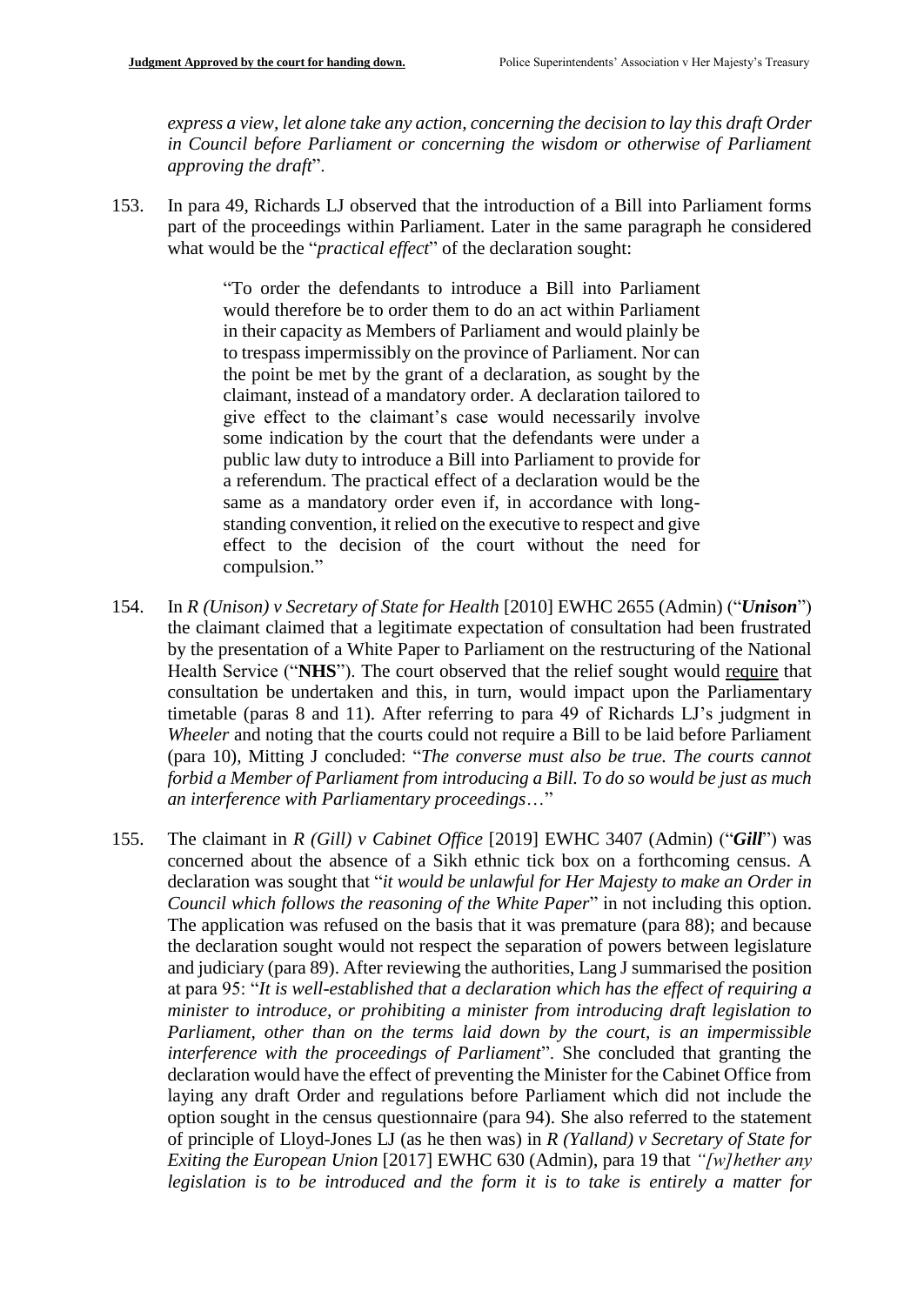*Parliament itself, and not a matter for the courts*" (para 101). I note that in Lang J's reasoning the focus is again upon what would be the effect of the relief sought, albeit, in a context where the declaration sought would have pre-empted the introduction of particular legislation.

156. *Adiatu* concerned a challenge to the scope of the Coronavirus Job Retention Scheme. Under the scheme, assistance was provided to furloughed employees who were within the PAYE scheme and eligible for statutory sick pay. The latter was not payable unless an employee earned above a lower earnings limit; a position set out in primary legislation that could only be altered by amendment. The court held that the PSED did not apply to decisions that are given effect by primary legislation (paras  $229 - 238$ ). The judgment of the court included the following at para 230:

> "The making of primary legislation is the quintessential parliamentary function. In our view, it would be a breach of parliamentary privilege and the constitutional separation of powers for a court to hold that the procedure that led to legislation being enacted was unlawful. The consequence of this would be that the legislation itself would be ultra vires and void (even though the claimants in this stage seek declaratory relief only)."

# **Conclusions**

## **Ground 1: unlawful consultation**

# Gunning (1)

- 157. I accept that when the consultation was initiated, proposals as to the prospective policy were still at the formative stage in the sense used in the caselaw I have summarised. My earlier description of the material sequence of events shows that the CST and his officials had a strongly held preference for all the relevant public service pension legacy schemes to close in April 2022. Undoubtedly it would have taken a powerful argument to alter or modify this view, in circumstances where, on the face of it, there were strong reasons identified for the preferred option. But it has not been shown that the consultation on the prospective policy was initiated in bad faith or with a fixed and closed mind. As I explained earlier, the authorities indicate that this stage of affairs is sufficient to meet the requirements of Gunning (1).
- 158. In arriving at this conclusion, I have looked carefully at each stage of the chronology. When setting out the material circumstances I have explained why I conclude that no fixed decision had been made by the CST in either February 2020 or in April 2020. I noted the terms of the 16 June 2020 letter from the CST to the Prime Minister in paras 59-60 above. However, on balance, I am not persuaded that the CST had pre-determined the issue at this stage. Firstly, this letter was written when the consultation was imminent and in that context. The consultation is referenced in the text and the policy plans set out should be seen in that light. Secondly, the CST had not made a fixed determination in April 2020 (para 55 above), and I have not been made aware of anything occurring in the interim that had altered his state of mind. Thirdly, whilst I take Mr Sharland's point that generalised reassurance in a consultation document along the lines that careful consideration will be given to responses, does not in itself carry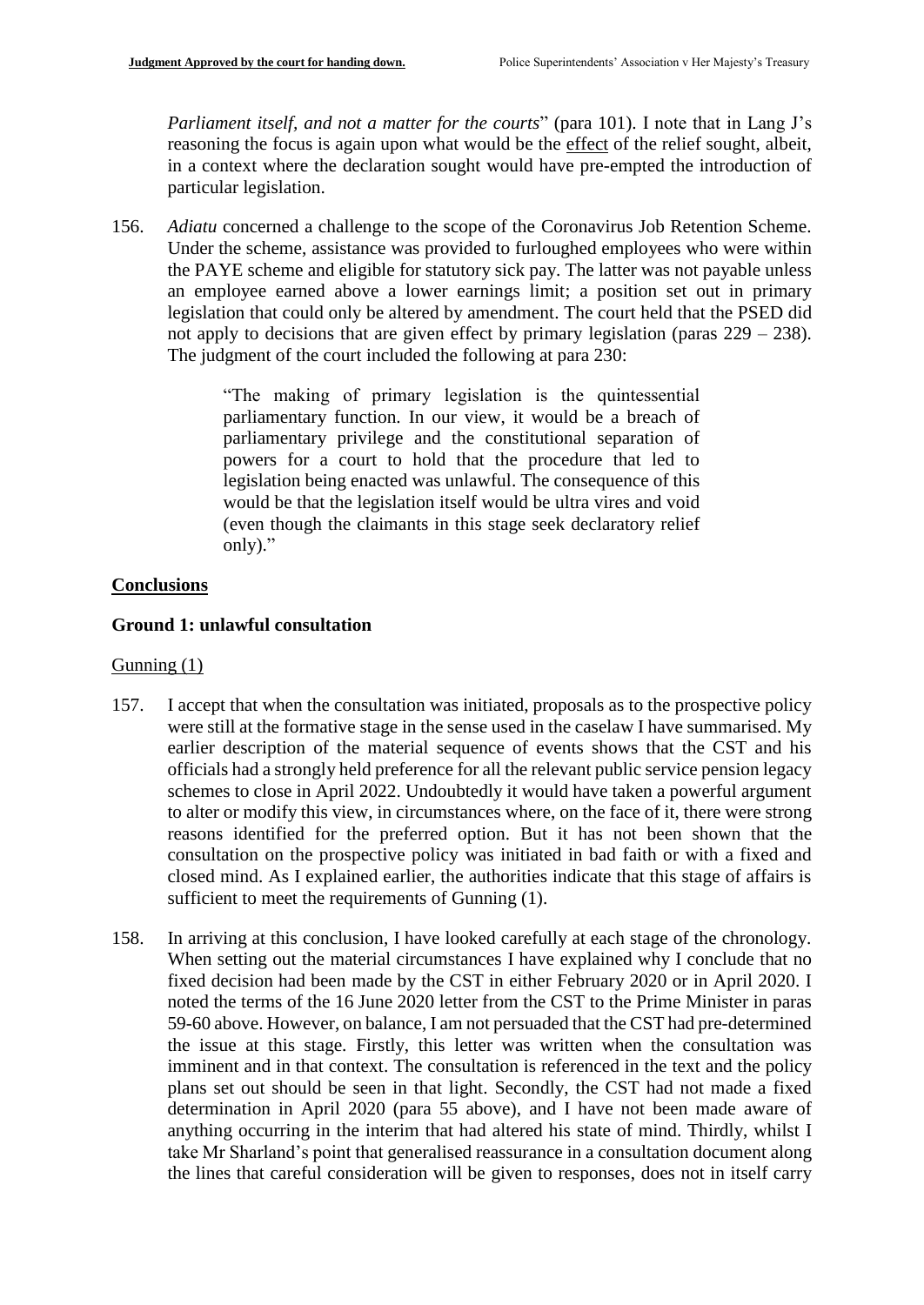significant weight, the contents of this consultation in respect of the prospective policy, including question 9, indicated a concern to understand the equalities implications of the proposal. Does the "*I propose to confirm*…" sentence in the 16 June 2020 letter indicate I should arrive at a different interpretation? In my judgment it does not outweigh the features I have just identified; as Ms Callaghan submitted, it is capable of being read as no more than an indication of the preferred policy that will be set out in the consultation (even though that is not the most natural reading, as I have observed earlier).

- 159. I do not consider it appropriate to draw an inference of pre-determination from the nondisclosure of the July 2020 Ministerial Submission. The terms of the 7 July 2020 email and the available attachments, indicate that the CST was being asked to approve the contents of the consultation, EIA1, and the WMS at this stage. None of this is suggestive in itself of pre-determination and to infer that the Submission gave a contrary indication would be no more than speculation.
- 160. Mr Sharland submitted I should follow the approach of Beatson LJ in *Regina (VC) v Secretary of State for the Home Department* [2018] EWCA Civ 57, [2018] 1 WLR 4781 ("*VC*") (para 68), agreeing with the statement of Sales J (as he then was) in *R (Das) v Secretary of State for the Home Department* [2013] EWHC 682 (Admin) ("*Das*") that: "*Where a Secretary of State fails to put before the court witness statements to explain the decision-making process and the reasoning underlying a decision they take a substantial risk. In general litigation, where a party elects not to call available witnesses to give evidence on a relevant matter, the court may draw inferences of fact against that party. The basis for drawing adverse inferences of fact in a judicial review proceedings will be particularly strong*…". Reference was then made to the duty of candour. In my judgment, the position here is distinct. In both *VC* and *Das* the Home Secretary had chosen not to put in any evidence to explain the decision to detain. In this instance the Defendant has provided witness evidence and documentation, albeit in a "*highly unsatisfactory"* way, as I indicated in my earlier Order. Where gaps remain, the Defendant does indeed take the risk that inferences will be drawn. This is underscored by my reasoning when I address Gunning (4). However, it does not mean that I should mechanistically draw adverse inferences from the absence of a particular document when, as here, the available material points to a different conclusion.

# Gunning (2)

161. Mr Sharland's submission in respect of Gunning (2) was closely allied to his contention that the consultation outcome was pre-determined. He submitted that this undisclosed pre-determination impermissibly confined the actual consultation to narrow issues of implementation, with the result that consultees were unable to meaningfully respond. Accordingly, my conclusion that the requirements of Gunning (1) were met is dispositive of the Claimant's case on Gunning (2) in these circumstances.

# Gunning (4)

162. As I have indicated, Ms Callaghan acknowledged that the responses received from the Claimant and from the other policing bodies required careful consideration. The Defendant's case is that this occurred between the closure of the consultation and 25 January 2021, when CST's decision was made. She submitted that the documentary material showed that HMT officials gave detailed consideration to the responses,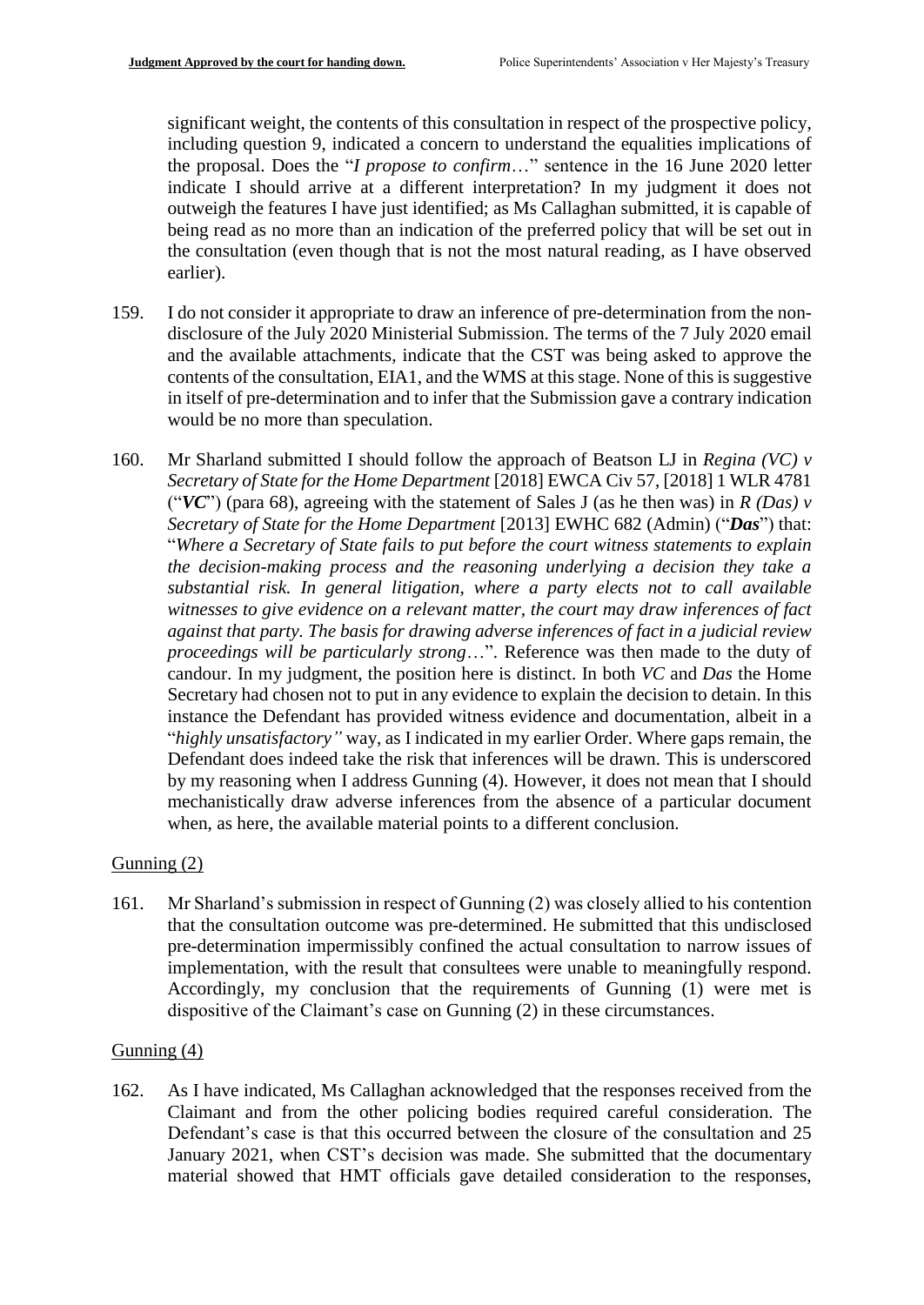amongst other things, reading and summarising their contents and holding meetings with stakeholders. However, she accepted that the crucial matters for present purposes were what the CST was provided with, whether it accurately reflected the consultation responses and when he was provided with it relative to the decision-making timeline. She took issue with the significance Mr Sharland attached to the December 2020 Ministerial Submission.

- 163. If the CST made the decision to close the public service pension legacy schemes from 1 April 2022 before he received a summary of the consultation responses, it is evident that the Gunning (4) requirement of affording them conscientious consideration would not be met. The Defendant does not suggest that the CST received a summary of the responses any earlier than the 10 December 2020 email attaching (amongst other documents) the draft consultation response. The content of the accompanying Ministerial Submission is therefore particularly significant. The content is such that Ms Callaghan acknowledged: "*I appreciate this does not read as if a decision is yet to be taken on the prospective policy*". She was right to do so. I have already highlighted the particular features of the Submission and the email to which it was attached that, taken together, strongly give the impression that the CST had already made his decision (para 86 above). Furthermore, I am unable to identify anything in this material that credibly points to a different interpretation. If, as Ms Callaghan suggested, the CST was being asked at this stage to agree the proposed prospective policy, I would expect this to be reflected in the "*Issue*" he was asked to determine and in the contents that followed in this briefing document. Her suggestion is also inconsistent with the reference in the past tense to "*final policy decisions*" (in the plural) "*that you have taken*". Given the Defendant's fragmented and incomplete disclosure, I cannot infer from the absence of decision-making documentation, that no relevant decisions on the prospective policy were taken by CST in the period before 10 December 2020.
- 164. Ultimately I am driven to conclude that the December 2020 Ministerial Submission provides a clear indication that the CST had made his final decision on the prospective policy before he was shown the summary of the consultation responses. There is nothing in the subsequent documentation or known events that negates this. I accept that little weight can be attached to generalised statements in the consultation response that the consultee's views were taken into account. It seems likely that they were taken into account by the officials who drafted the document. However, for reasons I have already explained, it is the Minister's state of knowledge that is crucial. Accordingly, there was a clear breach of the requirement to give conscientious consideration to the consultation responses. I accept that the ultimate test is one of clear unfairness (para 125 above). This amounted to clear unfairness.
- 165. Ms Callaghan also submitted that a final decision could not have been made prior to 10 December 2020 as there remained the need for collective Cabinet approval. Whilst this is correct as a matter of factual chronology, I agree with Mr Sharland's objection that having rested the Defendant's case on the proposition that the CST was the relevant decision-maker for the purposes of this litigation and having objected (successfully) to the Claimant's late attempt to contend that the decision-maker was the DEI Committee, rather than the CST, the Defendant was not in a position to rely on outstanding collective approval as a basis for disputing that a decision had been made on the prospective policy before 10 December 2020. As I suggested to Ms Callaghan, there was an element of the Defendant "*trying to have its cake and eat it*" in this submission.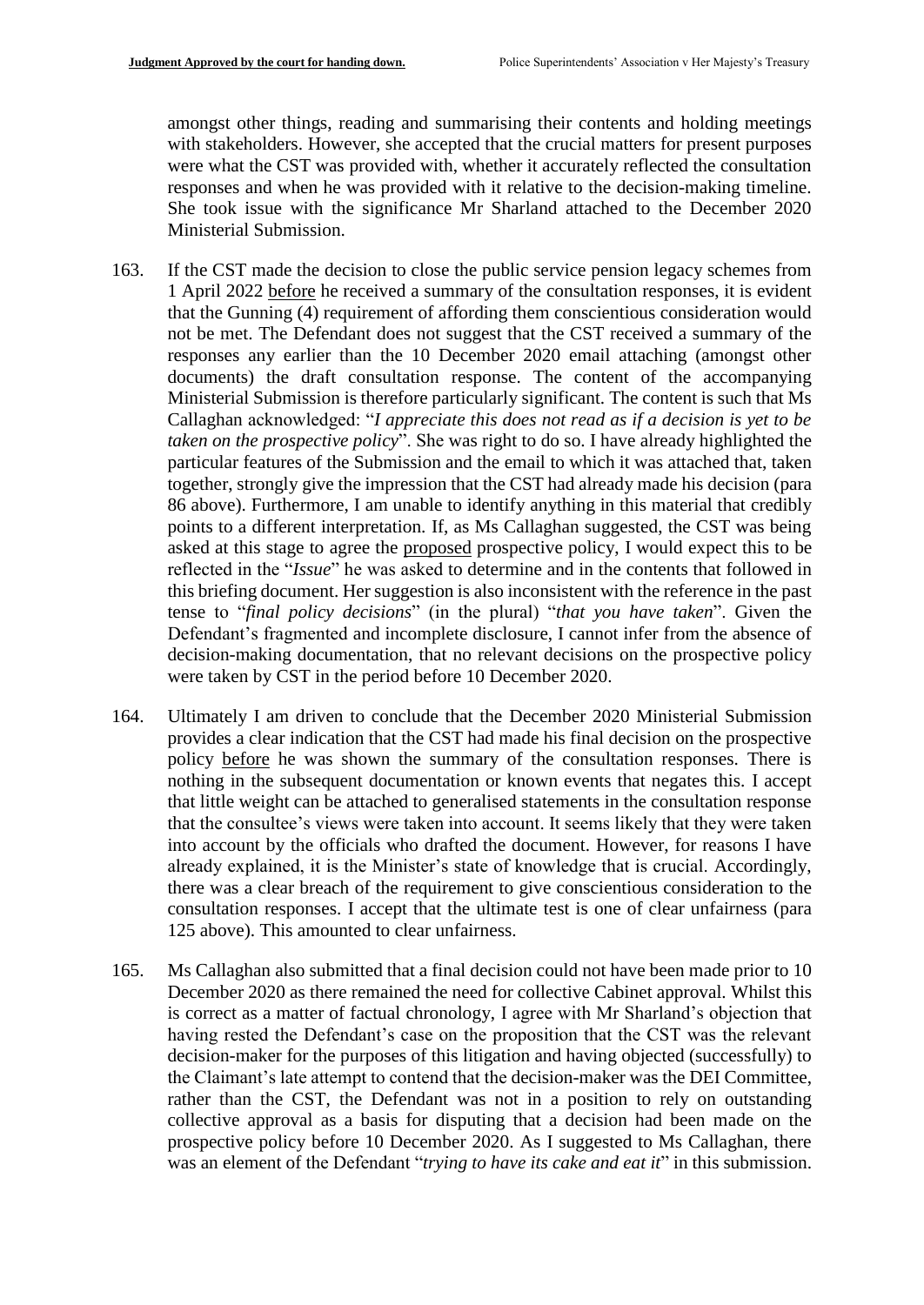In any event, as the material decision-maker is the CST, the question for me is when he made his decision on the prospective policy. For the reasons I have identified, this was before he received the summary of the consultation responses.

166. As I have found that consultees' responses were not considered by the CST when the key decision was taken, I do not need to address the more nuanced submissions made as to whether the consultation response document fairly summarised the points made by the police consultees (save to the extent that I address this in respect of Grounds 2 and 3).

## **Ground 2: breach of PSED**

- 167. For the avoidance of doubt, the Defendant did not dispute the applicability of the PSED to the functions under consideration in this litigation. Mr Sharland submitted that the PSED was breached in three respects:
	- i) whilst the Defendant asserts that the CST was provided with drafts of both EIA1 and EIA2, the draft versions of these documents had not been disclosed. Accordingly, the Defendant had not shown what was before the Minister prior to the consultation being launched or prior to the closure decision being taken and in these circumstances the court should draw adverse inferences as to what the CST actually saw;
	- ii) in any event, as the material decision to close the legacy schemes was made prior to the CST's receipt of the draft of EIA2, the duty was not complied with at a time when the policy was still under consideration;
	- iii) alternatively, even if the CST did consider EIA1 and EIA2 at an appropriate stage, their contents were inadequate in that the specific issues raised by the Claimant and other policing bodies were not referred to or addressed. Additionally, there was a failure to carry out reasonable enquiries into the numbers of officers who would be affected by closure of the police legacy schemes and thus the equalities implications were not properly examined.

## Material considered by the CST

- 168. As set out in my summary of the material sequence of events, an email was sent on 7 July 2020 attaching a version of EIA1 that was "*subject to minor drafting changes and proofreading*" (para 64 above). The response sent on 9 July 2020 (before publication of the consultation) indicated that the CST had considered this. None of the available documentation suggests that in the event more extensive changes were made before the EIA1 was finalised. This is sufficient for me to conclude that the CST saw and approved the relevant contents of EIA1 prior to its publication with the consultation.
- 169. As regards EIA2, I have already noted that the email sent on 21 January 2021 indicated that the draft sent to the CST at this stage was close to finalisation, save for proofreading corrections (para 89, above). In these circumstances I consider it is sufficiently clear that the CST was provided with a version of EIA2 that reflected the published version in the relevant respects.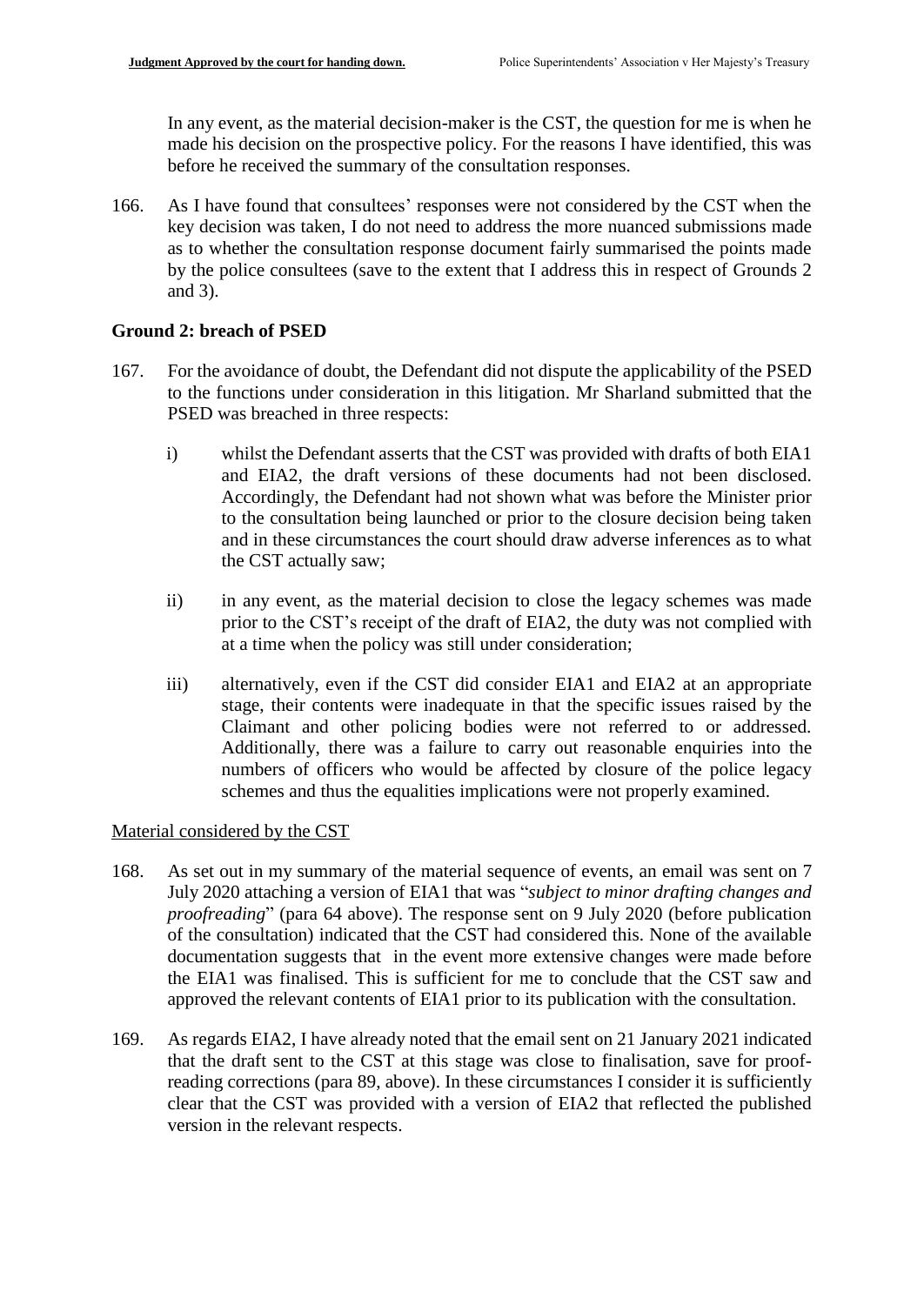- 170. Accordingly, I do not consider it appropriate to draw the inferences that Mr Sharland invited me to from the absence of the drafts of EIA1 and EIA2.
- 171. However, Mr Sharland's second submission is well founded. I have already concluded that there was a breach of Gunning (4) in that the CST made his decision on the prospective policy before he was provided with a summary of the consultation responses on 10 December 2020. It follows that he also made the decision before he saw a draft of EIA2 or a summary of the indirect sex discrimination issue or of any other equalities concerns raised by consultees. Ms Callaghan does not suggest that the CST was provided with any of that material prior to 10 December 2020. As my earlier summary of the relevant principles indicates, the PSED is placed on the Minister personally and what matters is what he or she took into account and knew, not what his officials read or summarised or discussed. As I have indicated when setting out the legal principles, the duty must be fulfilled at a time when a particular policy is under consideration, rather than after it has been adopted. Accordingly, there was a breach of the PSED in this regard.

## Adequacy of EIA1 and EIA2

- 172. I will address Mr Sharland's third submission more briefly than I otherwise would have done, as I have already found that there was a breach of the PSED. I will focus on the post-consultation EIA2. I have summarised the parties' competing contentions at para 104 above. I address this on the basis of the counterfactual situation that the CST did consider the draft of EIA2 before making his decision to close the legacy schemes. In this alternative scenario, I do not consider that there was a breach of the PSED in respect of the implications for those in the police legacy schemes.
- 173. I have already concluded that the indirect sex discrimination issue raised in response to the consultation was a cross-scheme issue, rather than one confined to the police legacy schemes (para 118, above). In these circumstances, considering the points on a global basis, rather than with a specific focus on the police legacy schemes, did not, in my judgment, indicate a failure to have "due regard" to the matters identified in s149. Accordingly, absence of detailed references to the position of officers in the police legacy schemes in EIA2 or in other material placed before the Minister does not bear the significance that Mr Sharland suggested.
- 174. EIA2 did indicate that consultees had raised indirect sex discrimination (and age discrimination) in relation to the prospective policy, including the impact on those who had worked part-time or taken career breaks. As my earlier summary of this documents indicates, this was referred to in paras 2.65, 2.76, 2.78 and 2.86-2.90. Given the number of public service pension schemes under consideration and the number of responses received from consultees it is unsurprising that examples were selected, rather than references made to each of the responses that raised these points.
- 175. Furthermore, EIA2 recognised that women were more likely than men to have taken a career break or worked part-time (paras 2.84-2.85), but identified, in summary form, the reasons why, notwithstanding this, it was considered appropriate to close the legacy schemes. The document was to be read with the consultation response. Taken together, the rationale provided included that: future arrangements had to ensure equal treatment circumstances where the continuation of legacy schemes for protected members had been found to constitute age discrimination; fairness required that all remaining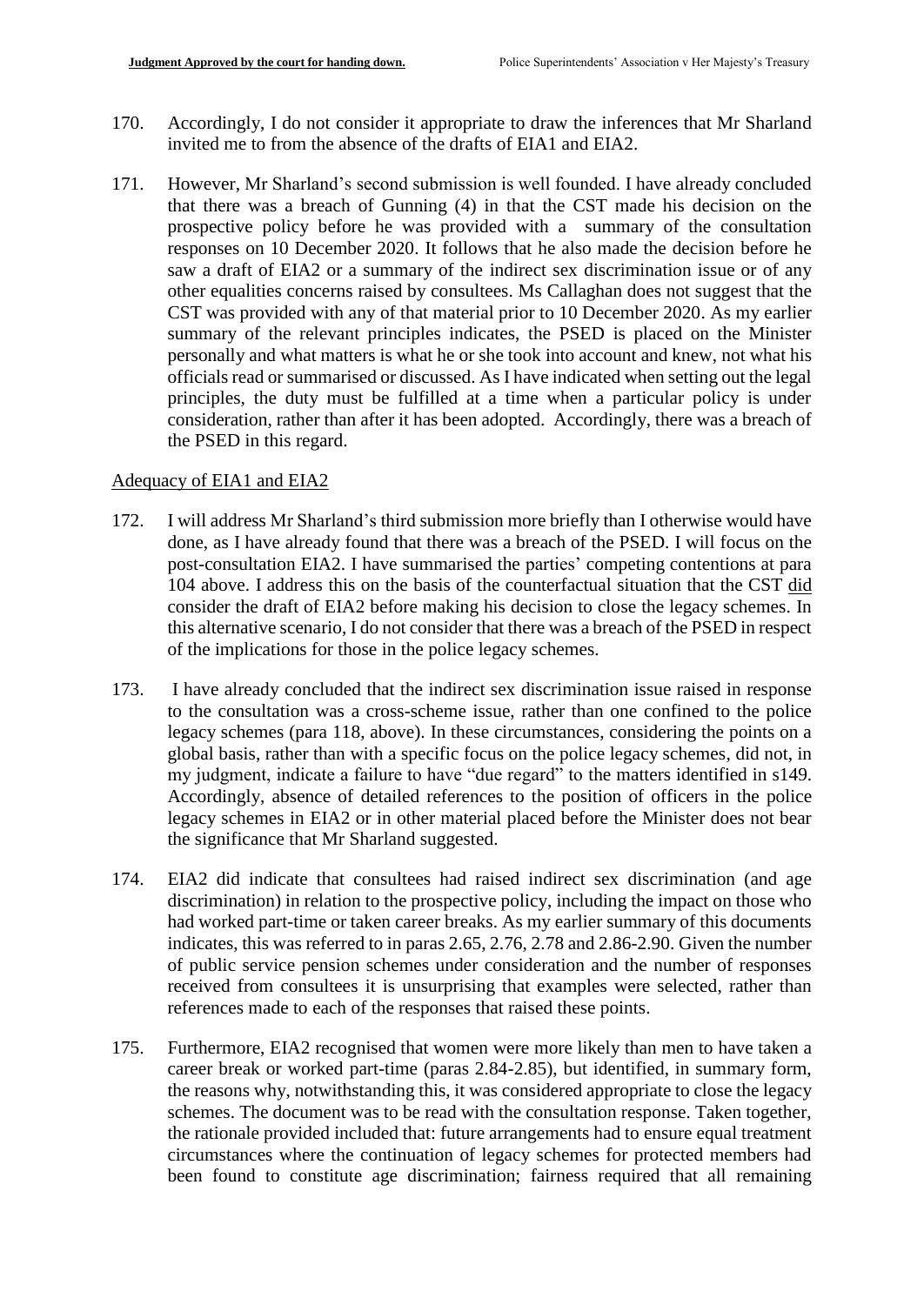members in the legacy public service pension schemes were moved to the reformed schemes at the same time (and the majority of members were already in the reformed schemes); maintaining the legacy schemes was very costly; and CARE schemes would offer a better outcome for women with lower salaries. The PSED is concerned with procedure, not with outcome, and I do not detect an absence of "*due regard*" in this analysis. As I have noted earlier, the kind of detailed analysis that expert counsel would undertake in legal proceedings is not required (para 138 above).

- 176. I note Mr Sharland's point that EIA2 underplayed the strength and extent of the responses on this topic in the "*small number of individuals*" reference in para 2.76. However, this passage should not be viewed in isolation; para 2.86 referred to "*Many responses*" having raised sex discrimination in relation to the prospective policy. Moreover, this reference does not assist the Claimant given, as I have described, the indirect sex discrimination issue was analysed and responded to, rather than treated dismissively.
- 177. The contention that there was a failure to make reasonable inquiries is based on the proposition that the number of police officers adversely affected by closure of the legacy schemes could and should have been ascertained (paras 112 and 115 above), so that the data used was inadequate. I do not accept this submission. Firstly, because the Defendant was entitled to approach the indirect sex discrimination issue on a crossscheme basis, for the reasons I have explained. Secondly, as Ms Tack says at Tack 3, paras 28-29, at this stage of cross-scheme consultation and assessment, it would not have been practical or proportionate to have commissioned data with the equivalent level of granularity in relation to each of the affected pension schemes and each protected characteristic, yet it would not have been fair to do so in relation to only the police legacy schemes. Thirdly, there would have been inevitable uncertainties around the numbers of members in the legacy schemes at the relevant time, as noted in EIA1 and EIA2 (paras 74-75 and 103 above). Fourthly, because there is force in the points made by Ms Tack as to the difficulties with Mr Murphy's extrapolated figures regarding the size of the wider cohort for police officers (para 114 above).

## **Ground 3: breach of substantive legitimate expectation**

178. Ms Callaghan submitted that the acknowledged representations to police did not give rise to an enforceable legitimate expectation for two reasons. Firstly, similar representations were made to members of the other public service pension schemes to the effect that protected members could remain in their legacy schemes until they retired, irrespective of the date. In terms of those who could benefit from the TP arrangements, this amounted to over 500,000 people across the public service pension schemes (as explained at Tack 1, paras 58-59) and accordingly the class was too broad for the statements to have that effect. Secondly, *McCloud* meant that the representations made were incapable of forming a legitimate expectation thereafter. I will deal with these points in turn and then with the alternative submission that, in any event, it was proportionate in all the circumstances for the Defendant to resile from the representations.

## Size of the class

179. The promises that were made in respect of the other public service pension schemes are detailed in Tack 1, paras 51-56. On 20 December 2011, the then Secretary of State for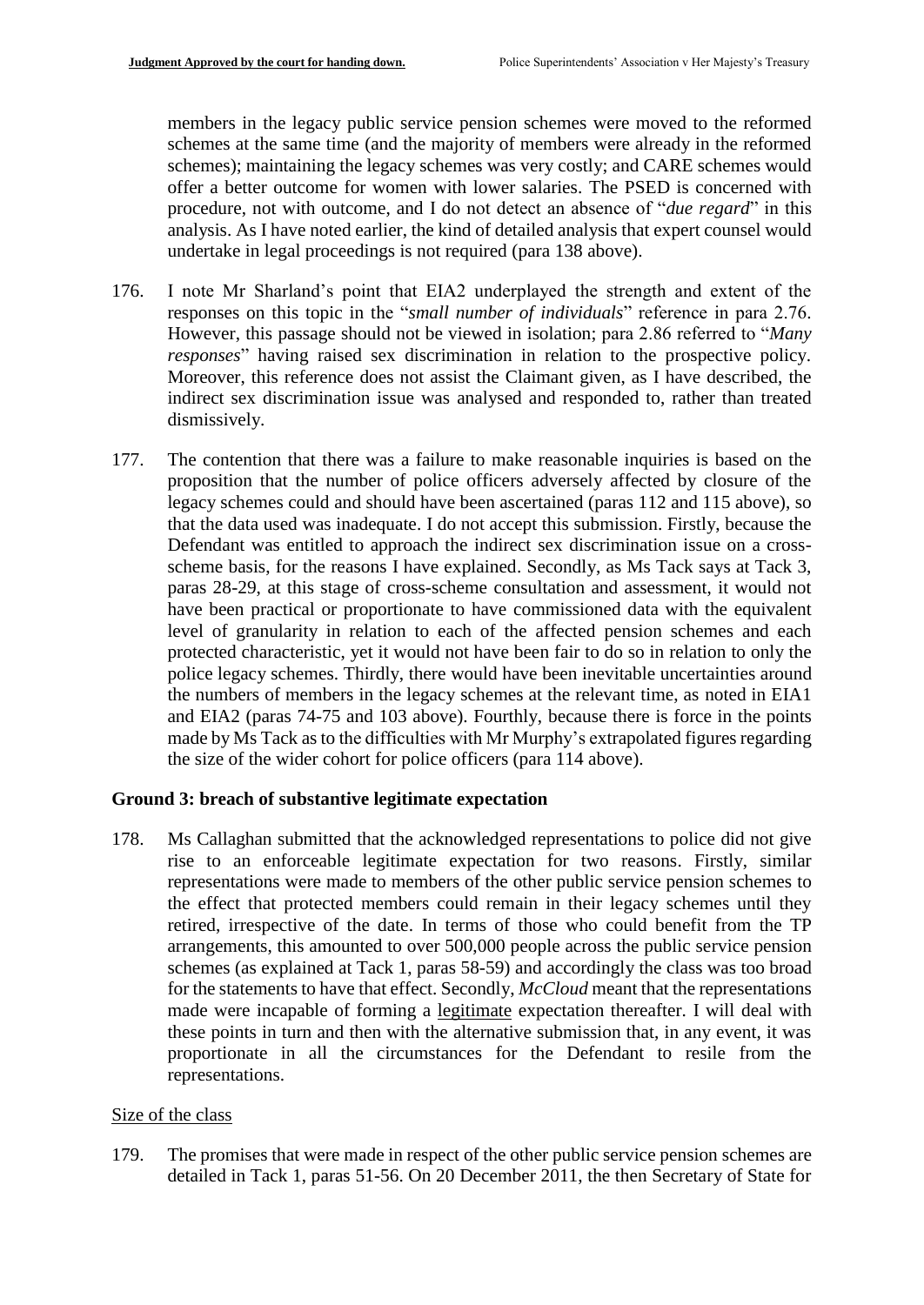Health made a statement in Parliament on the NHS pension scheme. It included the following:

"All active NHS pension scheme members who as of 1 April 2012, have 10 years or less to their current pension age…will see no change in when they can retire, nor any decrease in the amount of pension they receive at their current normal pension age. This will be achieved by allowing such members to remain in their current arrangements until they retire (for 2008 members until they have taken all their 2008 pension benefits)." (Emphasis added)

180. On the same date, the Minister for the Cabinet Office and Paymaster General made a statement to Parliament on civil service pensions in which he said:

> "Scheme members who, as of 1 April 2012, have 10 years or less to their current pension age will see no change in when they can retire, nor any decrease in the amount of pension they receive at their current normal pension age. They will be allowed to remain members of their existing schemes up to and including the point at which they draw their pension rights and all current scheme rules will continue to apply." (Emphasis added)

- 181. In May 2012, the Department for Communities and Local Government published the "*Firefighters' Pension Scheme: Proposed Final Agreement*" which said of the TP arrangements it set out: "*This protection will be achieved by the members remaining in their current scheme until they retire, which could be beyond 31 March 2022*". Similar statements were also made in March 2012 in respect of teachers' pensions and those for the armed forces.
- 182. In each of the schemes, as Ms Tack indicates, TP was made available to members who were 10 years or less from being able to retire with an unreduced, immediate pension, not to those who were within 10 years of their maximum pension (which may be a later date for the reasons I have explained). Accordingly, each of the legacy schemes had members who might well want to remain in employment and in the legacy scheme, accruing additional pension rights after that 10 year period. And they were all told that they would be able to remain in these schemes until their actual retirement. I therefore conclude that the representations made were materially the same in relation to each scheme, meaning, on Ms Tack's figures, that the representations were made to at least half a million people.
- 183. Mr Sharland advanced three reasons for treating the representations to police as distinct and distinguishable. Firstly, he relies on the fact that only the 1987 Scheme lacked an NPA. However, in seeking to identify the size of the class of officers who are adversely affected by the Defendant resiling from the representation, he relies on the wider cohort of about 7,500 officers who will not have reached full pension entitlements before 1 April 2022, rather than the narrower cohort of about 63 officers who will not have reached an age where they can retire with unreduced, immediate benefits before 1 April 2022. It is easy to understand why he does so, but this underscores that the change affected legacy scheme members much more widely than those without an NPA. This is also reinforced by the consultation response, which indicates that widespread concern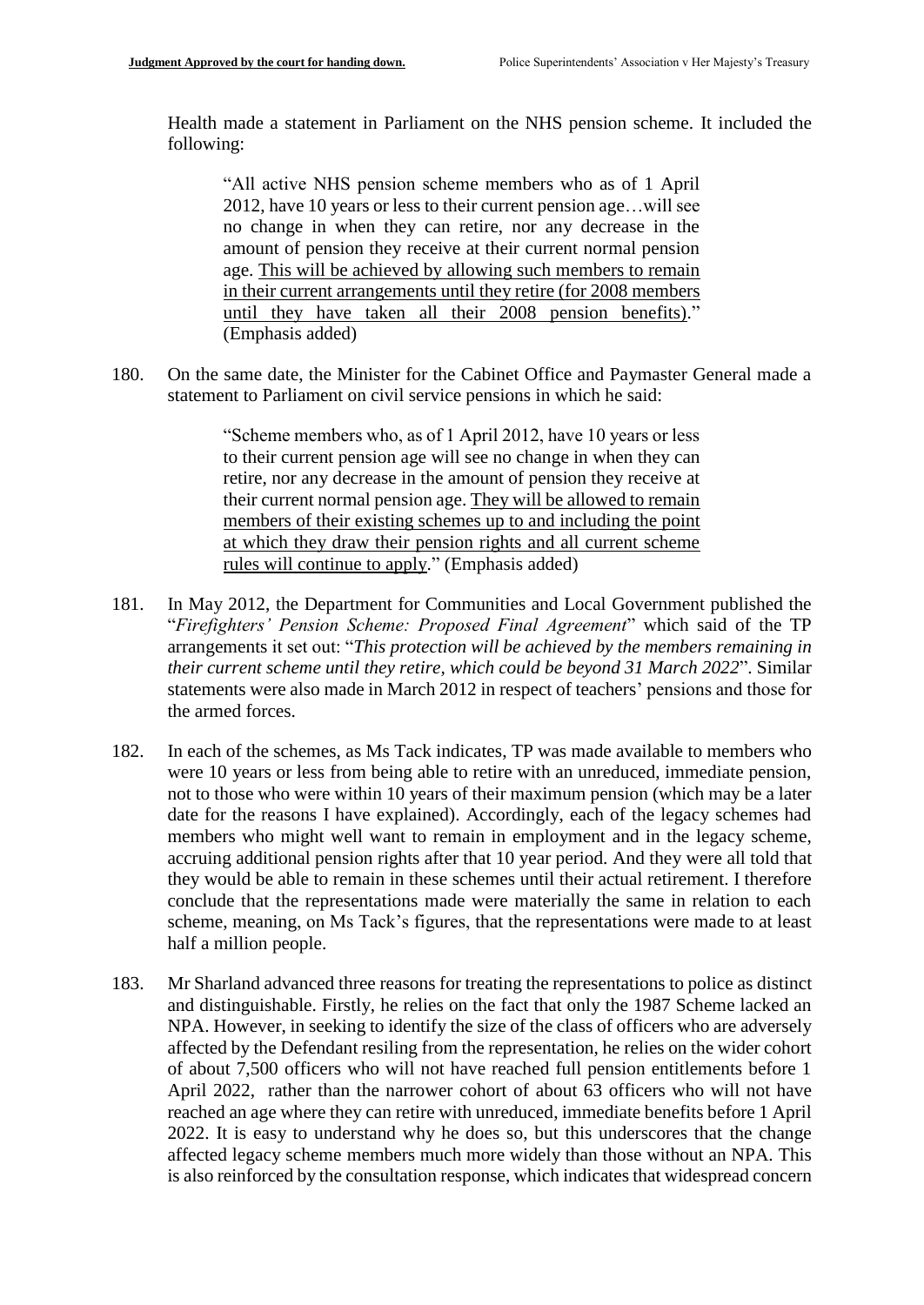around this issue was raised (para 94 above). Secondly, he says that the representations to police were made at a later date. The RDF was published in September 2012 and so whilst this appears to be factually correct (albeit, in most cases only by a matter of months), I cannot see that it affords any material distinction. Thirdly, he points out that police officers are prevented from taking strike action. Here as well, I do not see how the nature and extent to which scheme members can express disagreement with the government's pension proposals provides any material point of distinction when ascertaining the size of the class to whom the representations were made.

- 184. As Laws LJ recognised in both *Begbie* and in *Bhatt Murphy* in the passages I cited earlier (paras 141 - 142 above), whilst in theory there may be no limit to the number of beneficiaries of a promise, in reality the larger the class, the less likely it is that the statement/s made will generate a legally enforceable representation. Here the size of the class is very large, and the subject matter concerns the macro-economic and political field. Mr Sharland relied on the decision of Cox J in *R (HSMP Forum (UK) Limited) v Secretary of State for the Home Department* [2009] EWHC 711 (Admin), that it would be unlawful for the Home Secretary to resile from a substantive legitimate expectation that the terms on which people had joined the Highly Skilled Migrant Programme, would be the terms on which they qualified for settlement. The Judge observed that the issue affected a specific well-defined group of people and did not lie within the macropolitical field. She noted that in *Begbie* (at 1131D) the group of between 1,200 – 1,500 affected children was said to constitute a "*relatively small, certainly identifiable, number of persons*"; and commented that the number of skilled migrants affected in the present case was "*considerably smaller and is clearly identifiable*" (para 71). As such, I do not consider this authority assists the Claimant. Cox J applied the approach identified in *Begbie*, as I have done. In addition to the Judge's characterisation of the subject-matter, the size of the class was much smaller. As Ms Callaghan pointed out, even if the cohort is limited to officers in the legacy schemes who were potentially affected by the representations to police (rather than members of the other public sector legacy scheme as well), the correct number is around 30,000, rather than the Claimant's 7,750 officers, because the position for these purposes, should be considered at the time when the representations were made.
- 185. For these reasons I conclude that the representations to police did not give rise to an enforceable legitimate expectation. However, if I am wrong about this, both the numbers involved, and the subject matter are highly relevant to the question of whether the Defendant can lawfully resile from the representations.

## Legitimacy of the representations

- 186. Mr Sharland pointed out that the representations to police (and those made to members of the other legacy schemes) were not found to be unlawful in *McCloud*. However, this does not assist his argument; the legality of the representations was not before the Employment Tribunals or the Court of Appeal, so this is both unsurprising and insignificant.
- 187. The court's reasoning in *McCloud* indicates that the whole basis upon which TP was provided to those who were generally the older members of the public service pension schemes, was seriously flawed and based on a completely unevidenced premise. On the face of it, continuing to differentiate for any of the groups of workers involved, by allowing some to remain in the, usually, more generous legacy schemes where the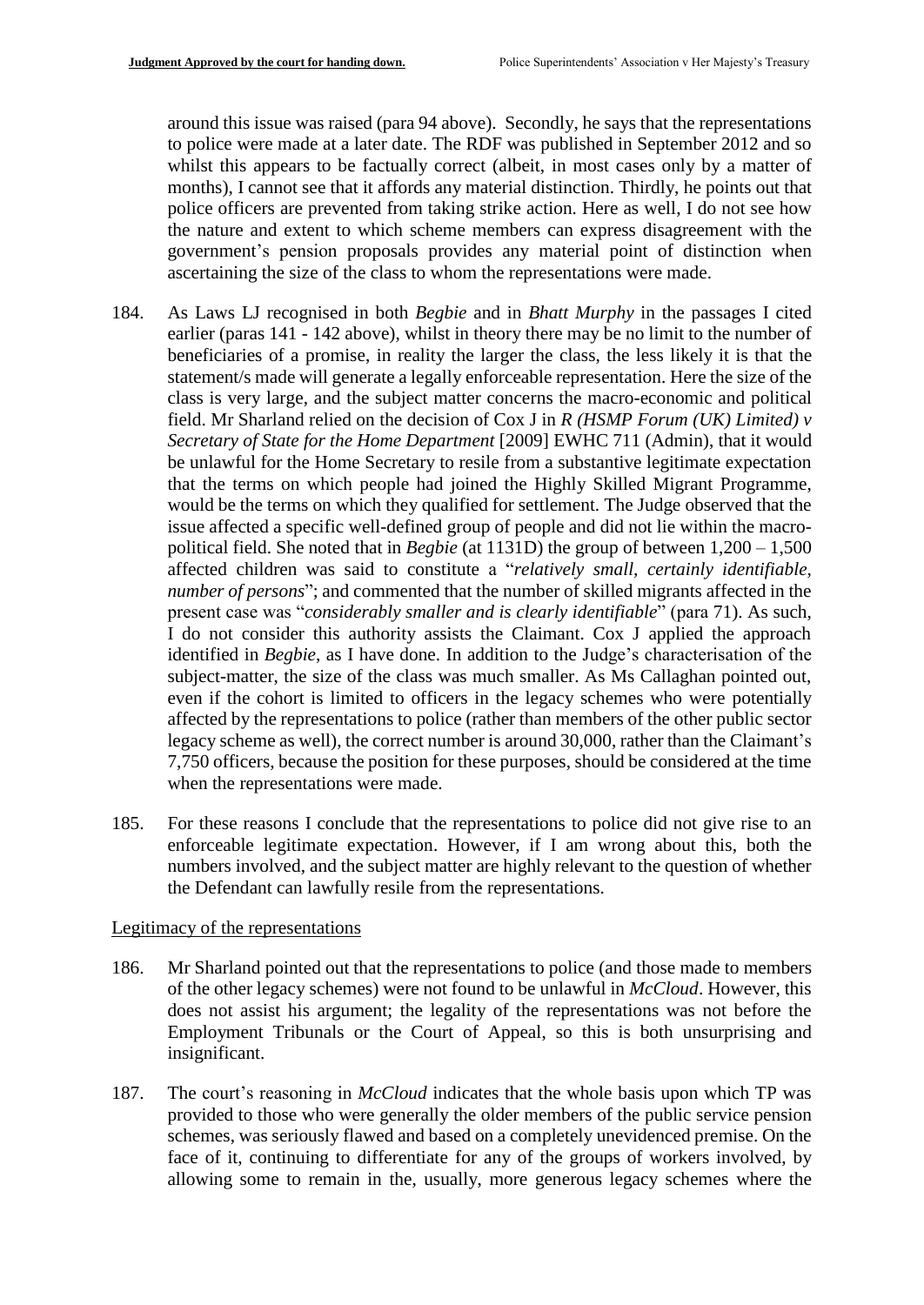majority had to be in the reformed schemes was also likely to be viewed as unjustifiable age discrimination. When I put this to Mr Sharland, rather than suggesting that nondiscriminatory arrangements could be devised for those who wanted to remain in the police legacy schemes, he said that an Equality Act challenge could be avoided by enacting the measures he sought in primary legislation. As I pointed out, that would not necessarily avoid a challenge under the Human Rights Act 1998. More importantly, I consider that the court should be very slow to recognise as enforceable a representation that post *McCloud* appears to involve unjustifiable discrimination. I agree with Ms Callaghan's submission that the government should not be held to acting in a way that, on the face of it, would be knowingly discriminatory. Thus, there can be no legitimate expectation to that effect. This approach is supported by Lord Hughes' analysis in *Rainbow Insurance* (para 143, above).

188. Accordingly, I conclude that there is no legitimate expectation that can be relied upon. However, if I am wrong on this point, then the discriminatory implications are in any event highly relevant to the question of whether the Defendant can lawfully depart from the expectation.

#### Proportionality of departing from the expectation

- 189. This issue only arises if I am wrong in my conclusion that the representations to police have not given rise to an enforceable legitimate expectation. As I set out earlier, the agreed test is whether the Defendant has good reason to resile from the expectation, judged by the court to be proportionate. In my judgment, the reasons that have been identified in the Defendant's evidence and documentation do establish that departing from the expectation is proportionate in all the circumstances. In particular:
	- i) The issue arises in the macro-economic and political field and affect large groups of people. The class of those to whom relevant representations were made was over 500,000 members of the legacy schemes. Indeed, the impact is wider still, given the very large costs involved and the consequential impact on taxpayers. The consultation referred to the extension of TP post *McCloud* for the remedy period costing the government £17 billion for all public service schemes; and each additional year of the remedy costing around £2.5 billion (para 2.58). Accordingly, there are a number of significant public interest considerations in play and matters of political policy and priorities, which the government was in the best position to evaluate;
	- ii) The reformed schemes themselves are lawful and unaffected by *McCloud* (which concerned the TP arrangements). As I have summarised earlier, the reformed schemes stemmed from legislation consequent upon the acceptance of the recommendations of the Hutton Report, which, in turn, followed a very detailed examination of the way forward for public service pensions;
	- iii) Preserving membership of the legacy schemes for some and not others is likely to entail unjustifiable discrimination, as I have already highlighted. Even if legal action could be avoided by use of primary legislation, as the consultation response emphasises, considerations of fairness and non-discrimination were key objectives. The consultation response and EIA2 stressed that all members of the schemes would be treated equally from 1 April 2022 (for example, see the consultation response at paras 3.19-3.29 and 3.47-3.50);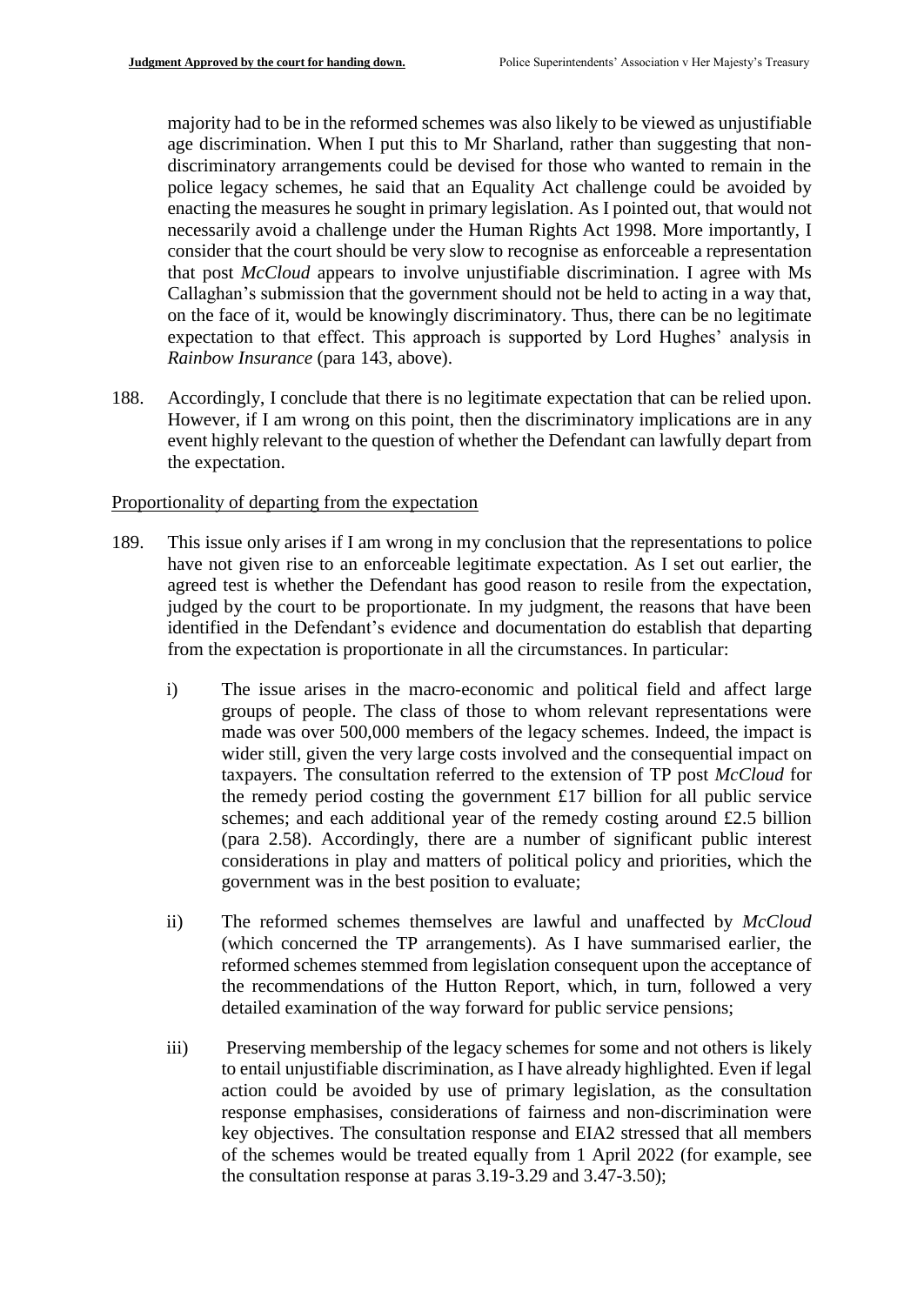- iv) Accordingly, retaining future legacy scheme membership for some only was not a viable option. Avoiding discriminatory and/or unfair treatment if some form of legacy membership was to be retained, would likely lead to extending the remedy period for all or providing equivalent benefits. For reasons I have already identified, I do not consider that there is a material distinction between the police legacy schemes and the other legacy schemes for these purposes. On the face of it, any such changes would be expected to apply to those schemes too. In turn, the costs to the public purse of taking the course that maintained the objective of equal treatment would be very substantial;
- v) As was said, for example, in the CST's letter to the Prime Minister of 16 December 2020, many taxpayers have access to less generous pension arrangements themselves; and the majority of public service employees are already in the reformed schemes;
- vi) In so far as members of the 1987 Scheme are in a distinct position through having service-based criteria, rather than an NPA, this only applies to the narrower cohort, comprising approximately 63 officers (paras 117-118). Taking steps to address consequential detriment to this small group of officers would not be proportionate given the wider countervailing considerations and implications that I have identified. Furthermore, as I have indicated, the Defendant considers that any remedial action would likely need to be on a broader basis given the fairness and non-discrimination considerations I have already highlighted. Whilst I do not in any way wish to minimise the difficulties caused to those affected, the scale of the financial loss identified in Mr Murphy's worked example and in Richards 1 is limited in comparison with the wider considerations identified by HMT.
- 190. As for the notice that members of the legacy schemes have been given, the period is 13 months, rather than 20 months, if it is treated as running from the time when the closure decision was actually announced, as opposed to when there was the possibility of closure. Accordingly, whilst members of the police legacy schemes have been given some notice and there is some force in this point, I do not consider that it is as strong as the Defendant suggests. Nonetheless, taken with the cumulative weight of the points I have already identified, the Defendant has clearly established that resiling from the representations is a proportionate course.
- 191. Mr Sharland submitted that failure to properly consider the expectation at the time of the decision-making means that the reasons identified for resiling from it should carry little weight. In addition to this submission coming very close to, if not trespassing upon, the ground of challenge that was abandoned, it again rests on the proposition that the wider cohort of affected police officers are in a special position that required specific attention in the consultation response and EIA2. I have addressed why that is not the case. In any event, the contemporaneous documentation indicates an awareness of the legitimate expectation issue and an identified response to it: see my summary of the Home Secretary's letter to the CST dated 30 June 2020; and my summary of paras 3.14- 3.15, 3.36 and 3.46 of the consultation response.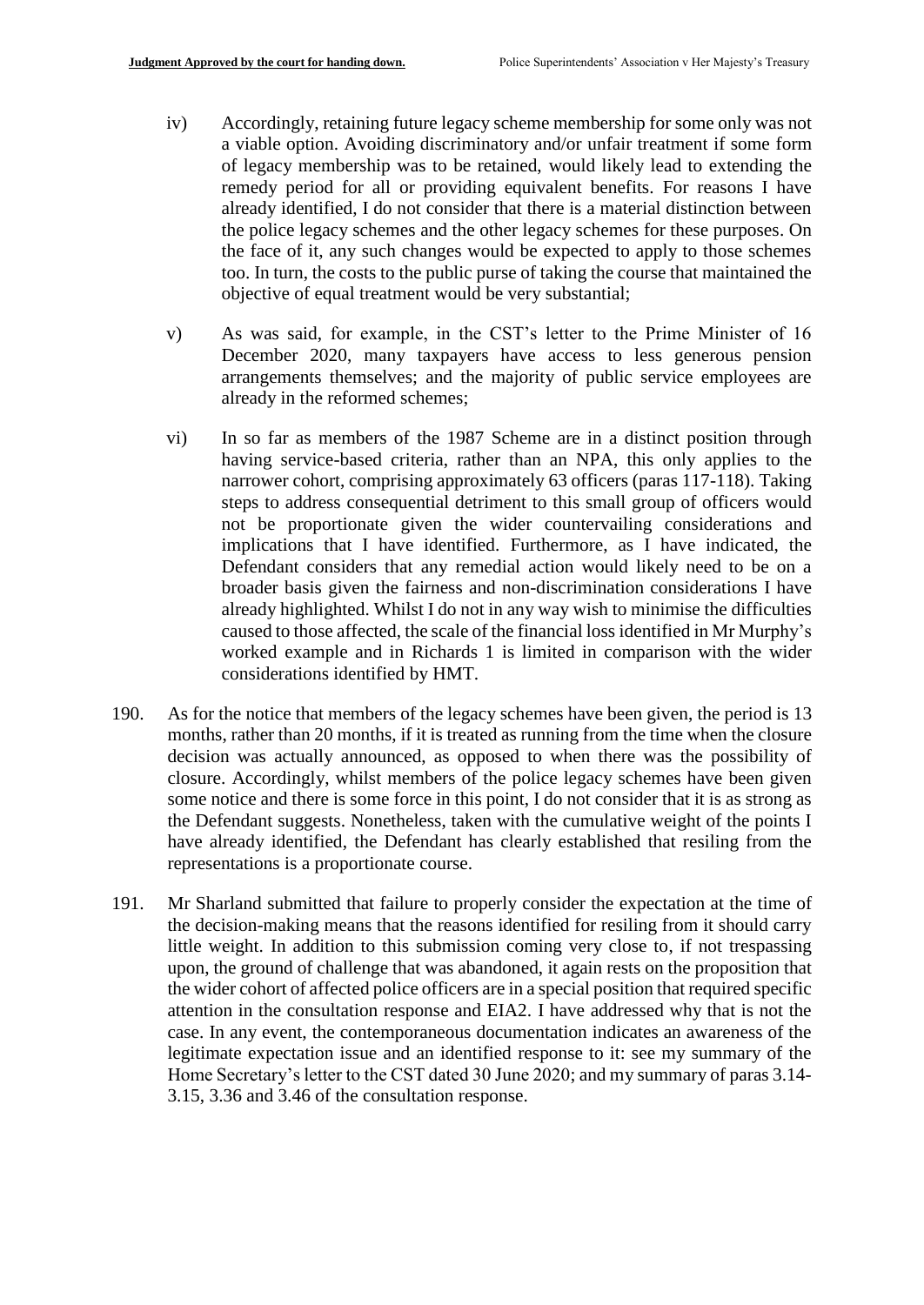## **Ground 4: error of fact**

- 192. As I identified when setting out the material circumstances: the January 2020 Ministerial Submission; paras 3.11-3.12 of the consultation; para 2.65 of EIA1; para 3.37 of the consultation response; and paras 2.38, 2.61 and 2.62 of EIA2, erroneously stated or indicated that by 1 April 2022 all members who were offered TP would have reached their NPA (the point at which they could retire with unreduced, immediate pension benefits). This was not correct in respect of all members of the 1987 Scheme because of the absence of an NPA (para 40, above). I accept that the reference at para 3.33 of the consultation response was literally true, as it only referred to those who did have an NPA. In any event, the errors I have identified show that the first of the *E*  criteria is satisfied.
- 193. There is no dispute that the second and third elements of the *E* criteria were met, the question is therefore whether the errors played a material part. Mr Sharland contended that the Defendant was not entitled to dispute this issue as the DGR confined submissions to whether there was an error of fact. However, this point is not well founded; DGR, paras 65 and 66 also disputed that any error was material in the sense that it did not influence the decision made.
- 194. As with the other issues before me, it was accepted that it was not in point to show that HMT officials understood the detailed position if the CST was misled by such errors. In addition to the errors themselves, Mr Sharland says that there was no explicit correction in the documentary materials I have summarised.
- 195. As I noted earlier, the error was pointed out in the submission from the PPSAB. Further, the consultation response itself said that respondents had identified the alleged error in para 3.12 of consultation (para 93 above). In itself, this does not assist the Defendant, given the absence of evidence that the CST saw these materials before making his decision on the prospective policy to be adopted.
- 196. More importantly, as the issues were being considered at a global cross-scheme level (which I have found to be a legitimate approach), I do not consider that this error was in any sense material. Had the CST been made aware that about 63 members of the 1987 Scheme would not have reached the point at which they could retire with unreduced immediate pension before 1 April 2022, it is highly improbable that this would have affected his decision to close all the legacy schemes from that date, given the powerful considerations in favour of the approach adopted that I have described (and which were, in summary form, reflected in CST's letters of 16 June 2020 to the Prime Minister and 16 December 2020 to the Chancellor of the Exchequer.)
- 197. The Claimant also suggested that the error was material in that the 1 April 2022 was chosen as the closure date because it was wrongly believed that all those who received TP would have reached their NPA before then. However, the evidence indicates that this date was chosen as it was the earliest by which the necessary changes could be implemented, and the very expensive remedy period brought to an end. This is reflected in the contents of the CST's letter to the Prime Minister dated 16 June 2020 and the passages in the consultation document I have cited earlier; and it is supported by Tack 1, paras 128-132 and Tack 2, para 41.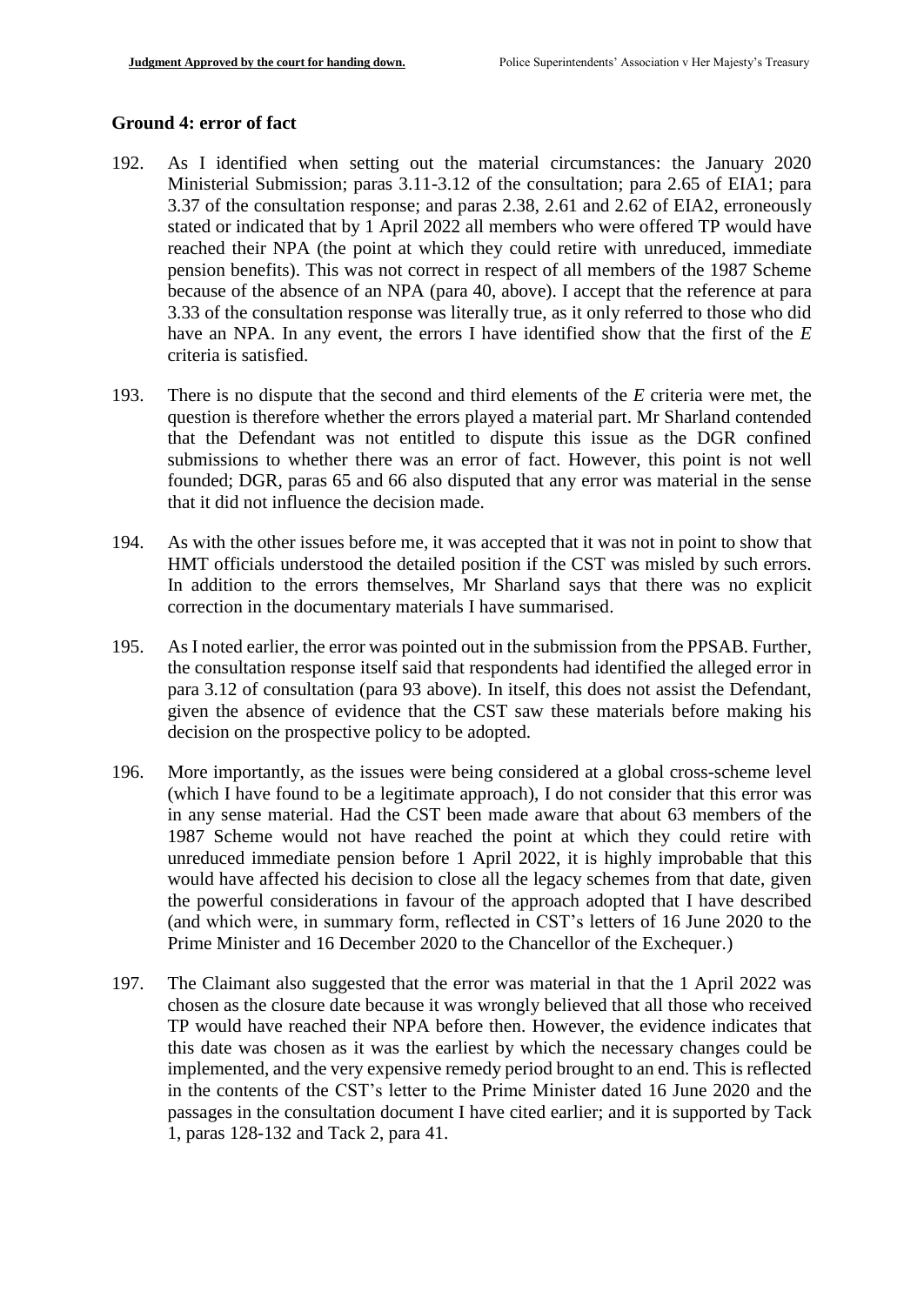#### **Summary of conclusions on Grounds 1 – 4**

198. For the reasons I have identified, I accept aspects of Grounds 1 and 2 and reject Grounds 3 and 4. The requirements of Gunning (1) and Gunning (2) were satisfied, but the consultation was so unfair as to be unlawful because the material decision was made in advance of the CST considering the consultation responses. The PSED was breached for related reasons, namely that the decision was made before the implications detailed in EIA2 were considered. However, I do not accept the Claimant's challenge to the contents of EIA2 or that there was a breach of the duty to make reasonable inquiries. The representations said to give rise to the substantive legitimate expectation were made to a large class of public service workers in legacy pension schemes and were not limited to the police legacy schemes. In light of this and/or because of the discrimination in the TP arrangements established in *McCloud*, I do not accept that there is an enforceable legitimate expectation. Alternatively, the Defendant has shown that it is proportionate to depart from the expectation that the Claimant relies upon. There were factual errors in the consultation and other documentation in terms of indicating that all protected members in the legacy schemes had an NPA which they would have reached before 1 April 2022, but this error was not material as it did not impact on the closure decision that was made.

## **Relief**

#### Section 31(2A) SCA 1981

- 199. The Claimant submitted that the Defendant has not met the high threshold required by the statutory test, or alternatively that this is an instance of "*exceptional public interest*" so that the court should disregard s.31(2A). I will consider the position in turn in relation to each of the grounds that I have upheld.
- 200. As I indicated when setting out the legal principles, application of the statutory test involves an evaluation of the counterfactual scenario in which the identified unlawful conduct is assumed not to have occurred. Accordingly, in relation to Ground 1 this involves assessing what the position would have been if the CST had conscientiously considered a summary of the responses to the consultation before making his decision. The onus is on the Defendant and the threshold is a high one (para 147 above).
- 201. Although Mr Sharland placed particular reliance on para 141 of the judgment of the court in the *Law Society* case (para 148, above), the circumstances are materially different. The Lord Chancellor's decision to reduce the amount payable to criminal solicitors under the Litigators' Graduated Fee Scheme was found to be unlawful because an analysis conducted by the Legal Aid Agency ("**LAA**") was relied upon by the decision-maker, but not referred to in the consultation document, so that consultees did not have the opportunity to consider and respond to this material. The s.31(2A) submission rested on a scenario in which the consultation had included this analysis, the Law Society had responded with an expert's critique of its methodology (as per a report prepared for the proceedings) and the Lord Chancellor, in turn, had obtained an expert report which addressed those points (as per a report from a Mr McHale obtained for the proceedings) (para 138). The court did not admit these parts of the experts' reports, but considered what the position would have been under s.31(2A) had it done so. The court held there was "*no reason to assume*" that on this scenario the equivalent of the McHale analysis would have been undertaken; and, if it had been, that the content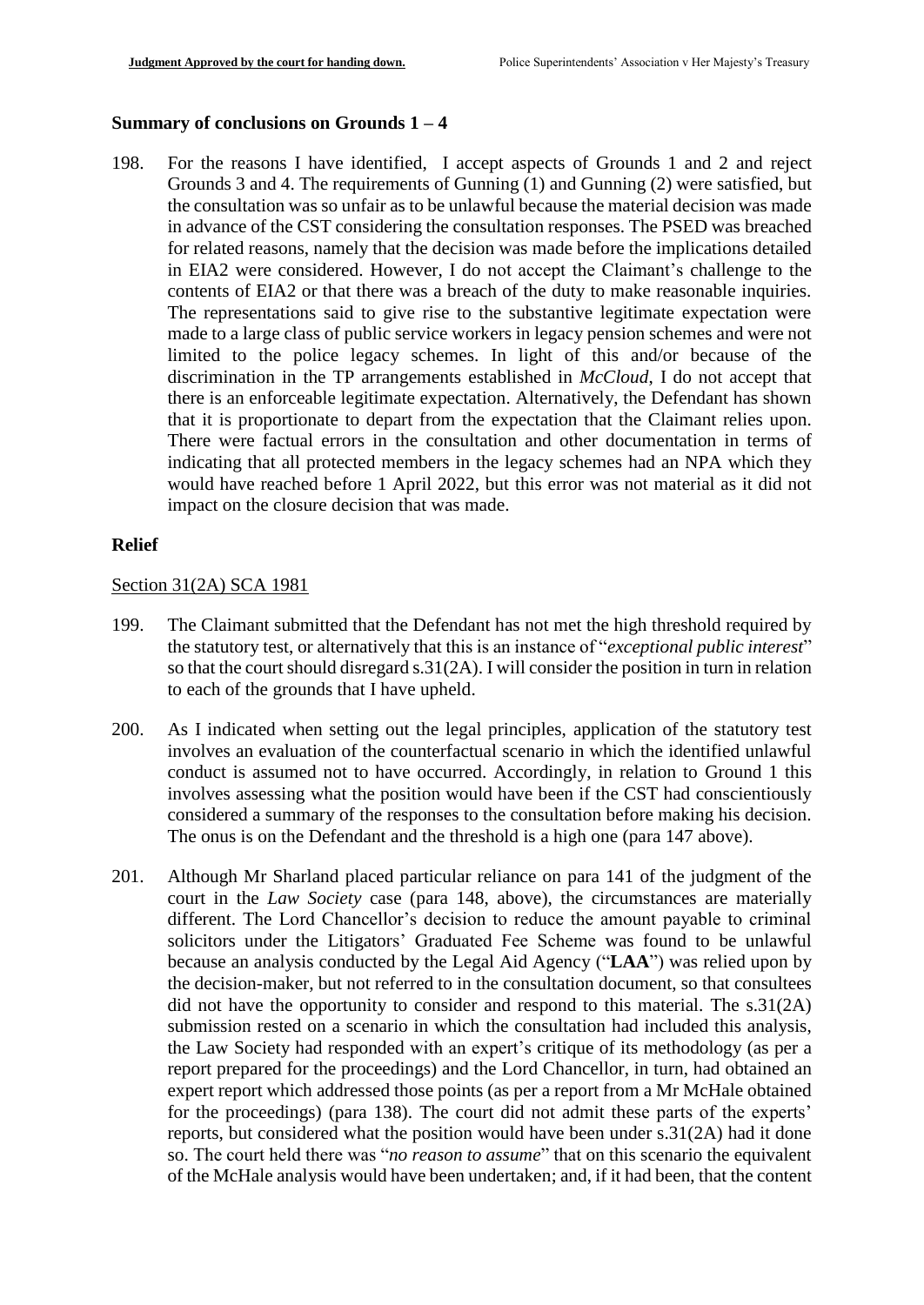would have equated to that produced in the context of adversarial litigation. Further, it was impossible to know what responses other consultees would have made to the LAA material (para 140). Hence the reference in para 141 of the judgment to the hypothetical decision being made on "*materially different information and advice*".

- 202. By contrast, in the present case, I have found no basis for impugning the consultation document or the opportunity that consultees had to respond to it. In turn, the contents of those responses are known, as is the way that they were then summarised in the final consultation response. Given the way the draft consultation reports provided to the CST were described in the accompanying emails, I accept it can be safely inferred that the relevant sections were not materially different in the versions that he was supplied with on 10 December 2020 and 21 January 2021 (paras 82 and 89 above). Accordingly, in this case, the court is in a position to know what was before the Minister at the time when conscientious consideration should have been given.
- 203. In all the circumstances I conclude that the Defendant has shown it is highly likely that the CST would have made the same decision in this counterfactual scenario. This is because:
	- i) The closure decision was the strongly preferred policy position throughout the period January 2020 – February 2021, as I have described when setting out the material circumstances. This was the consistent direction of travel at all relevant times;
	- ii) The closure decision was the strongly preferred policy option detailed in the consultation;
	- iii) As I have explained, the content of the responses from consultees is known;
	- iv) The documentation indicates that HMT officials who reviewed the consultation responses, met with stakeholders, prepared the draft consultation response and advised the Minister, did not consider that any basis had been shown to depart from the preferred prospective policy. The draft consultation response is not an 'after the event' document prepared in the context of adversarial litigation; it provides a contemporaneous record of the assessment of consultees' submissions that was placed before the Minister;
	- v) The CST was already strongly in favour of the preferred prospective policy, as shown, for example, by his 16 June 2020 letter to the Prime Minister (para 59, above). He remained so thereafter, as shown, for example, by his 16 December 2020 letter to the Chancellor of Exchequer (para 87, above);
	- vi) The CST did approve the consultation response containing the closure decision and laid it before Parliament with the WMS in February 2021;
	- vii) Without trespassing into the forbidden realms of the policy-maker, I have had to assess the proportionality of departing from the representations to police when considering Ground 3. In finding that it was proportionate to do so, I have identified the reasons that underpin that conclusion. They also go to show why the CST would have made the same decision if Gunning (4) had been complied with.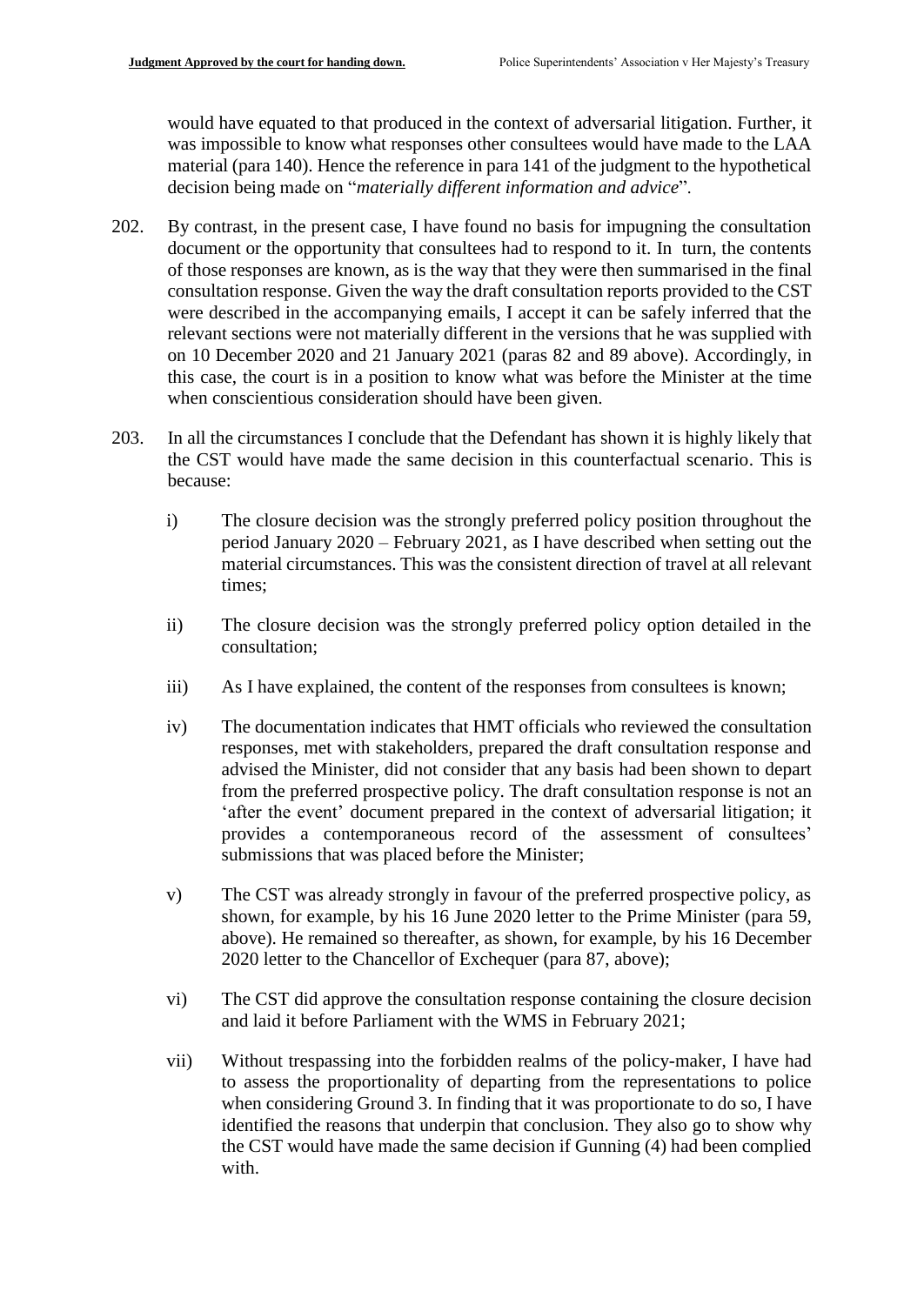- 204. I turn then to consider the position in relation to Ground 2, again on the counterfactual scenario that the CST did give conscientious consideration to EIA2 or a materially similar draft before making his decision. My reasoning and my conclusions are analogous to those I have just set out in relation to the unlawful consultation. The contents of EIA2 and the responses from consultees that informed this are known and remain unchanged in the counterfactual scenario. When addressing Ground 2, I concluded that no breach of the PSED has been shown in terms of the contents of EIA2 and in particular in terms of how the indirect sex discrimination issue was addressed. I also concluded that there was no breach of the duty to make reasonable inquiries. Accordingly, the contents of EIA2 provide a clear indication of what would have been considered by the Minister if events had proceeded without a breach of duty. In terms of outcome, EIA2 supported the preferred prospective policy as the most proportionate means of addressing the equalities issues that arose. For the reasons I have already identified when addressing consultation, it is highly likely that the CST would have made the same decision had consideration been given to this material before it was made.
- 205. For the avoidance of doubt, my conclusion in this regard is not dependent upon EIA3, which was produced after this litigation was underway. It tends to reinforce the assessment I have already reached (para 108 above), but my conclusion is not based upon it.
- 206. The issues raised by this litigation are undoubtedly important ones for those who are affected, but in my judgment they do not come close to the relatively limited circumstances that would constitute matters of "*exceptional public interest*". Accordingly, the application of s.31(2A) SCA 1981 is mandatory, and I must refuse to grant relief.

#### Parliamentary privilege

- 207. Strictly speaking it is unnecessary for me to consider the impact of Parliamentary privilege in light of the conclusion regarding relief I have just arrived at, however I will do so in summary form, given the importance of the issue and in case I am wrong in relation to s.31(2A) SCA 1981. This issue could only arise if the mandatory terms of that statutory provision are not met and the grant of relief remains a live issue. The relief sought in the Claim Form, is for: an order quashing the consultation and the consultation response; a declaration that the consultation was unlawful; and a declaration that the closure decision was unlawful.
- 208. Although this area was only addressed briefly in the DGR and in the Defendant's Skeleton Argument, it was accorded considerable prominence by Ms Callaghan in her oral submissions. Counsel sensibly agreed that Mr Sharland would defer addressing this issue until his Reply, after he had heard how Ms Callaghan developed her submissions on this topic. As she addressed it at the outset of her submissions on Day 2, Mr Sharland was able to prepare a written note in response and make oral submissions on Day 3.
- 209. As Ms Callaghan submitted, the authorities I reviewed earlier concerning Parliamentary privilege show that the court will not interfere in Parliamentary proceedings by making orders which either directly or indirectly require a Member of Parliament to introduce a Bill or which would prevent a Member of Parliament from doing so. Further, that doing so 'indirectly' includes making a declaration that has this effect. I also agree with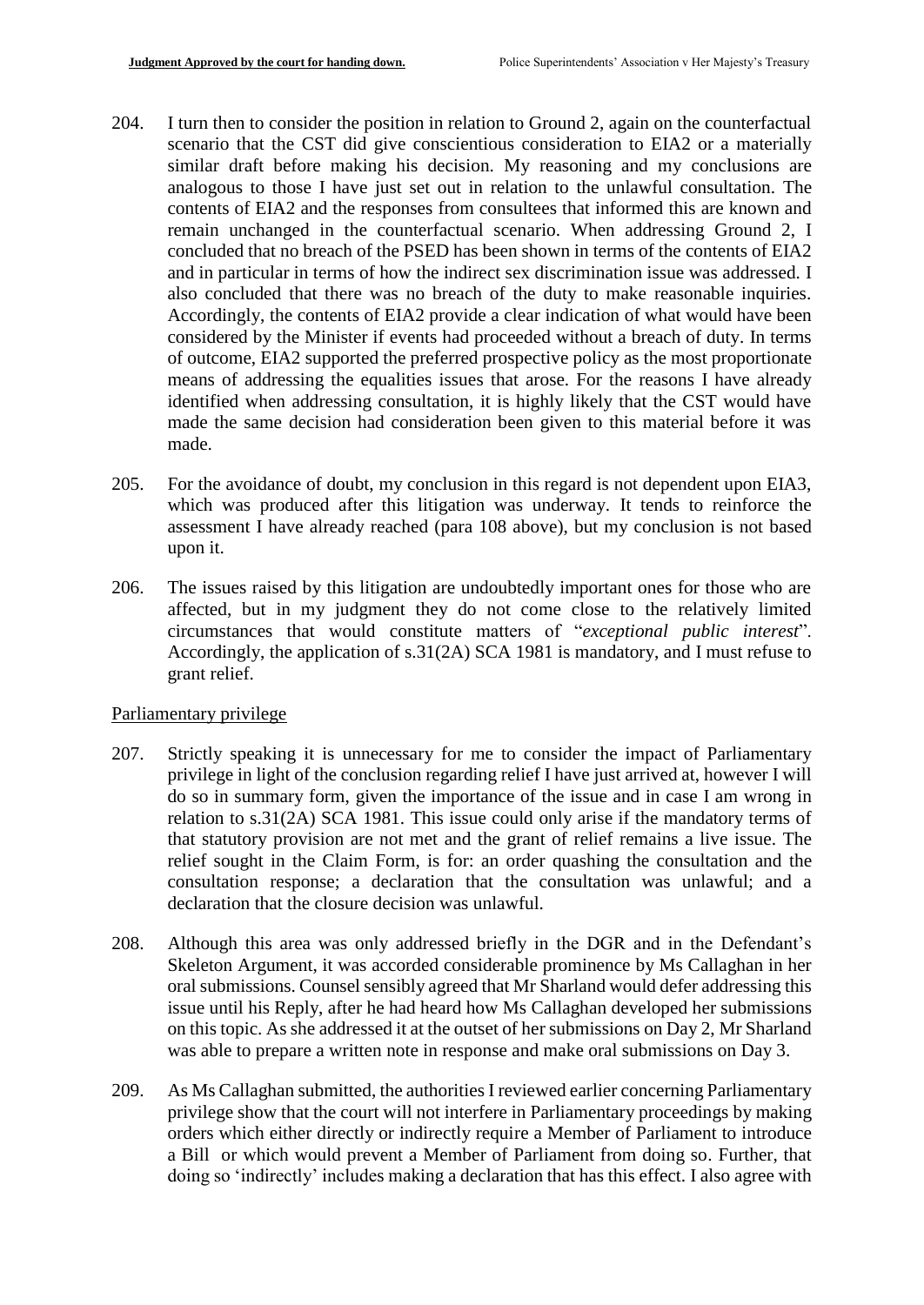her submission that this line of cases shows that the courts must not do anything directly or indirectly that would delay the passage of a Bill through Parliament, or which would directly or indirectly tell Parliament what the form or content of a Bill should be.

- 210. The next step of Ms Callaghan's submission is more contentious. She submitted that it followed from the propositions I have just summarised that it would be equally constitutionally impermissible for the court to do anything that would give rise an expectation that: (a) the government would withdraw or abandon a Bill; (b) progress to a Bill would be delayed, for example to allow a consultation process to be re-opened; or (c) Parliament would take certain matters into account when considering a Bill.
- 211. In response, Mr Sharland submitted that the whole objection was entirely formalistic, given that that the issues were justiciable, and the court was entitled, indeed obliged, to give a reasoned judgment in relation to the Claimant's grounds. Further, that the relief sought in this case, in contrast to the authorities cited by Ms Callaghan, did not require Parliament to do or refrain from doing anything; the relief sought would simply mean that it was better informed. Parliament could then choose whether to proceed with the current timetable in respect of the Bill or, for example, to abandon the Bill to enable further consultation to be undertaken. Furthermore, an expectation that Parliament might act in a certain way did not interfere with its proceedings as the expectation could be dashed.
- 212. As I have indicated, this issue arises in a context where the Defendant accepts that in light of the grant of permission, the Claimant's grounds are justiciable, that the court should address them and I have duly addressed them, upholding them in some instances. In these circumstances, there are some attractions to Mr Sharland's "formalistic" objection. However, as Parliamentary privilege has been raised in relation to relief, I consider the court should address it on its merits, rather than simply dismissing the objection for this reason. In judicial review proceedings, there are numerous wellestablished bases upon which a reasoned judgment in a claimant's favour does not preclude the refusal of relief.
- 213. If the court was to quash the consultation then this would inevitably result in disruption to the Parliamentary timetable given the current passage of the Bill. My earlier citations from *Unison,* from *Gill* and from *Adiatu* show that this would amount to an impermissible interference with proceedings in Parliament. Accordingly, granting the quashing order that is sought would infringe Parliamentary privilege.
- 214. The position is more borderline in respect of the declarations. I prefer to consider the matter as one of effect, rather than expectation. I bear in mind the focus in this line of authorities on the "*practical effect*" of granting a declaration and the concern that the court should not indirectly provide a form of relief that would plainly trespass upon the privilege if expressed in a peremptory form (para 153 above). A declaration that the closure decision was unlawful, would be tantamount to saying that the decision embodied in Clause 76 of the Bill is unlawful. Yet, the form of primary legislation is a matter for Parliament and not for the courts (para 155 above). Furthermore, Parliamentary privilege would be breached if a court were to declare that the procedure leading to legislation being enacted was unlawful (para 156 above). However, that would be the effect of granting a declaration that the consultation preceding the Bill was unlawful. It would also entail disruption to the Parliamentary timetable in the sense that the Defendant would be under a public law duty to then do something about the